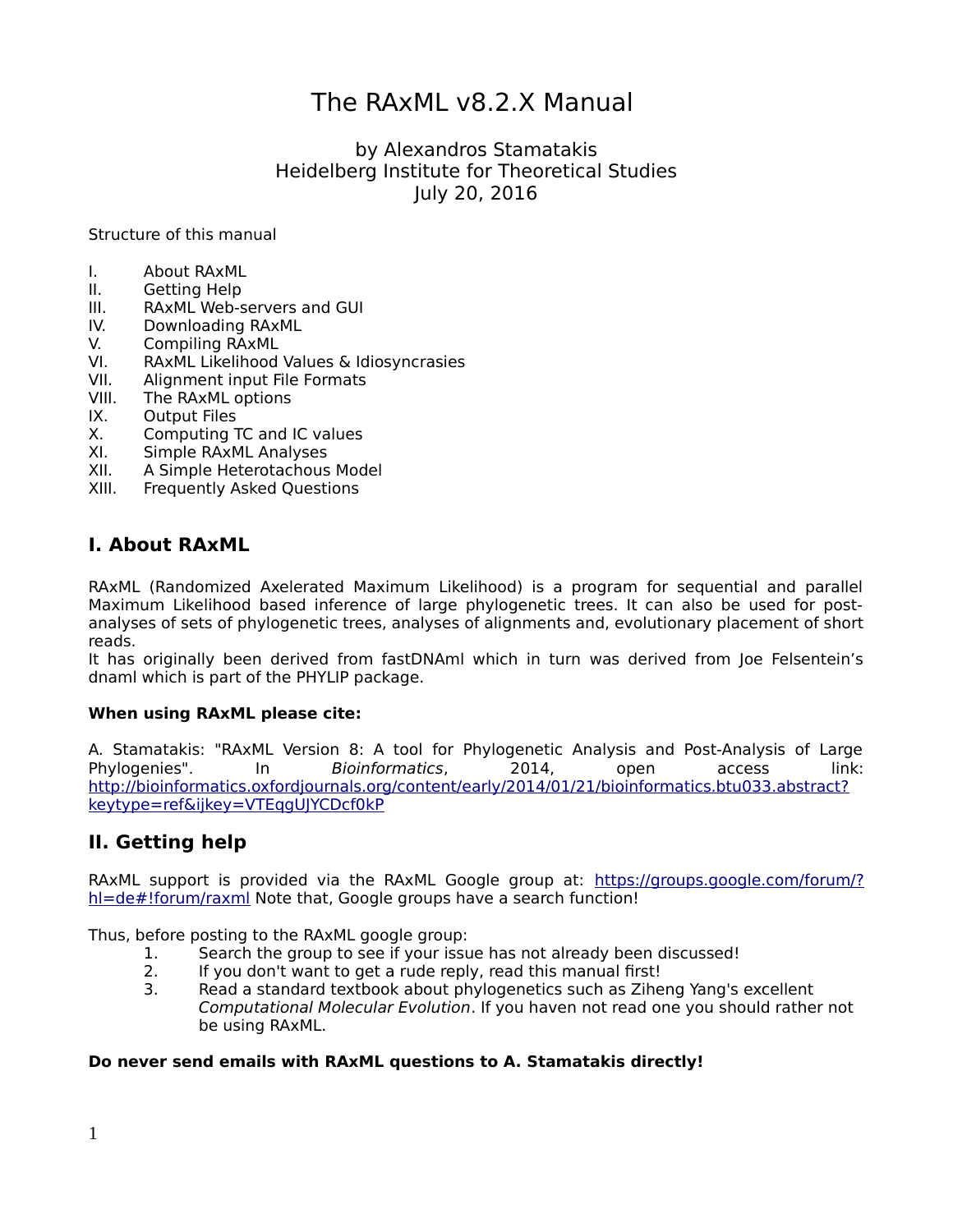A step by step tutorial with some basic commands is available at: [http://sco.h](http://sco.h-its.org/exelixis/web/software/raxml/hands_on.html)[its.org/exelixis/web/software/raxml/hands\\_on.html](http://sco.h-its.org/exelixis/web/software/raxml/hands_on.html)

Additional help, links, little helper scripts and documentation is available at the RAxML software page:<http://sco.h-its.org/exelixis/web/software/raxml/index.html>

# **III. RAxML web-servers and Graphical User Interfaces**

While there exist several web-servers that allow you to run RAxML, I am directly involved in running three of them.

- 1. The Cipres Portal web server: [http://www.phylo.org/sub\\_sections/portal/](http://www.phylo.org/sub_sections/portal/)
- 2. The web-server at vital IT in Switzerland:<http://embnet.vital-it.ch/raxml-bb/>
- 3. A dedicated server for the Evolutionary Placement Algorithm:<http://epa.h-its.org/raxml>

There is no official graphical user interface supported by me, but a GUI has been developed by research museum in Frankfurt, which is available here: researchers at the research museum in Frankfurt, which is available here: <http://sourceforge.net/projects/raxmlgui/>

Note that, I will not provide any sort of support for the GUI, you need to contact the original authors for this.

# **IV. Downloading RAxML**

RAxML is open source under GNU GPL. It is distributed via Alexis github repository: <https://github.com/stamatak/standard-RAxML>where you can always download the most up to date version. Make sure to **watch** the github repository to remain up to date regarding code changes.

We do not provide any support whatsoever for previous versions of the code!

Version numbers follow the notation **x.y.z** where **x** changes with major code reorganizations, **y** changes when new features are added and **z** changes with bug fixes.

# **V. Compiling RAxML**

RAxML comes in a lot of different flavors.

It can run sequentially, in parallel using either MPI (message passing interface) or PThreads for multi-core shared memory systems.

It also has a hybrid/combined PThreads  $\leftrightarrow$  MPI parallelization that uses MPI to distribute bootstrap replicates or independent tree searches to different shared memory nodes in a cluster while it uses PThreads to parallelize the likelihood calculations of single tree searches. We call this coarse grain (MPI) and fine-grain (PThreads) parallelism.

Thus, before compiling you need to know on what kind of system you intend to execute RAxML. Also note that, the MPI version only implements/offers a subset of the RAxML functionality, it can only distribute distinct tree searches to processors!

Another important thing to consider prior to compiling is what your target processor architecture is! Modern x86 processors are very powerful because the have so-called vector instructions!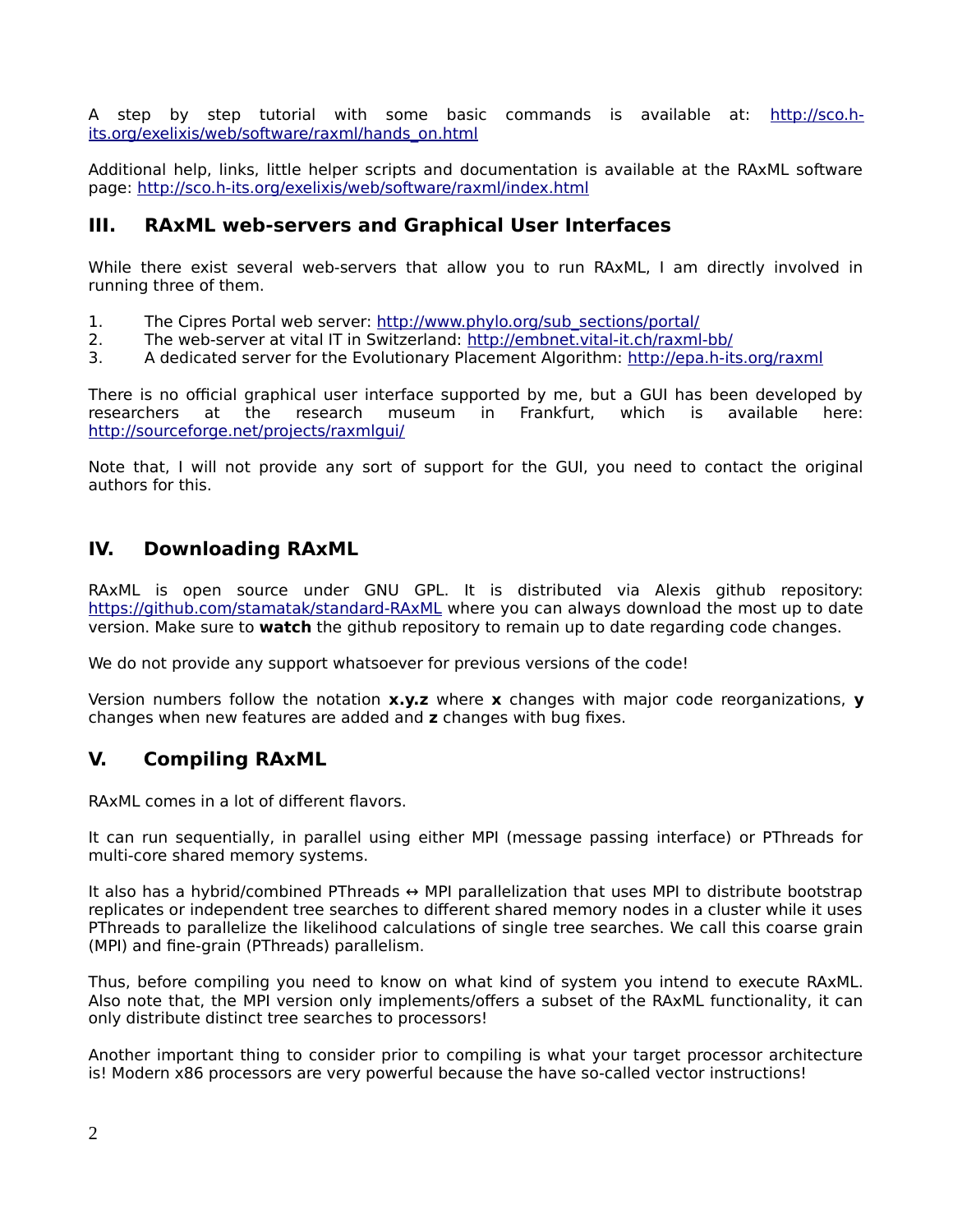Depending on how new your processor is it will support SSE3 vector instructions, or, if newer also the faster AVX or the even faster AVX2 vector instructions. These instructions are used by RAxML to substantially accelerate the likelihood and parsimony computations it conducts.

Thus, you should always try to compile the code in a way that best exploits the capabilities of your CPU(s). Note that, even most modern laptops have more than 1 CPU/core, hence you will probably always want to compile the PThreads version of RAxML.

Now let's have a look at the RAxML source code, when you download it it will be in a file called:

```
standard-RAxML-8.0.0.tar.gz
```
uncompress it by typing:

```
gunzip standard-RAxML-8.0.0.tar.gz
tar xf standard-RAxML-8.0.0.tar
```
and change into the directory that contains the source files and list the contents:

```
cd standard-RAxML-8.0.0/
ls
```
There is a subdirectory called usefulScripts that contains a couple of perl scripts for various little RAxML tasks.

Next, let's list the Makefiles:

ls Makefile.\*

which will generate a listing looking like this:

Makefiles for sequential version, hybrid MPI/Pthreads version, sequential version for MACs using the clang compiler, MPI version, PThreads version, PThreads version for MACs using clang that all rely on the most recent AVX2 vector instructions:

Makefile.AVX2.gcc Makefile.AVX2.HYBRID.gcc Makefile.AVX2.mac Makefile.AVX2.MPI.gcc Makefile.AVX2.PTHREADS.gcc Makefile.AVX2.PTHREADS.mac

Corresponding Makefiles using AVX instructions:

Makefile.AVX.gcc Makefile.AVX.HYBRID.gcc Makefile.AVX.mac Makefile.AVX.MPI.gcc Makefile.AVX.PTHREADS.gcc Makefile.AVX.PTHREADS.mac

Corresponding Makefiles not using any vector instructions (only required when your CPU is more than 5-6 years old!). The file called: Makefile.QuartetMPI.gcc is a dedicate Makefile that implements a MPI parallelization of the quartet evaluation functionality, for details see the section describing the command line arguments!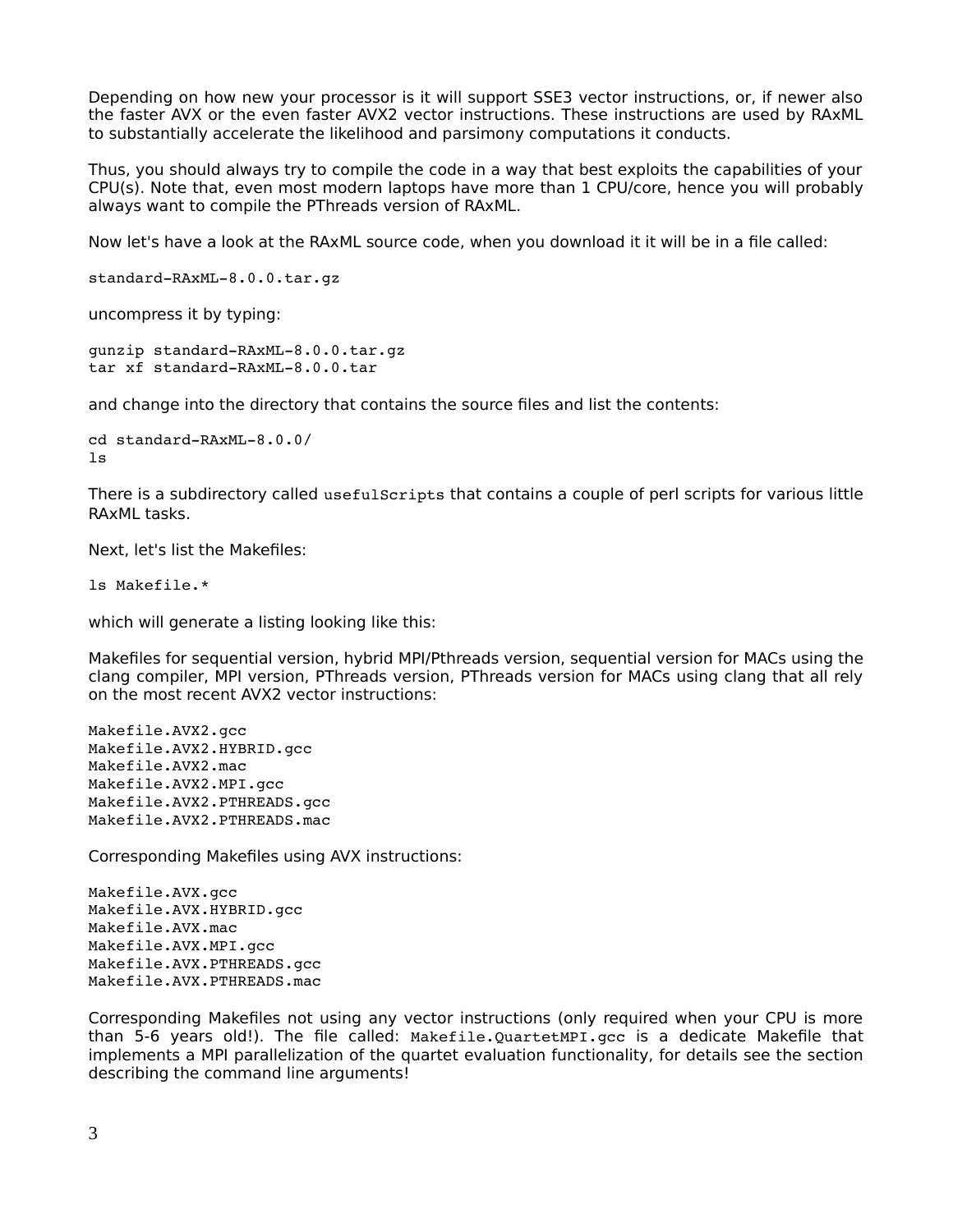Makefile.gcc Makefile.HYBRID.gcc Makefile.MPI.gcc Makefile.PTHREADS.gcc Makefile.PTHREADS.mac Makefile.QuartetMPI.gcc

Corresponding Makefiles using SSE3 instructions:

Makefile.SSE3.gcc Makefile.SSE3.HYBRID.gcc Makefile.SSE3.mac Makefile.SSE3.MPI.gcc Makefile.SSE3.PTHREADS.gcc Makefile.SSE3.PTHREADS.mac Makefile.SSE3.QuartetMPI.gcc

Now assume that your computer supports AVX instructions, to compile the sequential version type:

make -f Makefile.AVX.gcc

this will generate a RAxML executable called:

raxmlHPC-AVX

Now, to also compile the PThreads version, first remove all object files generated by compiling the sequential version by typing:

rm \*.o

and then type:

make -f Makefile.AVX.PTHREADS.gcc

which will generate an executable called

raxmlHPC-PTHREADS-AVX

Compiling all other program flavors is analogous, with the only difficulty that the MPI versions need mpicc, the MPI compiler. A common MPI compiler distribution is provided by OpenMPI and is easy to install on Ubuntu Linux, for instance.

### When to use which Version?

The use of the sequential version is intended for small to medium datasets and for initial experiments to determine appropriate search parameters.

The PThreads version will work well for very long alignments, but performance is extremely hardware-dependent!

However, even for relatively short alignments (1,900 taxa, 1,200bp, DNA data) we observed speedups of around factor 6.5 on an 8-core node.

For a long alignment (125 taxa, 20,000 base-pairs, DNA) we observed significant super-linear speedups of around 10-11 on an 8-core system.

**Warning**: Make sure to specify the exact number of CPUs available on your system via the -T option. If you start more threads than you have cores available, there will be a significant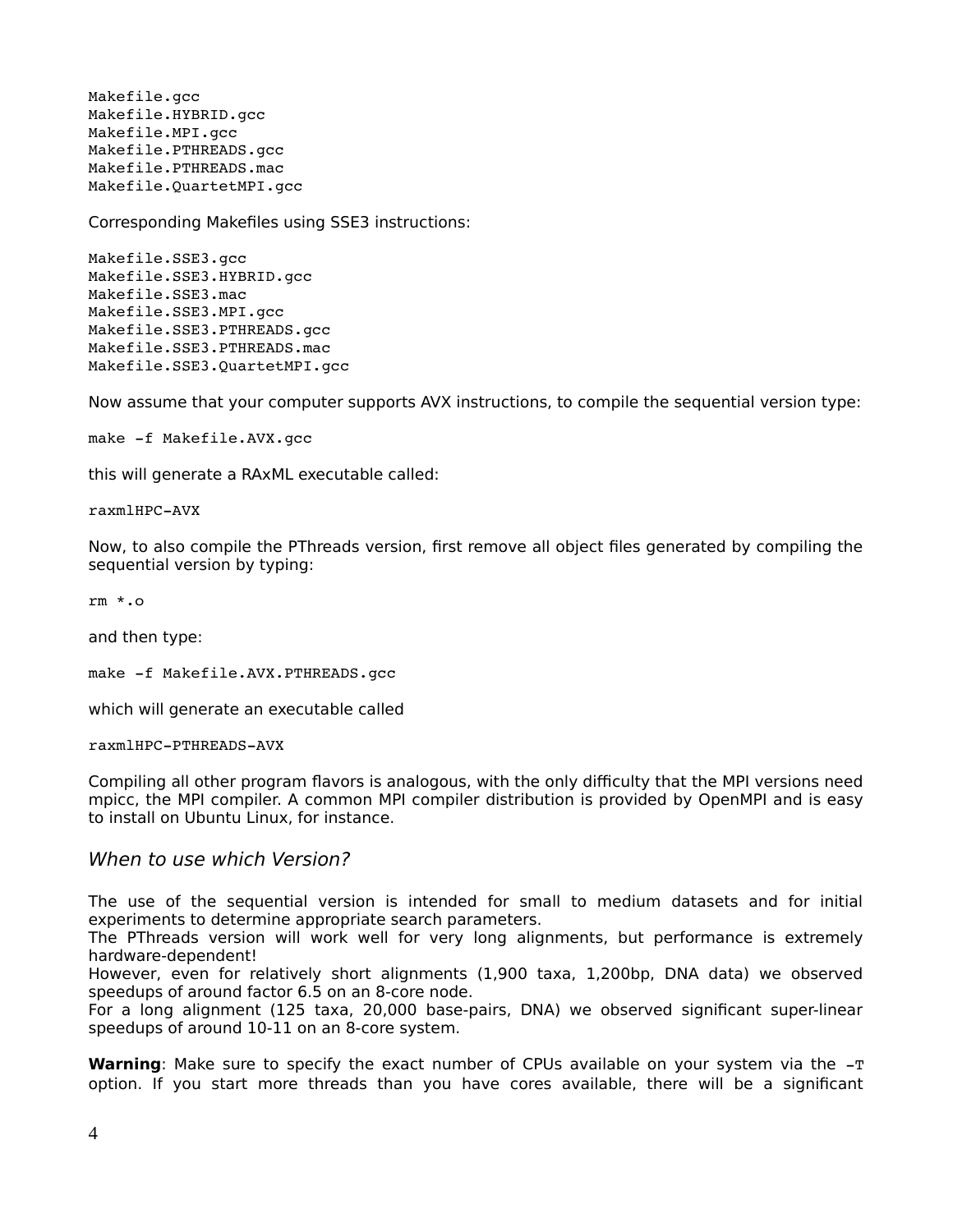performance decrease!

The MPI version is for executing really large production runs (i.e. 100 or 1,000 bootstraps) on a Linux cluster. You can also perform multiple inferences on larger datasets in parallel to find a bestknown ML tree for your dataset.

Finally, the rapid BS algorithm and the associated ML search have also been parallelized with MPI.

**Warning:** Reduced functionality of MPI version! The current MPI version only works properly if you specify the  $-\#$  or  $-N$  option in the command line, since it has been designed to do multiple inferences or rapid/standard BS (bootstrap) searches in parallel!

For all remaining options, the usage of this type of coarse-grained parallelism does not make much sense!

# Processor Affinity and Thread Pinning with the PThreads Version

An important aspect if you want to use the PThreads version of the program is to find out how your operating system/platform handles processor affinity of threads. Within the shared-memory or multi-core context processor affinity means that if you run, for instance, 4 threads on a 4-way CPU or 4 cores each individual thread should always run on the same CPU, that is, thread0 on CPU0, thread1 on CPU1 etc.

This is important for efficiency, since cache entries can be continuously re-used if a thread, which works on the same part of the shared memory space, remains on the same CPU. If threads are moved around, for instance, thread0 is initially executed on CPU0 but then on CPU4 etc. the cache memory of the CPU will have to be re-filled every time a thread is moved. With processor affinity enabled, performance improvements of 5% have been measured on sufficiently large and thus memory-intensive datasets.

There is a function that will automatically pin threads to CPUs, that is, enforce thread affinity, under LINUX/UNIX. Because this function might occasionally cause some error messages during compilation due to portability issues it is disabled by default. To enable it, you will need to comment out this flag:

#define PORTABLE PTHREADS

in the axml.c source file.

### How many Threads shall I use?

It is important to know that the parallel efficiency of the PThreads version of RAxML depends on the alignment length. Normally, you would expect a parallel program to become faster as you increase the number of cores/processors you are using. This is however not generally true, because the more processors you use, the more accumulated time they spend waiting for the input to be parsed and communicating with each other. In computer science this phenomenon is know as Amdahl's law (see http://en.wikipedia.org/wiki/Amdahl's law).

Thus, if you run RAxML with 32 instead of 1 thread this does not mean that it will automatically become 32 times faster, it may actually even become slower. As I already mentioned, the parallel efficiency, that is, with how many threads/cores you can still execute it efficiently in parallel depends on the alignment length, or to be more precise on the number of distinct patterns in your alignment. This number is printed by RAxML to the terminal and into the RAxML info.runID file and look like this:

Alignment has 70 distinct alignment patterns

As a rule of thumb I'd use one core/thread per 500 DNA site patterns, i.e., if you have less, than it's probably better to just use the sequential version. Single-gene DNA alignments with around 1000 sites can be analyzed with 2 or at most 4 threads. Thus, the more patterns your alignment has, the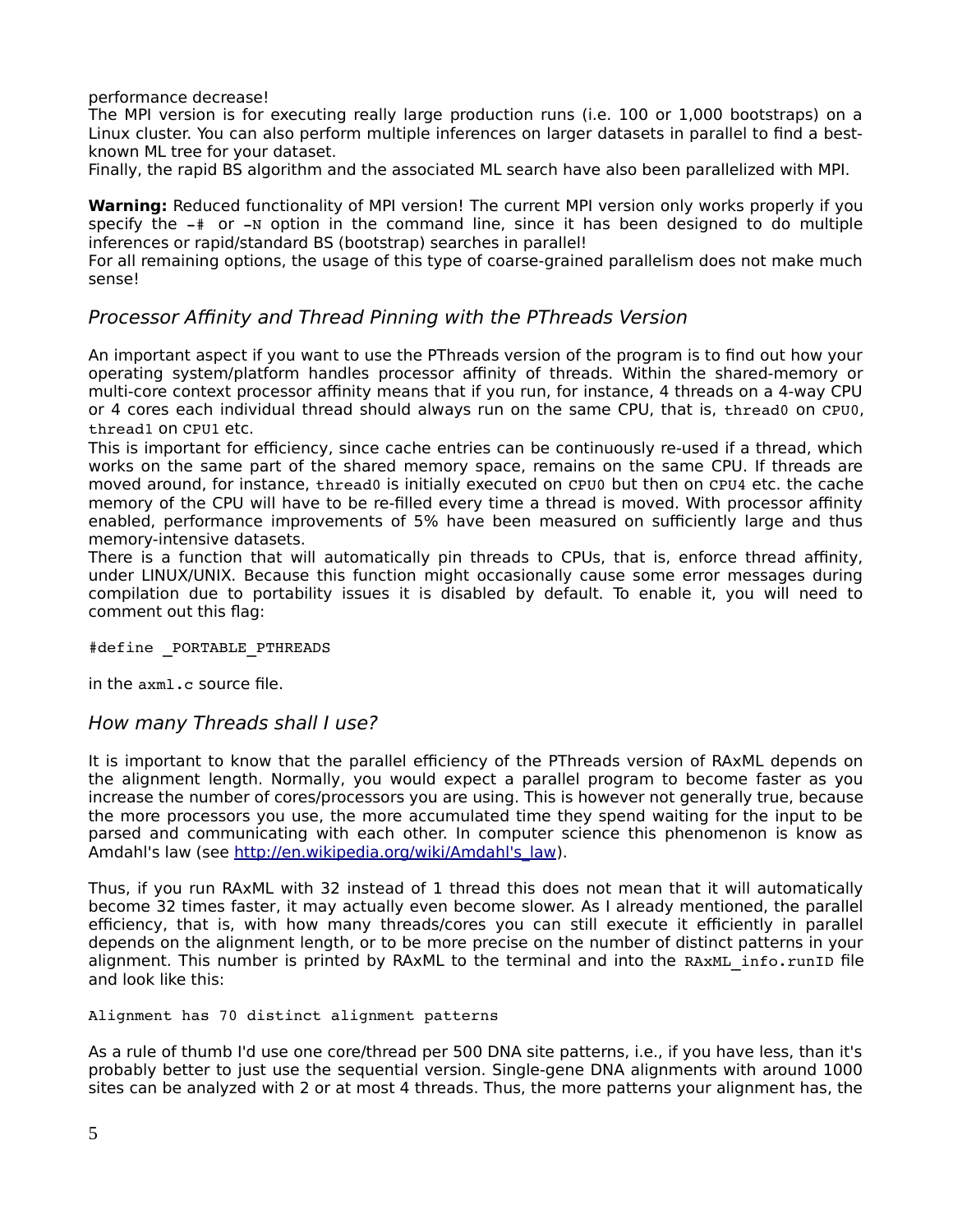more threads/cores you can use efficiently.

Also note that, efficiency varies depending on the type of data, or more precisely, the number of states in your data (e.g., 4 in DNA, 20 for proteins). The more states you have, the fewer site patterns you need per thread/core for RAxML to execute efficiently in parallel. This is because there is more computational work (more mathematical operations) to be done per site pattern as the number of states increases. With protein data you thus require less sites per thread for RAxML to run efficiently. Thus, an MSA with 1000 protein site patterns may still run efficiently when using 16 cores/threads.

Finally, parallel efficiency also depends on the rate heterogeneity model. With the GAMMA model that entails more computations you can thus typically use more threads than with the CAT model that only executes approximately  $\frac{1}{4}$  of the computations the GAMMA model requires.

Note that, these are just very rough rules of thumb, you need to test what the optimal setting is for your dataset!

# **VI. RAxML Likelihood Values & Idiosyncrasies**

It is very important to note that the likelihood values produced by RAxML can not be directly compared to likelihood values of other ML programs. However, the likelihood values of the current version are very similar to those obtained by other programs with respect to previous releases of RAxML (usually between +/- 1.0 log likelihood units of those obtained e.g. by PHYML or GARLI).

The above of course refers to evaluating the likelihood on identical trees, in terms of tree searches the programs will yield different tree topologies and hence different likelihoods in most cases anyway.

Note, that the deviations between PHYML/RAxML and GARLI likelihood values can sometimes be larger because GARLI uses a slightly different procedure to compute empirical base frequencies (Derrick Zwickl, personal communication, many years ago) while the method in RAxML is exactly the same as implemented in PHYML.

These deviations between RAxML/PHYML on the one side and GARLI on the other side appear to be larger on long multi-gene alignments. Also note that, even likelihood values obtained by different RAxML versions, especially should not be directly compared with each other either.

This is due to frequent code and data structure changes in the likelihood function implementation and model parameter optimization procedures!

Thus, if you want to compare topologies obtained by distinct ML programs with respect to their likelihood, make sure that you optimize branch lengths and model parameters of final topologies with one and the same program.

This can be done by either using the respective RAxML option  $(-f e)$  or, e.g., the corresponding option in PHYML (see [http://www.atgc-montpellier.fr/phyml/\)](http://www.atgc-montpellier.fr/phyml/).

# Differences in Likelihood scores

In theory all ML programs implement the same mathematical function and should thus yield the same likelihood score for a fixed model and a given tree topology.

However, if we try to implement a numerical function on a finite machine we will unavoidably obtain rounding errors. Even if we change the sequence (or if it is changed by the compiler, which it usually is) of some operations applied to floating point or double precision arithmetics in our computer we will probably get different results

In my experiments I have observed differences among final likelihood values between GARLI, IQPNNI, PHYML, RAxML (every program showed a different value).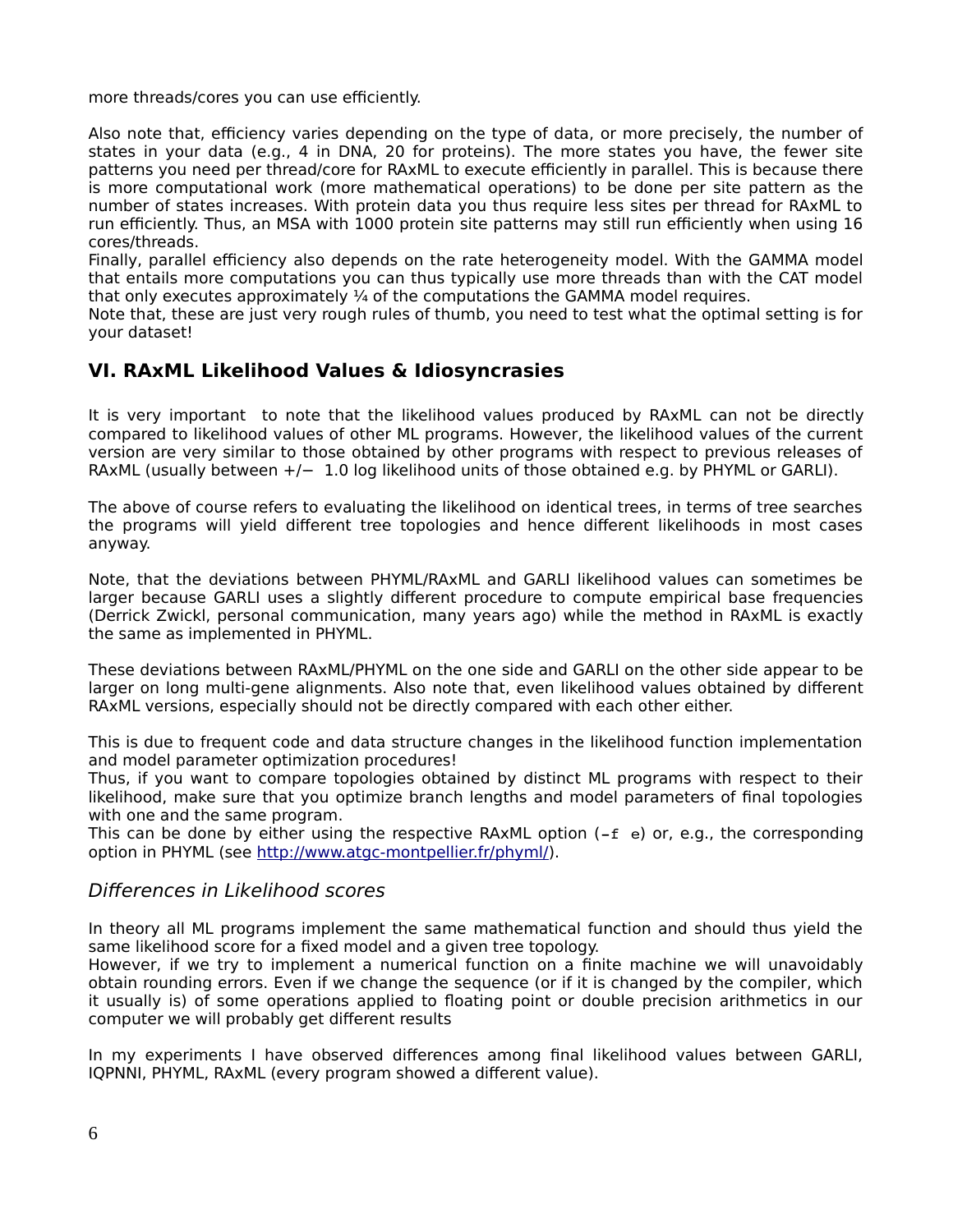You can also experiment with this by removing the gcc optimization flag -02 in one of the RAxML Makefiles. This will yield much slower code, that is in theory mathematically equivalent to the optimized code, but will yield slightly different likelihood scores, due to re-ordered floating point operations.

My personal opinion is that the topological search (number of topologies analyzed) is much more important than exact likelihood scores to obtain good final ML trees.

Especially on large trees with more than 1,000 sequences the differences in likelihood scores induced by the topology are usually so large, that a very rough parameter optimization with an epsilon (RAxML -e option) of 1 log likelihood unit, i.e., if the difference epsilon between two successive model parameter optimization iterations is smaller than 1.0 we stop the optimization, will already clearly show the differences.

Note that, if you perform a bootstrap analysis you don't need to worry too much about likelihood values anyway, since usually you are only interested in the bootstrapped topologies.

### The CAT model of rate heterogeneity

The name of this model has caused a lot of confusion because there is a CAT model also implemented in PhyloBayes (see [http://megasun.bch.umontreal.ca/People/lartillot/www/index.htm\)](http://megasun.bch.umontreal.ca/People/lartillot/www/index.htm)

Unfortunately, I was not aware of this when I introduced the CAT model in RAxML, the CAT model in RAxML is something completely different! However, I decided not to change the name for backward compatibility such that new RAxML version keep working with old wrapper scripts.

**Warning:** It is not a good idea to use the CAT approximation of rate heterogeneity on datasets with less than 50 taxa. In general there will not be enough data per alignment column available to reliably estimate the per-site rate parameters.

CAT has been designed to accelerate the computations on large datasets with many taxa! Please read the respective paper

[http://ieeexplore.ieee.org/xpl/login.jsp?tp=&arnumber=1639535&url=http%3A%2F](http://ieeexplore.ieee.org/xpl/login.jsp?tp=&arnumber=1639535&url=http%3A%2F%2Fieeexplore.ieee.org%2Fxpls%2Fabs_all.jsp%3Farnumber%3D1639535) [%2Fieeexplore.ieee.org%2Fxpls%2Fabs\\_all.jsp%3Farnumber%3D1639535](http://ieeexplore.ieee.org/xpl/login.jsp?tp=&arnumber=1639535&url=http%3A%2F%2Fieeexplore.ieee.org%2Fxpls%2Fabs_all.jsp%3Farnumber%3D1639535) 

to understand how CAT works, what the rate categories are (they are conceptually different from the discrete rate categories of the GAMMA model), and what the limitations of this method are.

The GTRCAT approximation is a computational work–around for the widely used General Time Reversible model of nucleotide substitution under the Gamma model of rate heterogeneity. CAT servers the analogous purpose, that is, to accommodate searches that incorporate rate heterogeneity.

The aforementioned paper describes what GTRCAT is and why I don't like GTRGAMMA despite the fact that it is a beautiful Greek letter.

The main idea behind GTRCAT is to allow for integration of rate heterogeneity into phylogenetic analyses at a significantly lower computational cost (about 4 times faster) and memory consumption (4 times lower).

Essentially, GTRCAT represents a rather un-mathematical quick  $\&$  dirty approach to rapidly navigate into portions of the tree space, where the trees score well under GTRGAMMA.

However, due to the way individual rates are optimized and assigned to rate categories in GTRCAT, the likelihood values computed under GTRCAT are completely meaningless.

**Warning:** never compare alternative tree topologies using their CAT-based likelihood scores!

You will probably obtain a biased assessment of trees. This is the reason why GTRCAT is called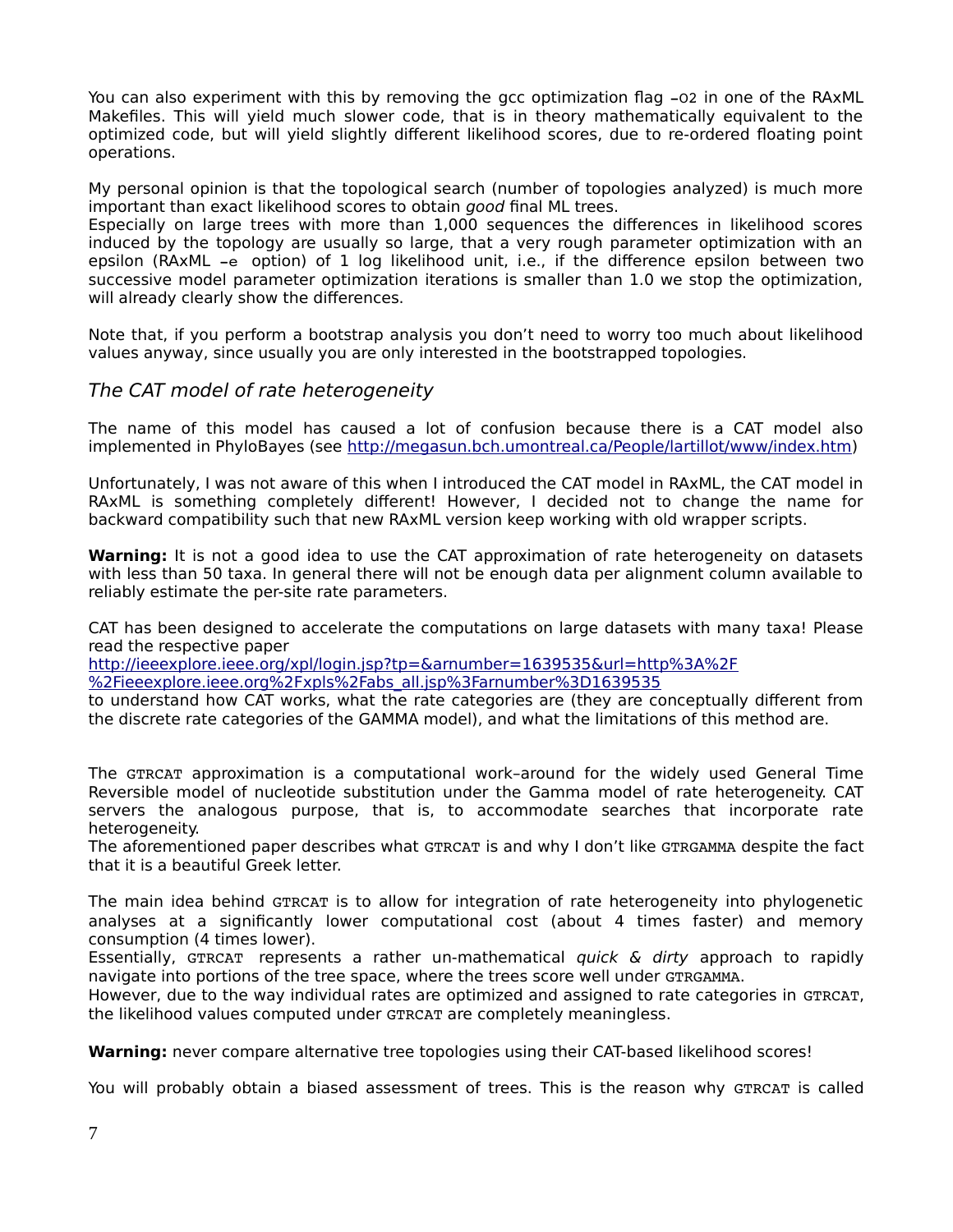approximation instead of model. The same applies to the CAT approximation when used with AA data or any other data type that RAxML supports.

In general, the CAT approximation of rate heterogeneity works very well on datasets with more than 50 taxa for conducting tree searches under a model that accommodates rate heterogeneity among sites. In other words, if you score the trees obtained under CAT using GAMMA you will usually obtain equally good trees as with full searches under GAMMA at a substantially lower computational cost. Also, GAMMA may not work for numerical reasons on very large trees with more than 10,000 taxa (see [http://www.biomedcentral.com/1471-2105/12/470\)](http://www.biomedcentral.com/1471-2105/12/470).

Another detailed study of a CAT-like model is conducted in the FastTree-2 paper, see <http://www.plosone.org/article/info:doi%2F10.1371%2Fjournal.pone.0009490>

# **VII. Alignment input File Formats**

### Alignment & Tree Input Formats

**Alignments:** The input alignment format of RAxML is relaxed interleaved or sequential PHYLIP or FASTA. Relaxed means that sequence names can be of variable length between 1 up to 256 characters.

If you need longer taxon names you can adapt the constant #define nmlngth 256 in the source file axml.h appropriately.

Moreover, RAxML is less sensitive with respect to the PHYLIP formatting (tabs, insets, etc) of interleaved PHYLIP files.

**Trees:** The input tree format is Newick, the RAxML input trees must not always be comprehensive, i.e., need not contain all taxa of the alignment.

See<http://evolution.genetics.washington.edu/phylip/newicktree.html> for details on the Newick format.

### Alignment Error Checking

Many alignments need to be checked for the following errors/insufficiencies before running an analysis with RAxML or any other phylogenetic inference program.

RAxML automatically analyzes the alignment and checks for the following errors:

- 1. Identical Sequence name(s) appearing multiple times in an alignment, this can easily happen when you export a standard PHYLIP file from some tool which truncates the sequence names to 8 or 10 characters.
- 2. Identical Sequence(s) that have different names but are exactly identical. This mostly happens when you excluded some hard-to-align alignment regions from your alignment and does not make sense to use.
- 3. Undetermined Column(s) that contain only ambiguous characters that will be treated as missing data, i.e. columns that entirely consist of x,  $\overline{?}$ ,  $\overline{?}$ ,  $\overline{?}$  for AA data and N, O, X,  $\overline{?}$ , - for DNA data (analogous for other data types)
- 4. Undetermined Sequence(s) that contain only ambiguous characters (see above) that will be treated as missing data.

Prohibited Character(s) in taxon names are names that contain any form of whitespace character, like blanks, tabulators, and carriage returns, as well as one of the following prohibited characters: : or () or [].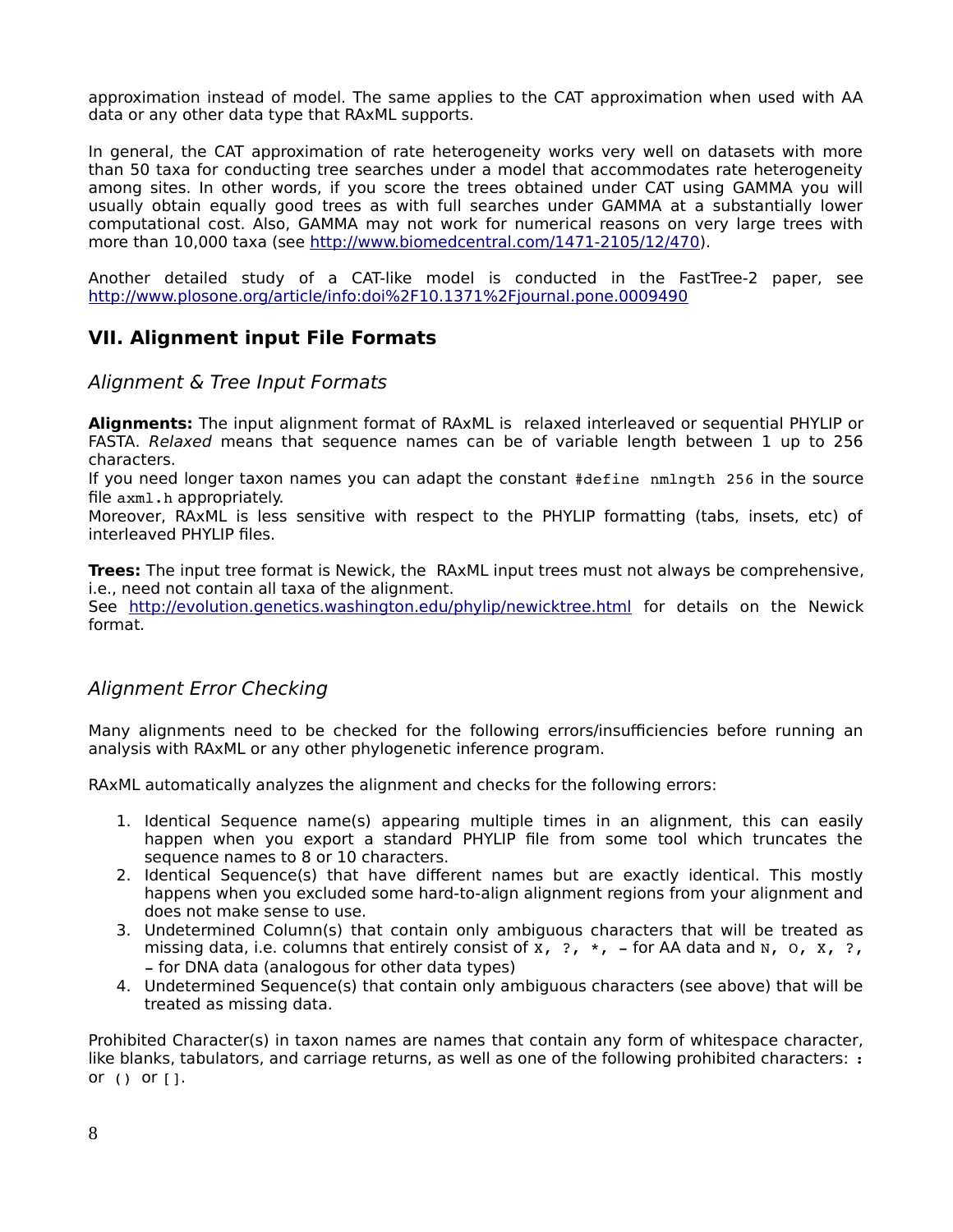In case that RAxML detects identical sequences and/or undetermined columns and was executed, e.g., with -n alignmentName it will automatically write an alignment file called alignmentName.reduced with identical sequences and/or undetermined columns removed.

If this is detected for a partitioned model analysis a respective model file modelFileName.reduced will also be written. In case RAxML encounters identical sequence names or undetermined sequences or illegal characters in taxon names it will exit with an error and you will have to fix your alignment.

# **VIII. The RAxML options**

The single by far most important command is the RAxML help option that displays all options. I also frequently use it because I can not remember them all. In the following I will assume that we are just using the sequential unvectorized code, that is, the raxmlHPC executable.

I will discuss each option and provide a simple usage example for it.

Thus, to get on-line help type:

```
raxmlHPC -h
```
and you will get the following, very long listing, that will be discussed at length below:

```
raxmlHPC -s sequenceFileName -n outputFileName -m substitutionModel
            [-a weightFileName] [-A secondaryStructureSubstModel]
           [-b bootstrapRandomNumberSeed] [-B wcCriterionThreshold]
           [-c numberOfCategories] [-C] [-d] [-D]
            [-e likelihoodEpsilon] [-E excludeFileName]
            [-f a]A[b]B[c]C[d]D]e[E]F]q[G]h[H]i[T]j[J]k[m]n[N]o]p[q]r[R]s[S]t[T]u]v|V|w|W|x|y|[-F][-g groupingFileName] [-G placementThreshold] [-h] [-H]
            [-i initialRearrangementSetting]
            [-I autoFC|autoMR|autoMRE|autoMRE IGN]
            [-1] [-J MR MR DROP MRE STRICT STRICT DROP T <PERCENT>[ [-k] [-K][-L MR | MRE | T < PERCENT> ] [-M][-o outGroupName1[, outGroupName2[,...]]][-0]
            [-p parsimonyRandomSeed] [-P proteinModel]
            [-q multipleModelFileName] [-r binaryConstraintTree]
            [-R binaryModelParamFile] [-S secondaryStructureFile]
            [-t userStartingTree]
            [-T numberOfThreads] [-u] [-U] [-v] [-V] [-w outputDirectory]
            [-W slidingWindowSize]
            [-x rapidBootstrapRandomNumberSeed][-X][-y]
           [Y quartetGroupingFileName|ancestralSequenceCandidatesFileName] 
            [-z multipleTreesFile]
            [-#|-N numberOfRuns|autoFC|autoMR|autoMRE|autoMRE_IGN]
            [--mesquite][--silent][--no-seq-check][--no-bfgs]
            [--asc-corr=stamatakis|felsenstein|lewis]
            [--flaq-check][--auto-prot=ml|bic|aic|aicc][--epa-keep-placements=number]
            [--epa-accumulated-threshold=threshold]
            [--epa-prob-threshold=threshold]
```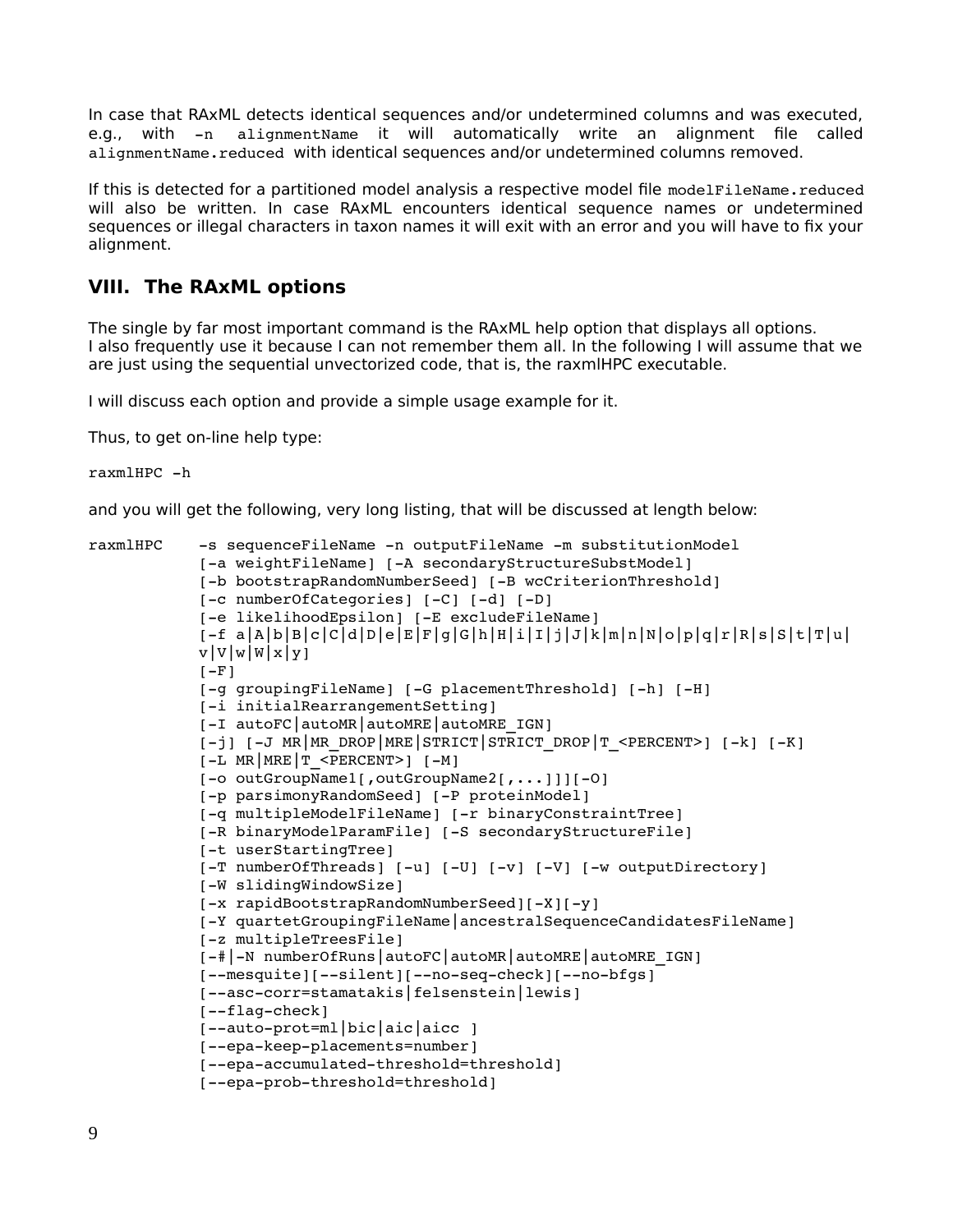$[--JC69]$ [ $-K80]$ ] [--set-thread-affinity] [--bootstop-perms=number] [--quartets-without-replacement] [--print-identical-sequences]

-a Specify a column weight file name to assign individual weights to each column of the alignment. Those weights must be integers separated by any type and number of white-spaces within a separate file.

In addition, there must of course be as many weights as there are columns in your alignment. The contents of an example weight file could look like this:

5 1 1 2 1 1 1 1 1 1 1 2 1 1 3 1 1 1 1 1 1 1 1 1 1 1 1 1 1 1 1 1 1 1 1 1 1 1 1 1 1 1 1 4 1 1 1 4 1 1

**Example:** raxmlHPC -a wgtFile -s alg.phy -p 12345 -m GTRCAT -n TEST

-A Specify one of the secondary structure substitution models implemented in RAxML. The same nomenclature as in the PHASE manual is used, available models: S6A, S6B, S6C, S6D, S6E, S7A, S7B, S7C, S7D, S7E, S7F, S16, S16A, S16B

DEFAULT: 16-state GTR model (S16)

Note that, partitioning does not work with secondary structure models. That is a secondary structure can only be superimposed to a single partition. Also note that, you need of course to also specify a file defining the secondary structure via the  $-$ s option.

**Example:** raxmlHPC -S secondaryStructureFile -s alg.phy -A S7D -p 12345 -m GTRGAMMA -n TEST

-b Specify an integer number (random seed) and turn on bootstrapping

DEFAULT: OFF

This option allows you to turn on non-parametric bootstrapping. To allow for reproducibility of runs in the sequential program, you have to specify a random number seed, e.g., b 123476.

Note however, that parallel bootstraps with the parallel version raxmlHPC-MPI are not reproducible despite the fact that you specify a random number seed.

**Example:** raxmlHPC  $-b$  12345  $-p$  12345  $-#$  100  $-s$  alg  $-m$  GTRCAT  $-n$  TEST -B specify a floating point number between 0.0 and 1.0 that will be used as cutoff threshold for the MR-based bootstopping criteria. The recommended setting is 0.03.

DEFAULT: 0.03 (recommended empirically determined setting)

This setting allows to specify a threshold for the so-called bootstopping criteria that will automatically determine if you have conducted enough bootstrap replicate searches for obtaining stable support values. Note that, this only has an effect if you use the bootstopping criteria that rely on building majority rule consensus trees for determining convergence. The option will not have an effect when the – not recommended – frequency stopping criterion is being used. Please also read and cite the corresponding paper: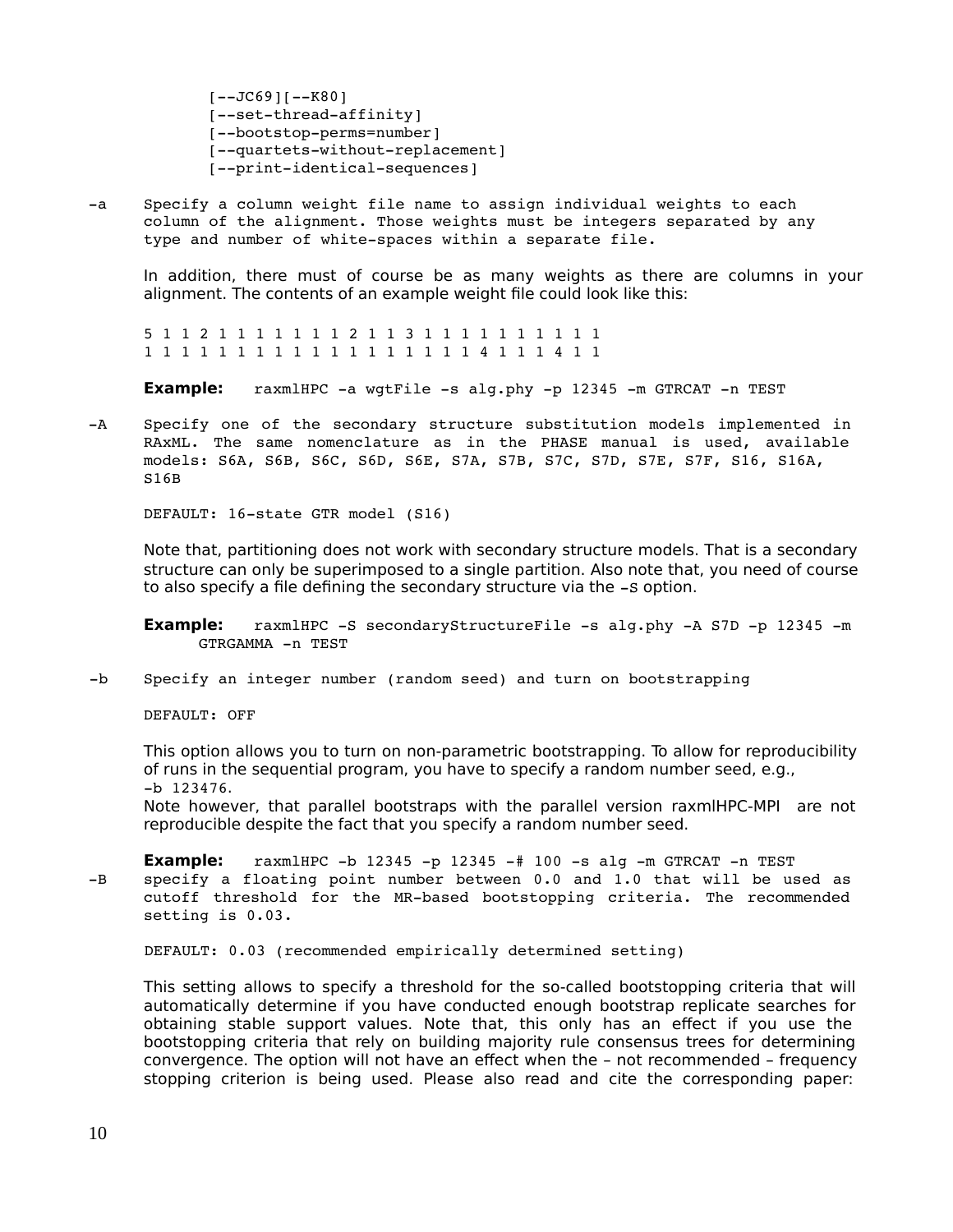[http://link.springer.com/chapter/10.1007/978-3-642-02008-7\\_13#page-1](http://link.springer.com/chapter/10.1007/978-3-642-02008-7_13#page-1)

**Example:** raxmlHPC  $-B$  0.02  $-b$  12345  $-p$  12345  $-\#$  AUTOMR  $-s$  alg  $-m$  GTRCAT  $-n$ **TEST** 

-c Specify number of distinct rate categories for RAxML when model of rate heterogeneity is set to CAT. Individual persite rates are categorized into numberOfCategories rate categories to accelerate computations.

DEFAULT: 25

- **Example:** raxmlHPC -c 40 -p 12345 -s alg -m GTRCAT -n TEST
- **Warning:** Note that the setting of -c has no effect whatsoever on the number of discrete rate categories that are used to approximate the Gamma distribution of rate heterogeneity! RAxML always uses 4 discrete rate categories to approximate Gamma!
- -C Enable verbose output for the "-L" and "-f i" options. This will produce more, as well as more verbose output files

#### DEFAULT: OFF

The above option will generate verbose output and additional output files when RAxML is used to compute the TC and IC measures as introduced by Salichos and Rokas: <http://www.nature.com/nature/journal/v497/n7449/full/nature12130.html> The method is described in more detail in the following paper I wrote with Salichos and Rokas: <http://mbe.oxfordjournals.org/content/early/2014/02/07/molbev.msu061.abstract>[keytype=re](http://mbe.oxfordjournals.org/content/early/2014/02/07/molbev.msu061.abstract?keytype=ref&ijkey=I65FuGNx0HzR2Ow) [f&ijkey=I65FuGNx0HzR2Ow](http://mbe.oxfordjournals.org/content/early/2014/02/07/molbev.msu061.abstract?keytype=ref&ijkey=I65FuGNx0HzR2Ow)

**Example:** raxmlHPC -L -m GTRCAT -L MRE -z treeSet -n TEST

-d start ML optimization from random starting tree

DEFAULT: OFF

This option allows you to start the RAxML search with a complete random starting tree instead of the default randomized stepwise addition Maximum Parsimony starting tree. On smaller datasets (around 100–200 taxa) it has been observed that this might sometimes yield topologies of distinct local likelihood maxima which better correspond to empirical expectations.

It has also been observed that, this sometimes yield better – more diverse – starting trees for the analysis of broad phylogenomic alignments that have a very strong phylogenetic signal!

**Example:** raxmlHPC -d -p 12345 -s alg -m GTRGAMMA -n TEST

-D ML search convergence criterion. This will break off ML searches if the relative Robinson-Foulds distance between the trees obtained from two consecutive lazy SPR cycles is smaller or equal to 1%. Usage recommended for very large datasets in terms of taxa.

 On trees with more than 500 taxa this will yield execution time improvements of approximately 50% while yielding only slightly worse trees.

DEFAULT: OFF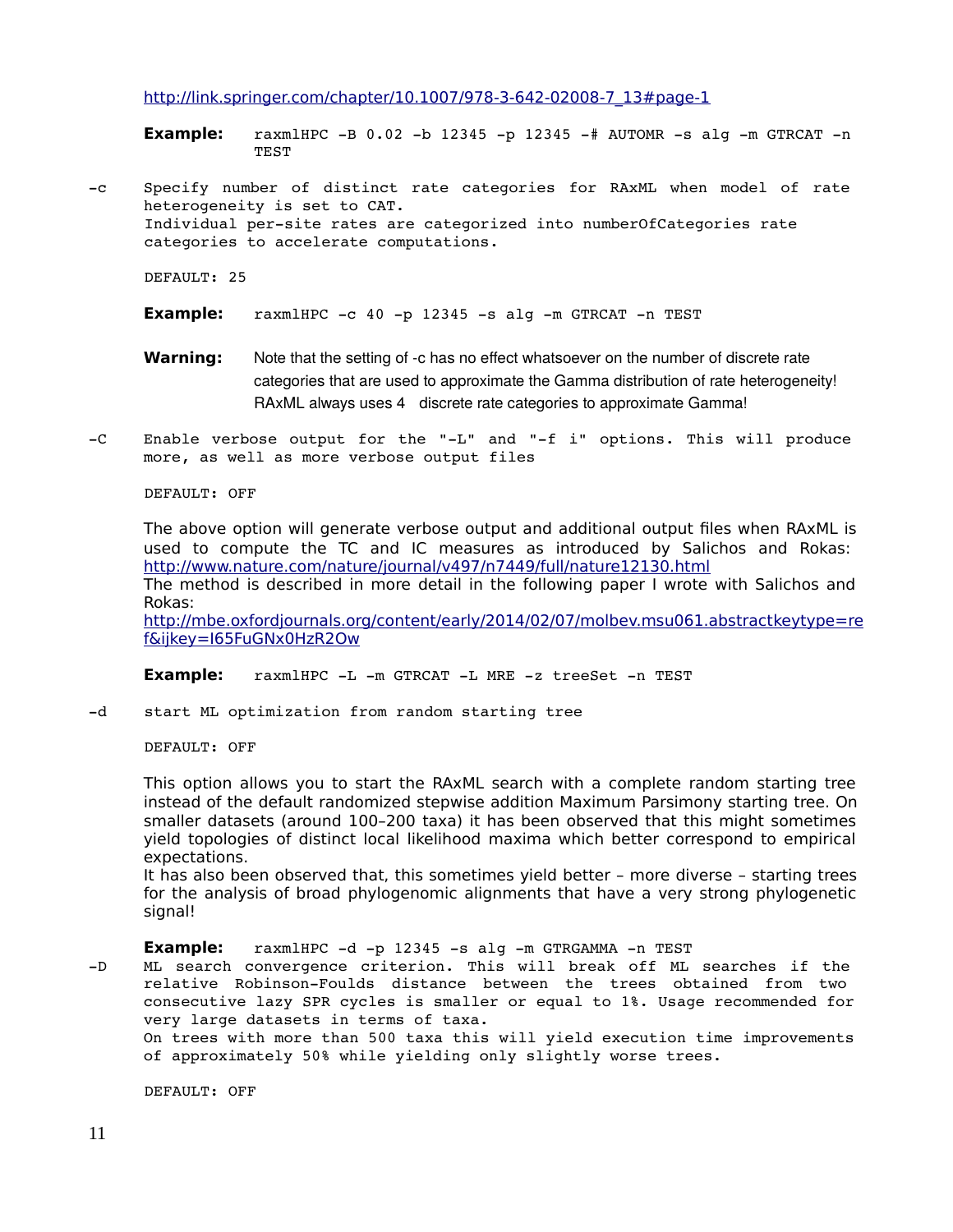When enabling this option, RAxML will stop ML and standard, slow bootstrap searches early, when the RF distance between the trees generated by two consecutive cycles of SPR (Subtree Pruning Re-Grafting) moves is smaller than 1%. This leads to substantial speed improvements while the decrease in log likelihood scores is only very small. The option has been tested on several datasets and the results have been included in the following book chapter:

A. Stamatakis: "Phylogenetic Search Algorithms for Maximum Likelihood". In M. Elloumi, A.Y. Zomaya, editors. Algorithms in Computational Biology: techniques, Approaches and Applications, 547-577, John Wiley and Sons, 2011.

**Example:**  $raxm1HPC -D -p 12345 -s$  alg  $-m$  GTRCAT  $-n$  TEST

-e set model optimization precision in log likelihood units for final optimization of tree topology

DEFAULT: 0.1 for models not using proportion of invariant sites estimate 0.001 for models using proportion of invariant sites estimate

This allows you to specify up to which likelihood difference, the model parameters will be optimized when RAxML uses the GAMMA model of rate or when you just evaluate a trees with the  $-f$  e option or a bunch of trees with the  $-f$  n option or similar options. This has shown to be useful to quickly evaluate the likelihood of a bunch of large final trees of more than 1,000 taxa because it will run much faster.

I typically use e.g. -e 1.0 or -e 2.0 in order to rapidly compare distinct final tree topologies based on their likelihood values.

Note that, topology-dependent likelihood-differences are typically far larger than 1.0 or 2.0 log likelihood units. The default setting is 0.1 log likelihood units which proves to be sufficient in most practical cases.

**Example:** raxmlHPC -f e -e 0.00001 -s alg -t tree -m GTRGAMMA -n TEST

-E specify an exclude file name, that contains a specification of alignment positions you wish to exclude. Format is similar to Nexus, the file shall contain entries like "100-200  $300-400$ ", to exclude a single column write, e.g., " $100-100$ ", if you specify a partition file via "-q", an appropriately adapted partition file will also be written.

This option will just make RAxML write a reduced alignment file without the excluded columns that can subsequently be used for the analysis you actually want to conduct. If you use a partitioned model, an appropriately adapted model file will also be written. Note that, excluding sites with RAxML is a **two-step** procedure. You will first have to invoke RAxML once using the -E option to generate a PHYLIP formatted file with the desired sites excluded. Then you will have to invoke RAxML again on the alignment file that was written (called alg.excludeFile in the example below) to do an actual tree search, for instance.

**Example:** raxmlHPC -E excludeFile -s alg -m GTRCAT -q part -n TEST

In this case the alignment file with columns excluded will be named alg.excludeFile and the partition file with the specified columns excluded is called part.excludeFile

If you want to exclude sites 100-199 (note that, the borders, that is, sites 100 and 199 are included and will be removed) and sites 200-299 the corresponding exclude file – a plain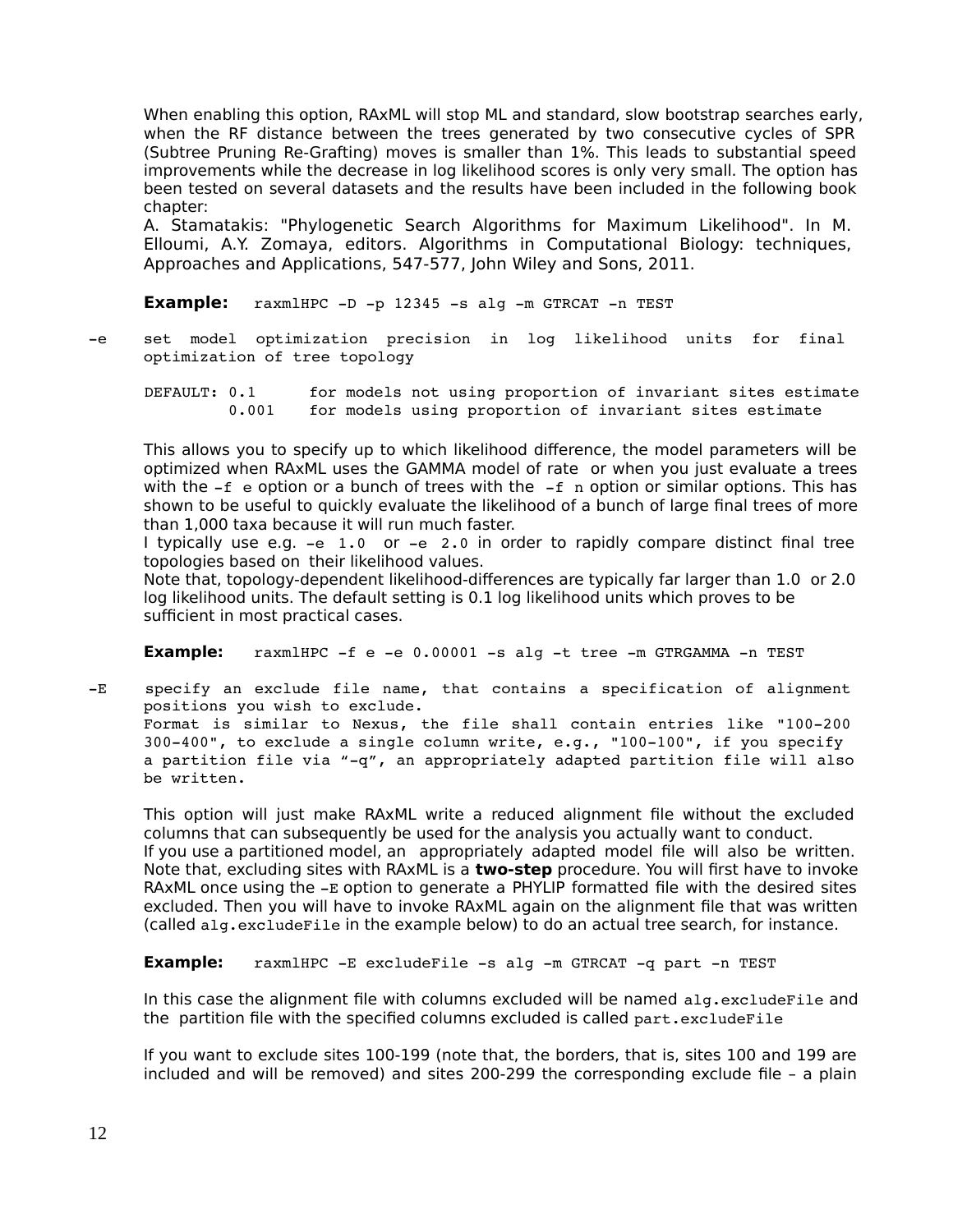text file – would contain the two lines below:

100-199 200299

-f select algorithm:

The -f option is a very powerful option because, in many cases, it allows you to select what kind of algorithm RAxML shall execute. If you don't specify  $-f$  at all RAxML will execute the standard hill climbing algorithm  $(-f \, d \, \text{option})$ The individual options are listed below.

-f a rapid Bootstrap analysis and search for best-scoring ML tree in one program run

Tell RAxML to conduct a rapid Bootstrap analysis and search for the best-scoring ML tree in one single program run.

**Example:** raxmlHPC  $-F$  a  $-p$  12345  $-s$  alg  $-x$  12345  $-\#$  100  $-m$  GTRCAT  $-n$  TEST

-f A compute marginal ancestral states on a ROOTED reference tree provided via -t

This option allows you to compute marginal ancestral states/sequences on a given, fixed, and rooted reference tree. If you don't know what marginal ancestral states are please read Ziheng Yang's book on Computational Molecular Evolution.

**Example:** raxmlHPC -f A -t testTree -s testData -m GTRGAMMA -n TEST

A small phylip-formatted test alignment would look like this:

4 4 t1 ACGT t2 AATT t3 ATAT t4 CCGT

and a test tree:

 $((t1,t2),(t3,t4));$ 

RAxML will then output the rooted binary tree again, but with inner node labels that must be used to associate ancestral sequences with their corresponding positions in the tree. It also writes two files, one containing the marginal probabilities for each inner node label as well as one containing guesses (by taking the maximum probability) for the actual ancestral sequences.

-f b draw bipartition information on a tree provided with -t (typically the bestknown ML tree) based on multiple trees (e.g., from a bootstrap) in a file specified by  $-z$ 

**Example:** raxmlHPC -f b -t ref -z trees -m GTRCAT -n TEST

-f B optimize br-len scaler and other model parameters (GTR, alpha, etc.) on a tree provided with -t. The input tree passed via -t needs to contain branch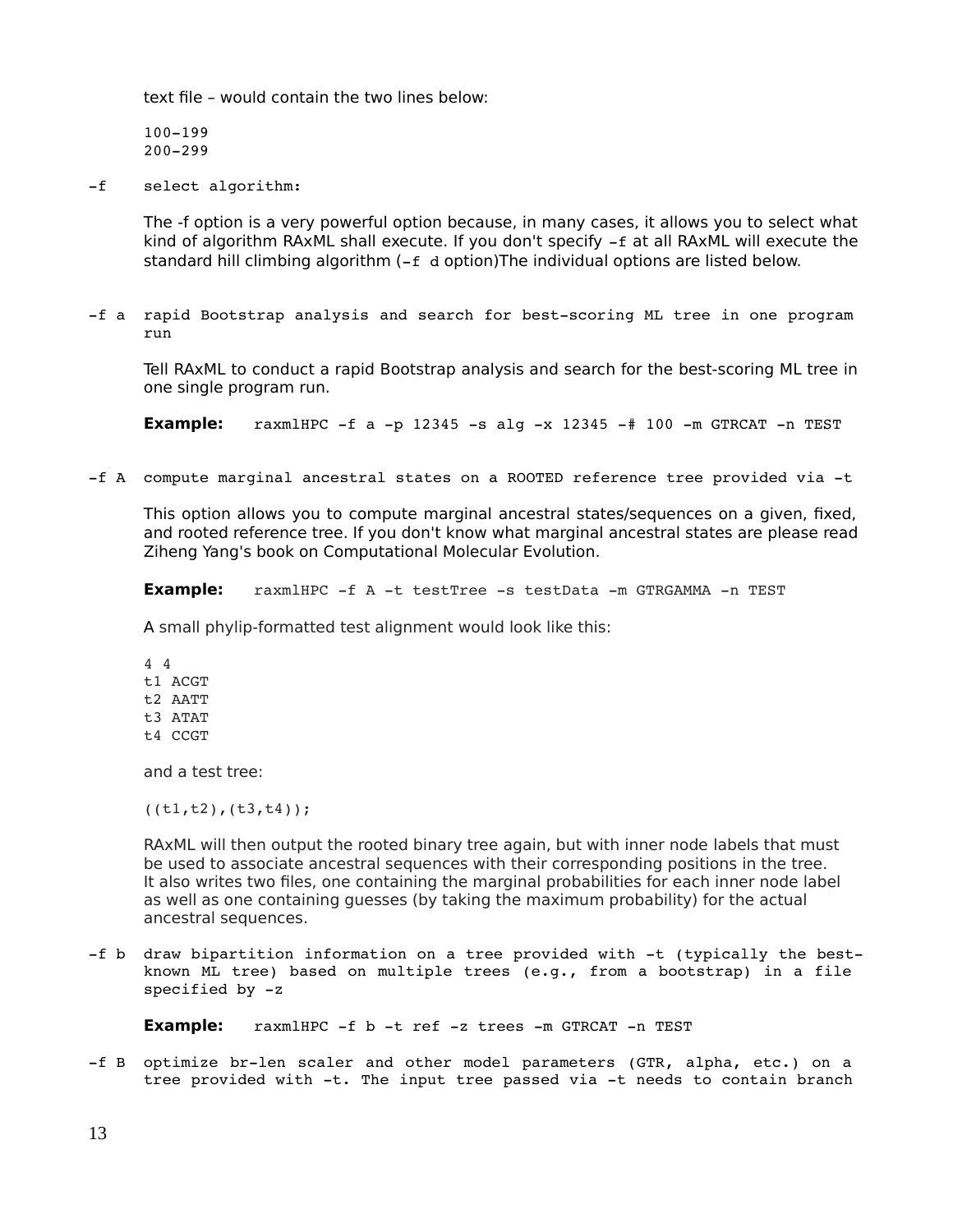lengths. The branch lengths will not be optimized, just scaled by a single common value.

This is a slightly idiosyncratic option that was mainly developed to work on conjunction with the PartitionFinder tool (see: [http://www.robertlanfear.com/partitionfinder/\)](http://www.robertlanfear.com/partitionfinder/).

The concept of branch length scalers is similar to the one implemented in MrBayes. That is, we assume that all partitions have the same branch lengths proportionally to each other. However, for each partition  $p$  we do a maximum likelihood estimate of a single scaling factor  $s[c]$  by which we multiply the branch lengths. Essentially this represents a parametrization trade-off between estimating a separate set of branch lengths for each partition (heavy increase in the number of parameters  $\rightarrow$  danger of over-parametrization) and doing one common branch length estimate across all partitions (possible underparametrization). Note that, this works only for evaluating a given, fixed tree with branch lengths and not for tree searches!

**Example:** raxmlHPC -s alg.phy -t tree -m GTRGAMMA -f B -q part -n TEST

f c check if the alignment can be properly read by RAxML

**Example:** raxmlHPC -f c -m GTRCAT -s alg -n TEST

f C ancestral sequence test for my PhD student Jiajie Zhang, users will also need to provide a list of taxon names via -Y separated by white-spaces

This is an algorithm we tried to implement for post-analyzing viral phylogenies. The idea was to build a test that can determine if certain sequences in the viral tree are truly ancestral, that is, if they should essentially be located at or right next to an inner node of the tree.

For this, we built the following test/algorithm:

Given a fixed phylogenetic tree (usually the best-known ML tree) for a set of sequences and, given a list of candidate ancestral sequences via  $-x$ , for each of these candidate sequences we compare the likelihood of the fixed tree and the given (optimal) branch length for that putative ancestral sequence with the likelihood of the fixed tree and an essentially zero branch length for the ancestral candidate.

In fact, we apply the test to all three branches the candidate ancestral sequence is attached to, that is, the branch it is directly attached to, as well as the two branches to the right and left of the node to which the candidate ancestral sequence is attached to.

The likelihoods of the different branch length configurations (the three almost-zero branch lengths) are compared using the Shimodaira-Hasegwa test to the original (optimal) likelihood. The Shimodaira-Hasegawa test might not be the most modern test available but was sufficient for conducting initial tests. It turned out that the test worked very well on simulated data, but not at all for real data. Thus, we decided to abandon further testing, but nonetheless keep the option in RAxML.

**Example:** raxmlHPC -f C -Y candidateTaxonNames -m GTRGAMMA -t tree -s alg n TEST

-f d new rapid hill-climbing

DEFAULT: ON

This is the default RAxML tree search algorithm and is substantially faster than the original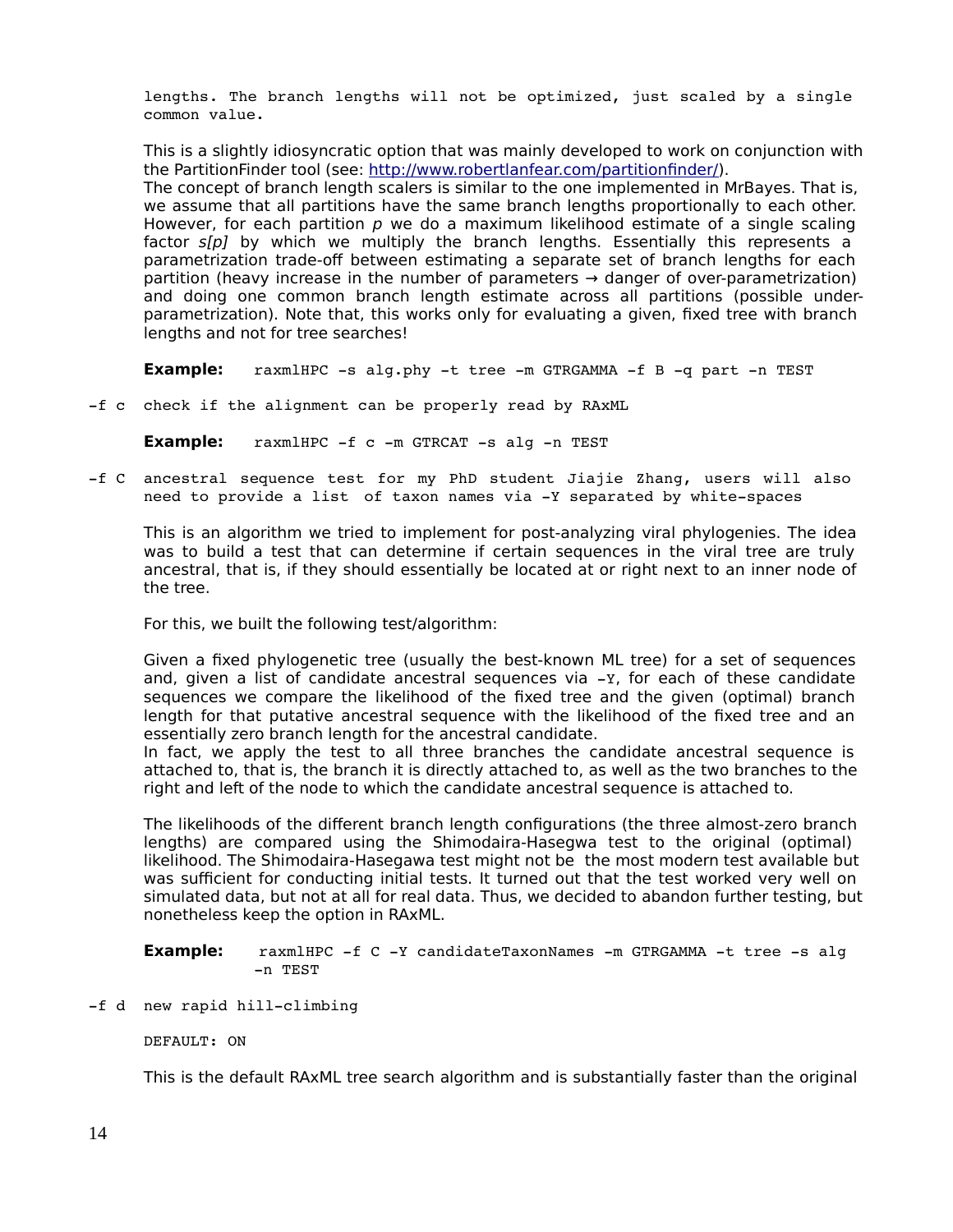search algorithm. It takes some shortcuts, but yields trees that are almost as good as the ones obtained from the full search algorithm. The algorithm is described and assessed in this paper here:<http://link.springer.com/article/10.1007/s11265-007-0067-4#page-1>

**Example:** raxmlHPC -f d -m GTRCAT -p 12345 -s alg -n TEST

-f D execute one or more rapid hill-climbing searches that will also generate RELL bootstraps

This is an implementation of the techniques introduced in the following paper: <http://www.ncbi.nlm.nih.gov/pubmed/23418397>Some initial tests have shown that the RAxML implementation yields results that are well correlated with standard bootstrap values. Using this option is recommended when you have very large trees and don't have the resources/time for computing bootstrap replicates.

**Example:**  $raxm1HPC -f D -m GTRCAT -p 12345 -s alq -n TEST$ 

f e optimize model parameters+branch lengths for given input tree

You need to provide an input tree via the  $-t$  option.

**Example:** raxmlHPC -f e -t ref -m GTRGAMMA -s alg -n TEST

-f E execute very fast experimental tree search, at present only for testing

This option will execute a very fast tree search algorithm that will not try as hard to optimize the likelihood. It is intended for very large trees and follows a similar logic as the FastTree program:<http://meta.microbesonline.org/fasttree/>

**Example:**  $raxmHPC -f E -m GTRCAT -p 12345 -s alq -n TEST$ 

-f F execute fast experimental tree search, at present only for testing

This option will execute a fast tree search algorithm that will not try as hard to optimize the likelihood. It is intended for very large trees and follows a similar logic as the FastTree program:<http://meta.microbesonline.org/fasttree/>

**Example:** raxmlHPC -f F -m GTRCAT -p 12345 -s alg -n TEST

-f g compute per site log Likelihoods for one ore more trees passed via -z and write them to a file in treepuzzle format that can be read by CONSEL **The model parameters will be estimated on the first tree only!** 

**Example:** raxmlHPC -f g -s alg -m GTRGAMMA -z trees -n TEST

-f G compute per site log Likelihoods for one ore more trees passed via -z and write them to a file in treepuzzle format that can be read by CONSEL. The model parameters will be re-estimated for each tree!

**Example:** raxmlHPC -f G -s alg -m GTRGAMMA -z trees -n TEST

-f h compute log likelihood test (SH-test) between best tree passed via -t and a bunch of other trees passed via -z **The model parameters will be estimated on the first tree only!**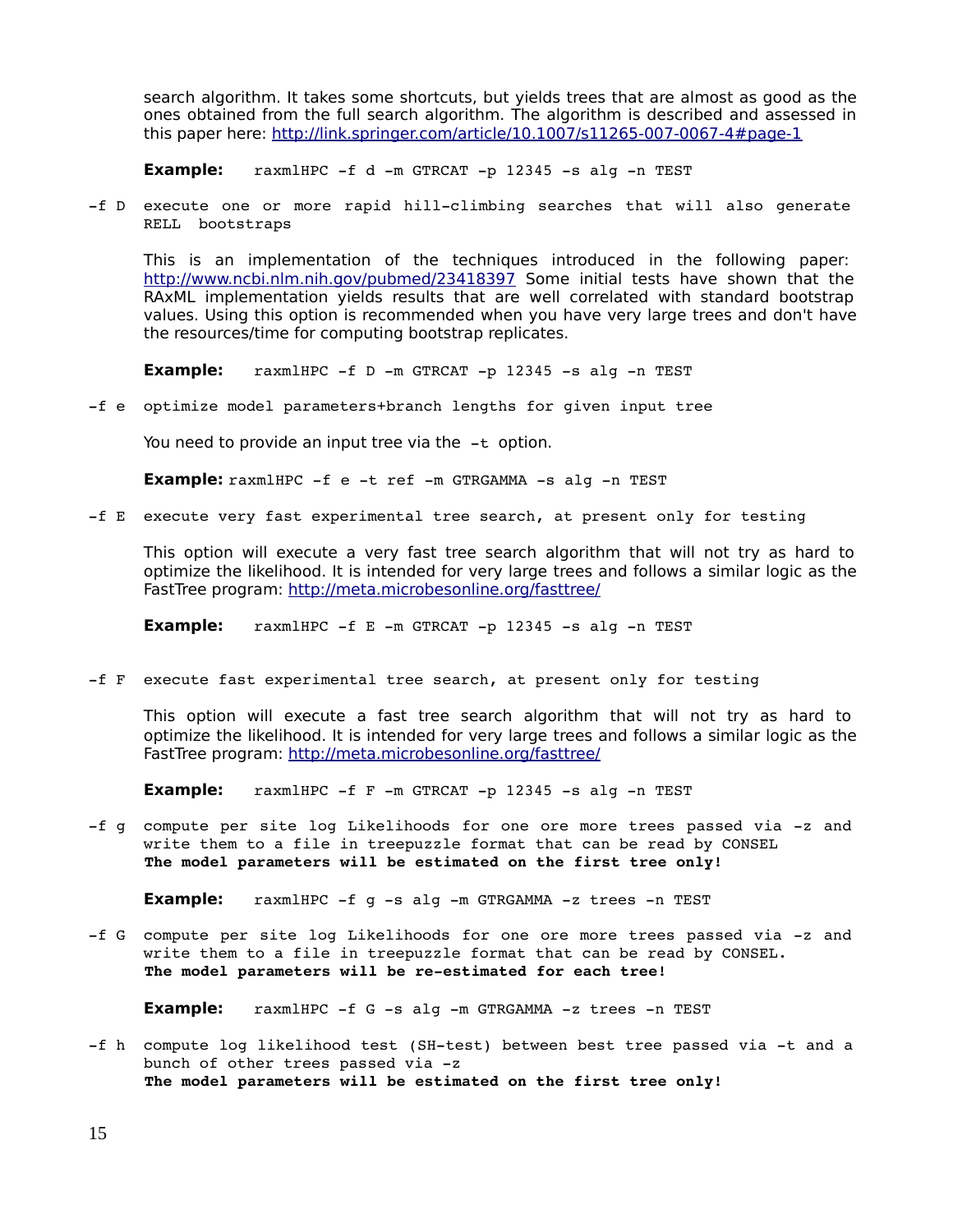**Example:** raxmlHPC -f h -t ref -z trees -s alg -m GTRGAMMA -n TEST

-f H compute log likelihood test (SH-test) between best tree passed via -t and a bunch of other trees passed via -z The model parameters will be re-estimated for each tree !

**Example:** raxmlHPC -f H -t ref -z trees -s alg -m GTRGAMMA -n TEST

f i calculate IC and TC scores (Salichos and Rokas 2013 <http://www.nature.com/nature/journal/v497/n7449/full/nature12130.html>) on a reference tree provided with -t based on multiple trees (e.g., from a bootstrap) in a file specified by  $-z$ 

The method is described in more detail in the following paper I wrote with Salichos and Rokas:

<http://mbe.oxfordjournals.org/content/early/2014/02/07/molbev.msu061.abstract>[keytype=re](http://mbe.oxfordjournals.org/content/early/2014/02/07/molbev.msu061.abstract?keytype=ref&ijkey=I65FuGNx0HzR2Ow) [f&ijkey=I65FuGNx0HzR2Ow](http://mbe.oxfordjournals.org/content/early/2014/02/07/molbev.msu061.abstract?keytype=ref&ijkey=I65FuGNx0HzR2Ow)

The method is then extended here<http://dx.doi.org/10.1101/022053>for partial gene trees.

- **Warning:** The default TC/IC calculations are not done exactly as described in our MBE paper. To have RAxML do exactly what is described in the paper, pleased edit file bipartitionList.c by commenting out or removing the line #define BIP\_FILTER
- **Example:** raxmlHPC -f i -m GTRCAT -t referenceTree -z bootstrapTrees -n TEST
- -f I a simple tree rooting algorithm for unrooted trees. It roots the tree by rooting it at the branch that best balances the subtree lengths (sum over branches in the subtrees) of the left and right subtree. A branch with an optimal balance does not always exist! You need to specify the tree you want to root via -t.

**Example:** raxmlHPC -f I -m GTRCAT -t unrootedTree -n TEST

- f j generate a bunch of bootstrapped alignment files from an original alignment file. You need to specify a seed with -b and the number of replicates with  $-$ #
	- **Example:**  $raxm1HPC -f j -b 12345 -# 100 -s alg -m GTRCAT -n TEST$
	- **Warning:** Note that, if you are generating those BS replicate alignments for a dataset for which you subsequently intend to conduct a partitioned analysis you will also need to specify the partition file here via  $-q$  because RAxML re-samples sites on a per-partition basis!
- -f J Compute SH-like support values on a given tree passed via  $-t$ .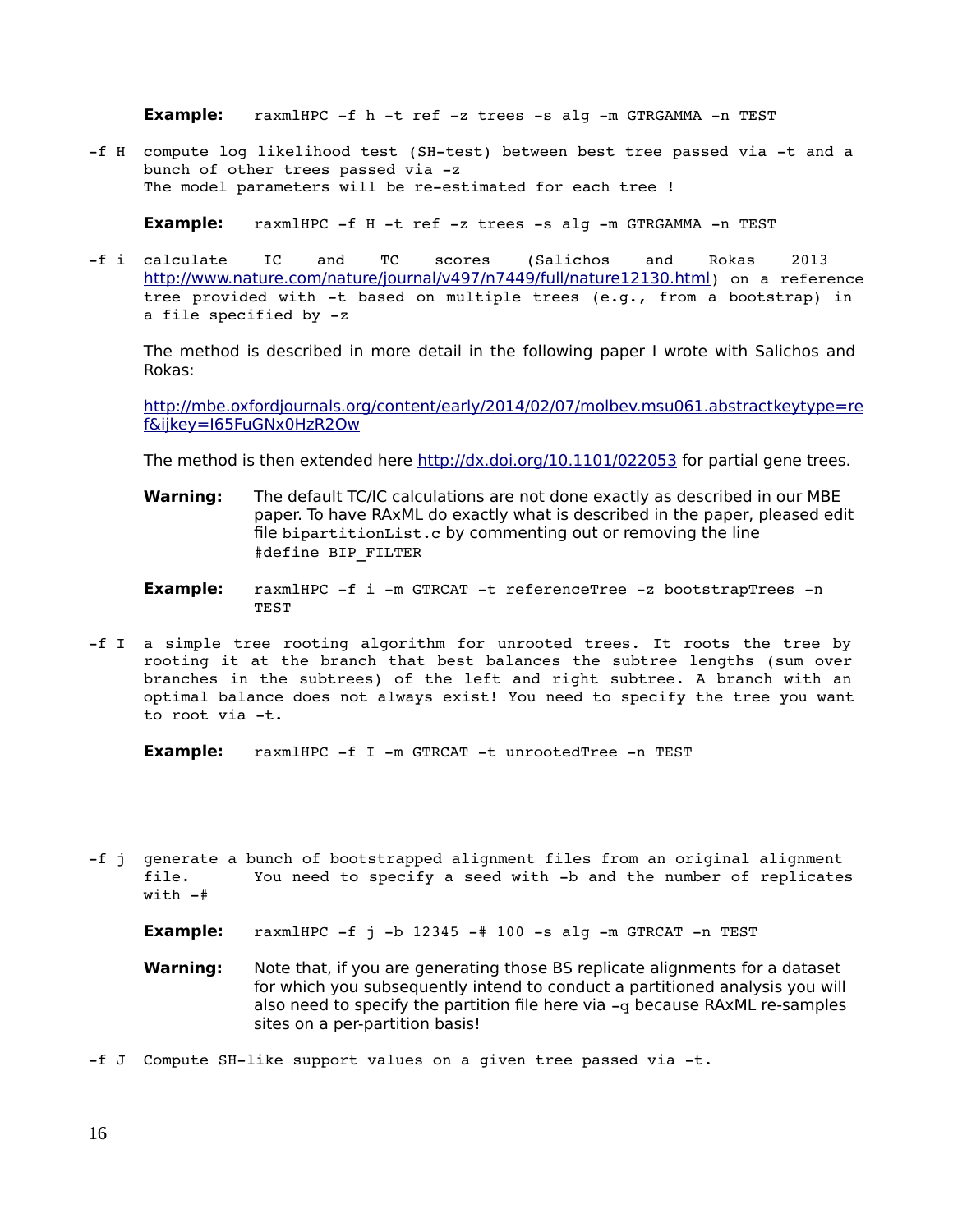This option will compute sh-like support values as described here <http://www.ncbi.nlm.nih.gov/pubmed/20525638>on a given tree. The input tree is typically the best-known ML tree found by a RAxML analysis. Keep in mind that for applying the SHlike test the tree needs to be NNI (Nearest Neighbor Interchange) optimal. Thus, RAxML will initially try to apply NNI moves to further improve the tree and then compute the SH test for each inner branch of the tree.

**Example:**  $raxmHPC -f J -p 12345 -m GTRGAMMA -s alq -t tree -n TEST$ 

-f k Fix long branch lengths in partitioned data sets with missing data using the branch length stealing algorithm. This option only works in conjunction with "-t", "-M", and "-q". It will print out a tree with shorter branch lengths, but having the same likelihood score.

This option tries to fix the issue of very long branch lengths in partitioned datasets with missing data. For each partition and each branch of a given tree it checks if there is data available for that partition on both sides of the tree as defined by the branch. If this is not the case this means that there is only missing data on one side. In such a case we usually have a very long branch length. The algorithm fixes this issue by stealing branch lengths from those partitions that have data on both sides of the branch under consideration. If there are several other partitions that have data it computes a weighted average for the stolen branch length based on the site counts in each partition from which it stole a branch length. The nice property of this algorithm is that by changing the branch lengths in this way, the likelihood of the tree is not changed.

**Example:** raxmlHPC -f k -m GTRGAMMA -s alg -q part -M -t tree -n TEST

A Newick tree file containing a shorter tree with stolen branch lengths will be written to a file called: RaxML\_stolenBranchLengths.TEST

-f m compare bipartitions between two bunches of trees passed via "-t" and "-z" respectively. This will return the Pearson correlation between all bipartitions found in the two tree files. A file called RAxML\_bipartitionFrequencies.outpuFileName will be printed that contains the pair-wise bipartition frequencies of the two sets

**Example:** raxmlHPC -f m -t trees1 -z trees2 -s alg -m GTRCAT -n TEST

-f n compute the log likelihood score of all trees contained in a tree file provided by  $-z$ **The model parameters will be estimated on the first tree only!** 

**Example:** raxmlHPC -f n -z trees -s alg -m GTRGAMMA -n TEST

-f N compute the log likelihood score of all trees contained in a tree file provided by  $-z$ The model parameters will be re-estimated for each tree!

**Example:** raxmlHPC -f N -z trees -s alg -m GTRGAMMA -n TEST

-f o old and slower rapid hill-climbing without the heuristic cutoff described in <http://link.springer.com/article/10.1007/s11265-007-0067-4#page-1>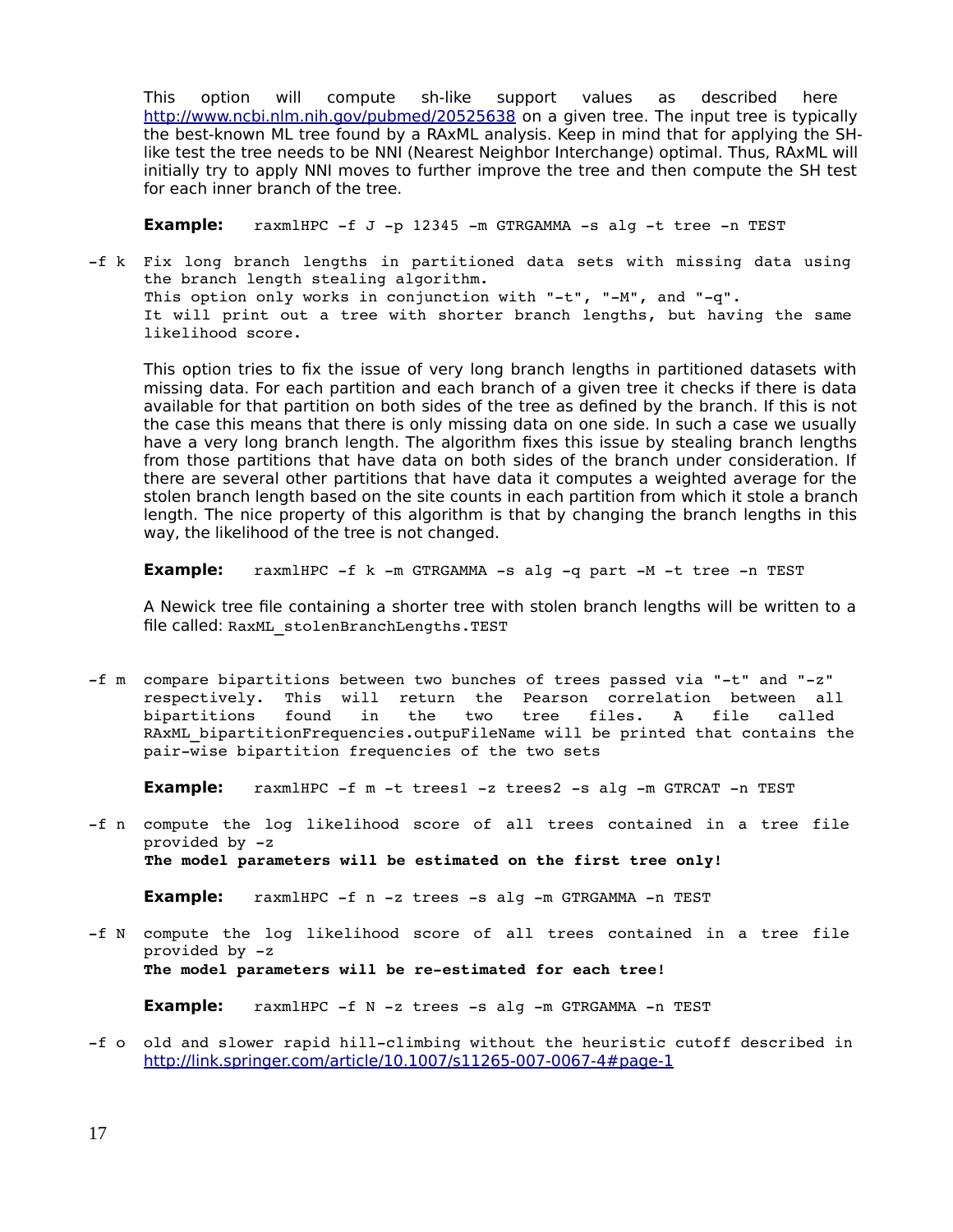If you use this option you will typically get slightly better likelihood scores while the run times are expected to increase by factor 2 to 3.

**Example:** raxmlHPC -f o -p 12345 -m GTRCAT -s alg -n TEST

f p perform pure stepwise MP addition of new sequences to an incomplete starting tree and exit

**Example:**  $raxm1HPC -f p -t ref -p 12345 -s alg -m GTRCAT -n TEST$ 

-f q fast quartet calculator

This option will calculate the likelihood scores of all quartets for a given input alignment. Initially RAxML will construct a randomized stepwise addition order parsimony starting tree or you can also pass a given tree (e.g., the best-known ML tree) to RA $x$ ML via  $-t$ . This tree is used to estimate model parameters that will then remain fixed during the quartet calculations. For each quartet that is evaluated, only the branch lengths will be optimized.

The algorithm itself has three flavors: (i) it can randomly evaluate a specific number of quartets, (ii) it can evaluate all quartets, or (iii) it can evaluate quartets from a pre-specified quartet constraint tree file that must contain exactly 4 monophyletic and multi-furcating groups.

For details on the input format for the quartet constraint file, see the -y option!

To not evaluate all possible quartets (keep in mind that this number grows quickly as a function of the taxa in the alignment/tree) you have to use either  $-$ # or  $-N$  to specify how many quartets you want to randomly evaluate.

**Example 1:** raxmlHPC -m GTRGAMMA -t tree -s alg -f q -p 12345 -n TEST

The above example will evaluate all possible quartets.

**Example 2:** raxmlHPC  $-m$  GTRGAMMA  $-t$  tree  $-s$  alg  $-f$  q  $-p$  12345  $-N$  100  $-n$  TEST

The above example will evaluate 100 randomly chosen quartets.

The output is written to a file called: RaxML quartets.TEST

It looks like this:

Taxon names and indexes:

Cow 1 Carp 2 Chicken 3 Human 4 Loach 5 Mouse 6 Rat 7 Seal 8 Whale 9 Frog 10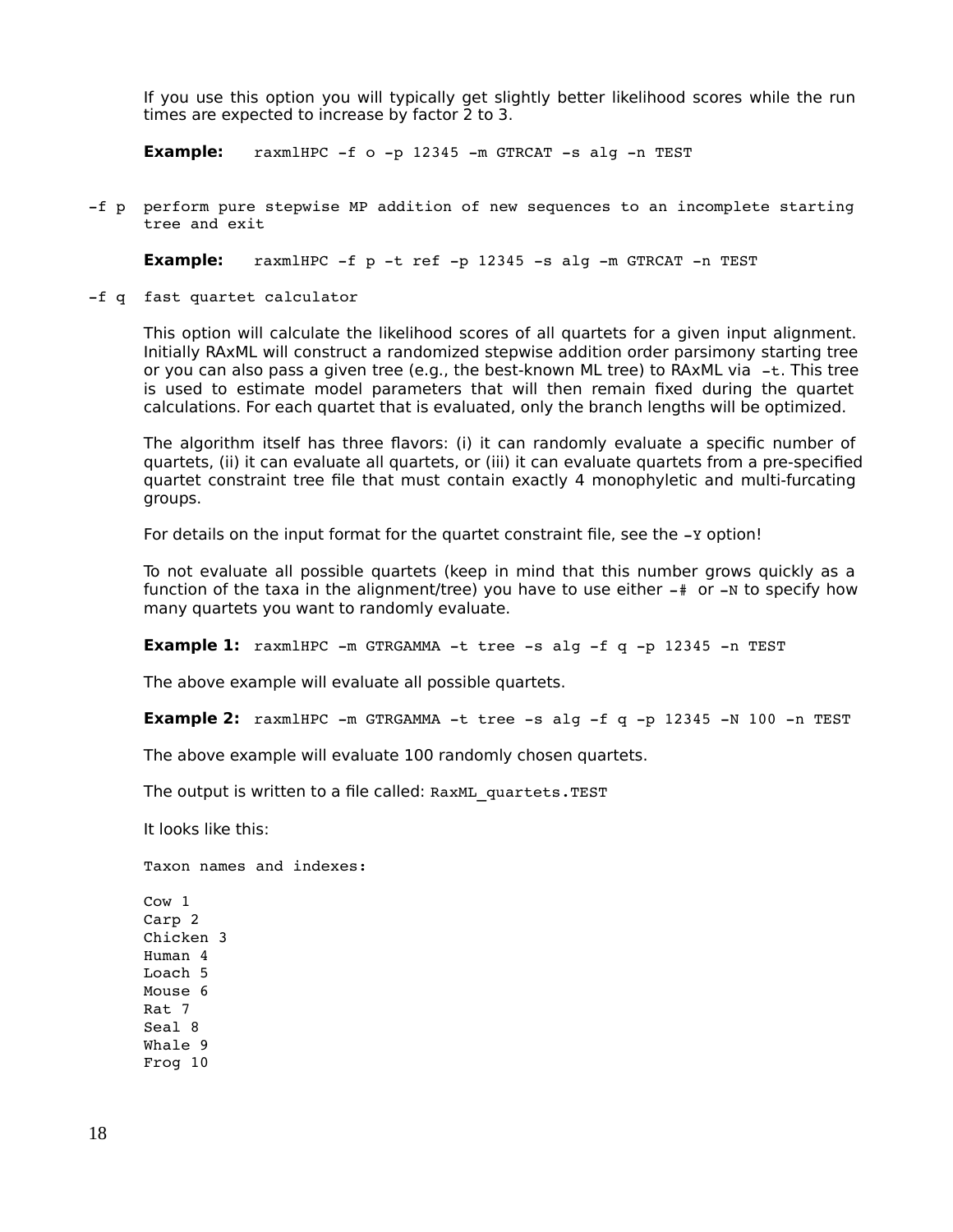|  | $1 2 \mid 3 4: -2640.417355$                   |  |
|--|------------------------------------------------|--|
|  | $1 \quad 3 \mid 2 \quad 4: -2640.810748$       |  |
|  | $1 4$   2 3: -2638.359608                      |  |
|  | $1 2 \mid 3 5: -2552.181311$                   |  |
|  | $1 \quad 3 \mid 2 \quad 5: \quad -2543.674965$ |  |
|  |                                                |  |

First, each taxon name is assigned a number, then the quartets are represented as bipartitions, for instance,  $1 \ 2 \ 3 \ 4: -2640.417355$  is the quartet  $((\text{Cow}, \text{Carp}),$ (Chicken, Human)) and has a likelihood of 2640.417355 .

The MPI version for this specific option that can be compiled with the corresponding Makefiles will distribute quartet evaluations across processors with MPI.

-f r compute pairwise Robinson-Foulds (RF) distances between all pairs of trees in a tree file passed via -z. If the trees have node labels represented as integer support values the program will also compute two flavors of the weighted Robinson-Foulds (WRF) distance

**Example:** raxmlHPC -m GTRCAT -z trees -f r -n TEST

The two flavors of the Weighted RF distance that are compute are:

1. just add the support of those bipartitions contained in one tree, but not the other 2. add the support of those bipartitions contained in one tree, but not the other and also add the difference in support for each shared bipartition

The output looks as follows (not including weighted RF distances):

0 1: 8 0.125000

where 0 and 1 denote that this is the distance between tree 0 and 1 in the tree file (the first and second tree in there), where 8 is the plain RF distance and 0.12500 is the normalized RF distance corresponding to 12.5%.

The normalized/relative RF distance is calculated by dividing the plain RF by  $2(n-3)$ , where  $n$  is the number of taxa.

The value of the normalized RF distance ranges between 0.0 and 1.0 and is interpreted as the percentage of splits (bipartitions) that are unique to one of the two trees. In the above example, 12.5% of the splits are unique to either tree 0 or tree 1.

-f R compute all pairwise Robinson-Foulds (RF) distances between a large reference tree passed via -t and many smaller trees (that must have a subset of the taxa of the large tree) passed via  $-z$ . This option is intended for checking the plausibility of very large phylogenies that can not be inspected visually any more.

**Example:** raxmlHPC -f R -m GTRCAT -t hugeTree -z manySmallTrees

-f s split up a multi-gene partitioned alignment into the respective subalignments

**Example:** raxmlHPC -f s -q part -s alg -m GTRCAT -n TEST

**Warning:** Note that the sub-alignments will be named by the names you have given to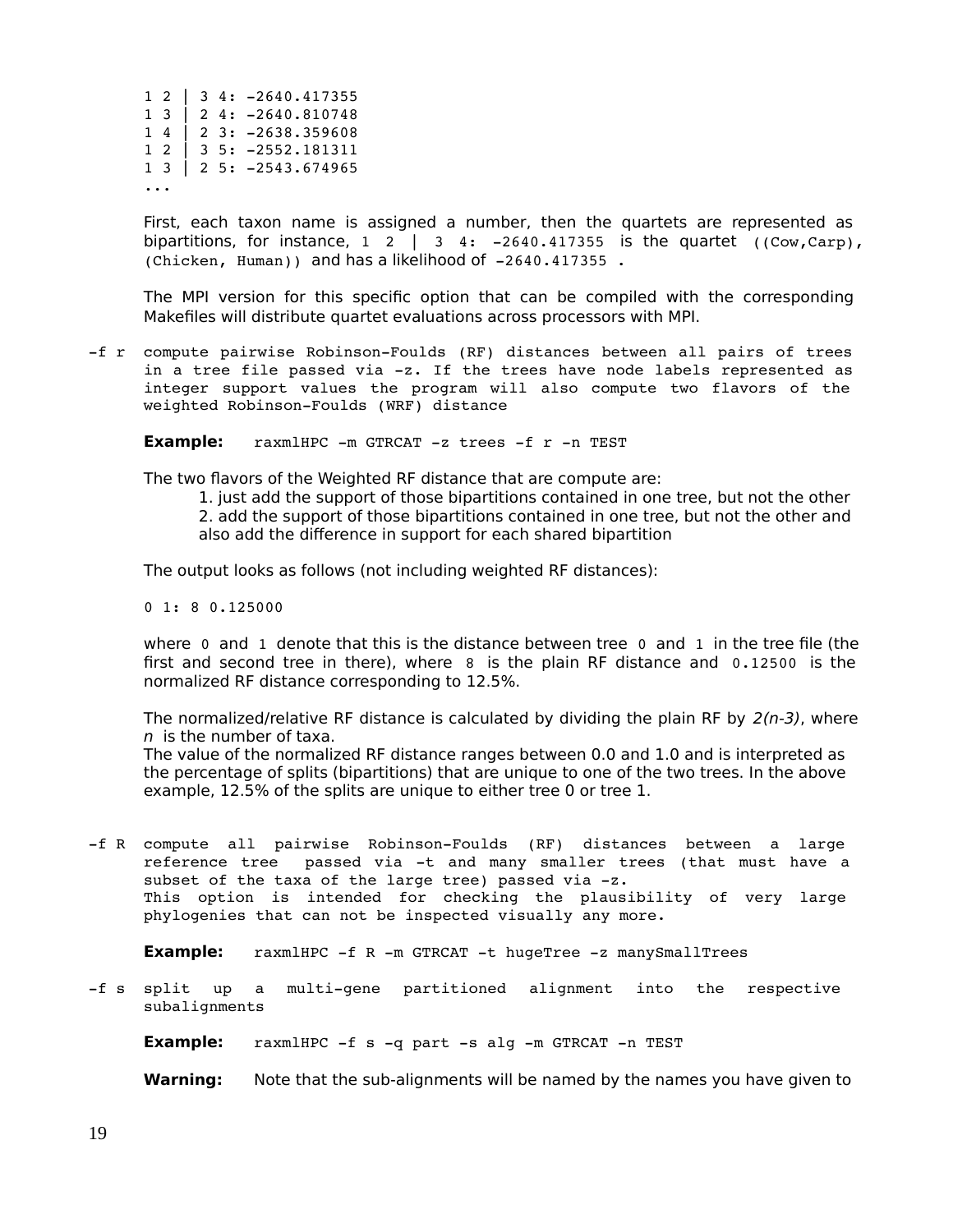the individual partitions. If your partition file contains two partitions called part1 and part2, this command will generate two alignment files called part1.phy and part2.phy

-f S compute site-specific placement bias using a leave one out test inspired by the evolutionary placement algorithm

The leave-one-out approach for assessing site-specific congruence/incongruence with the underlying tree is based on the evolutionary placement algorithm, see <http://sysbio.oxfordjournals.org/content/60/3/291.short>

Using a given reference tree (typically the best-known ML tree) a leave-one-out test is conducted by pruning a single taxon  $t$  at a time, carrying out site-specific computations for t, and subsequently re-inserting it again into its original position.

For each taxon t we use a sliding window of size w (in the default case  $w:=100$ ) of consecutive sites in the alignment and compute the maximum likelihood placement in the tree with respect to those w sites only.

This is done repeatedly for each alignment site by moving the window over the alignment on a site by site basis.

Once we have obtained the best placements for each sliding window starting position for a taxon  $t$ , we compute a score  $s[i][t]$  for each site.

The score s[i][t] is the mean distance (in terms of number of nodes in the tree) between the respective best placements for all sliding windows that comprise site  $i$  and the original placement of taxon t.

Finally, we calculate a global  $S[i]$  score for each site by computing the mean of the  $s[i][t]$ computed for each taxon t.

Thus, RAxML will return an list of n  $S[i]$  average node distances, where n is the number of sites in the alignment.

**Example:** raxmlHPC -f S -s alg -t tree -m GTRGAMMA -n TEST

The main idea behind this algorithm is to provide a means for assessing the phylogenetic variability of different areas/parts of a gene in order to decide which part of the gene (e.g., a 16S gene) to amplify and sequence using NGS.

The option above will generate an output file called:

RaxML SiteSpecificPlacementBias.TEST which you can then plot using a tool like gnuplot, to obtain the following plot:

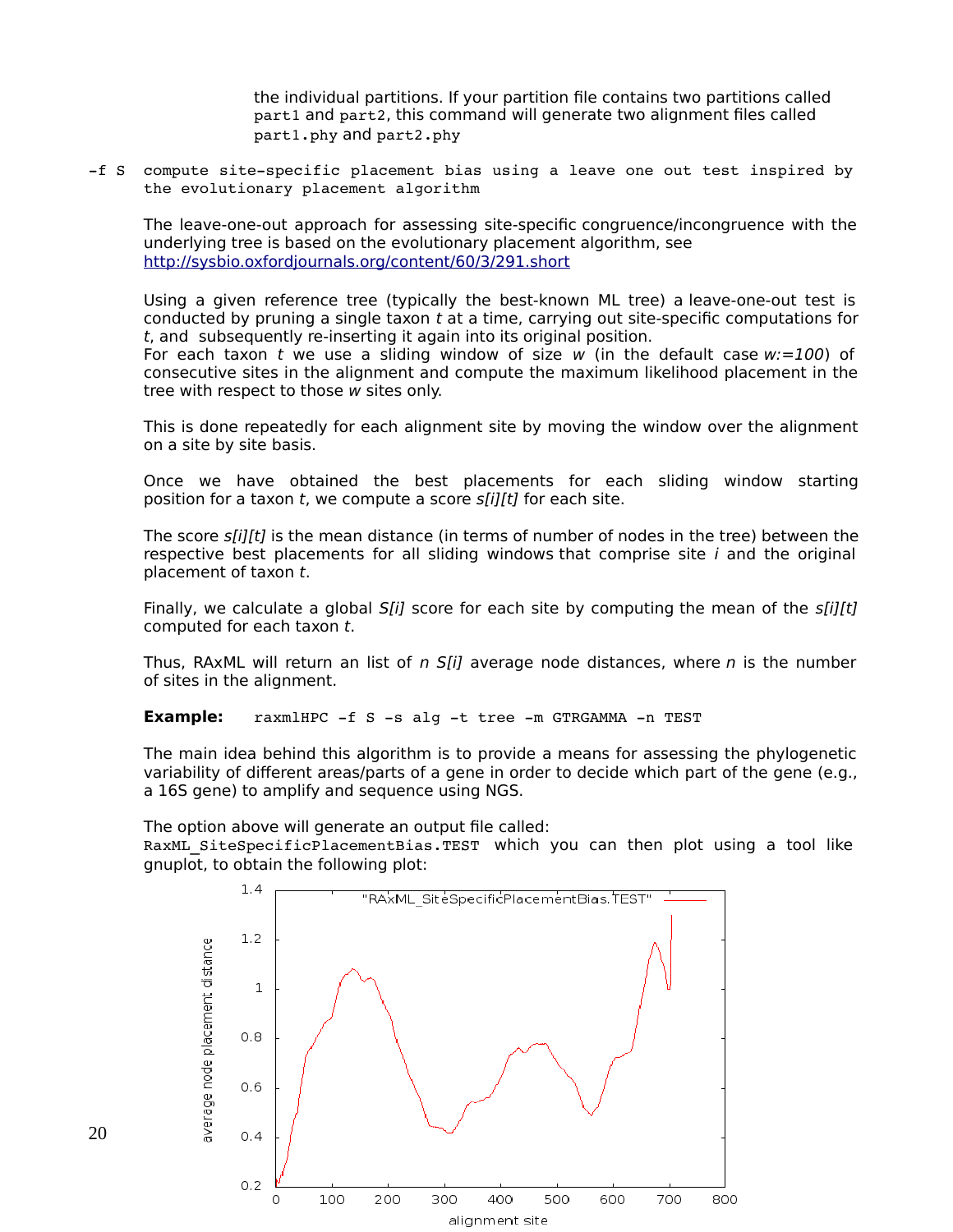The plot indicates that the alignment site between position 200 and 600 will yield the most congruent signal with the tree calculated on the entire alignment. Overall, the mean node placement distances are relatively low, meaning that this alignment has a relatively stable phylogenetic signal over its entire length.

f t do randomized tree searches on one fixed starting tree

This command will execute a specified number (by  $-N$  or  $-\#$ ) of randomized tree searches. The difference to the standard search algorithm is, that, given a starting tree it will apply SPR (subtree pruning re-grafting) moves in a randomized order and thus may fiend better trees.

**Example:**  $raxmHPC -f t -t -m GTRCAT -s alg -p 12345 -n TEST$ 

-f T do final thorough optimization of ML tree from rapid bootstrap search in stand-alone mode

This option allows to do a more thorough tree search that uses less lazy, i.e., more exhaustive SPR moves, in stand-alone mode. This algorithm is typically executed in the very end of a search done via  $-f$  a.

**Example:** raxmlHPC -p 12345 -m GTRGAMMA -s alg -f T -t tree -n TEST

-f u execute morphological weight calibration using maximum likelihood, this will return a weight vector. you need to provide a morphological alignment and a reference tree via -t

This option will determine to which degree the sites of a morphological alignment are congruent with a given molecular reference tree. As output it will generate a RAxML weight file that reflects the degree of congruence and that can be subsequently read via the  $-a$ option to conduct a more informed evolutionary placement of fossils using the evolutionary placement algorithm  $(-f \text{ v option})$ . For more details, see the corresponding papers: Evolutionary placement<http://sysbio.oxfordjournals.org/content/60/3/291.short> Fossil calibration [http://ieeexplore.ieee.org/xpl/login.jsp?tp=&arnumber=5586939&url=http](http://ieeexplore.ieee.org/xpl/login.jsp?tp=&arnumber=5586939&url=http%3A) %3A[%2%2Fieeexplore.ieee.org%2Fxpls%2Fabs\\_all.jsp%3Farnumber%3D5586939](http://ieeexplore.ieee.org/xpl/login.jsp?tp=&arnumber=5586939&url=http%3A%252%2Fieeexplore.ieee.org%2Fxpls%2Fabs_all.jsp%3Farnumber%3D5586939)

| <b>Example:</b> | raxmlHPC -f u -m BINGAMMA -t molecularTree -s |  |
|-----------------|-----------------------------------------------|--|
|                 | morphologicalAlignment                        |  |

-f v classify a bunch of environmental sequences into a reference tree using thorough read insertions you will need to start RAxML with a noncomprehensive reference tree and an alignment containing all sequences (reference + query)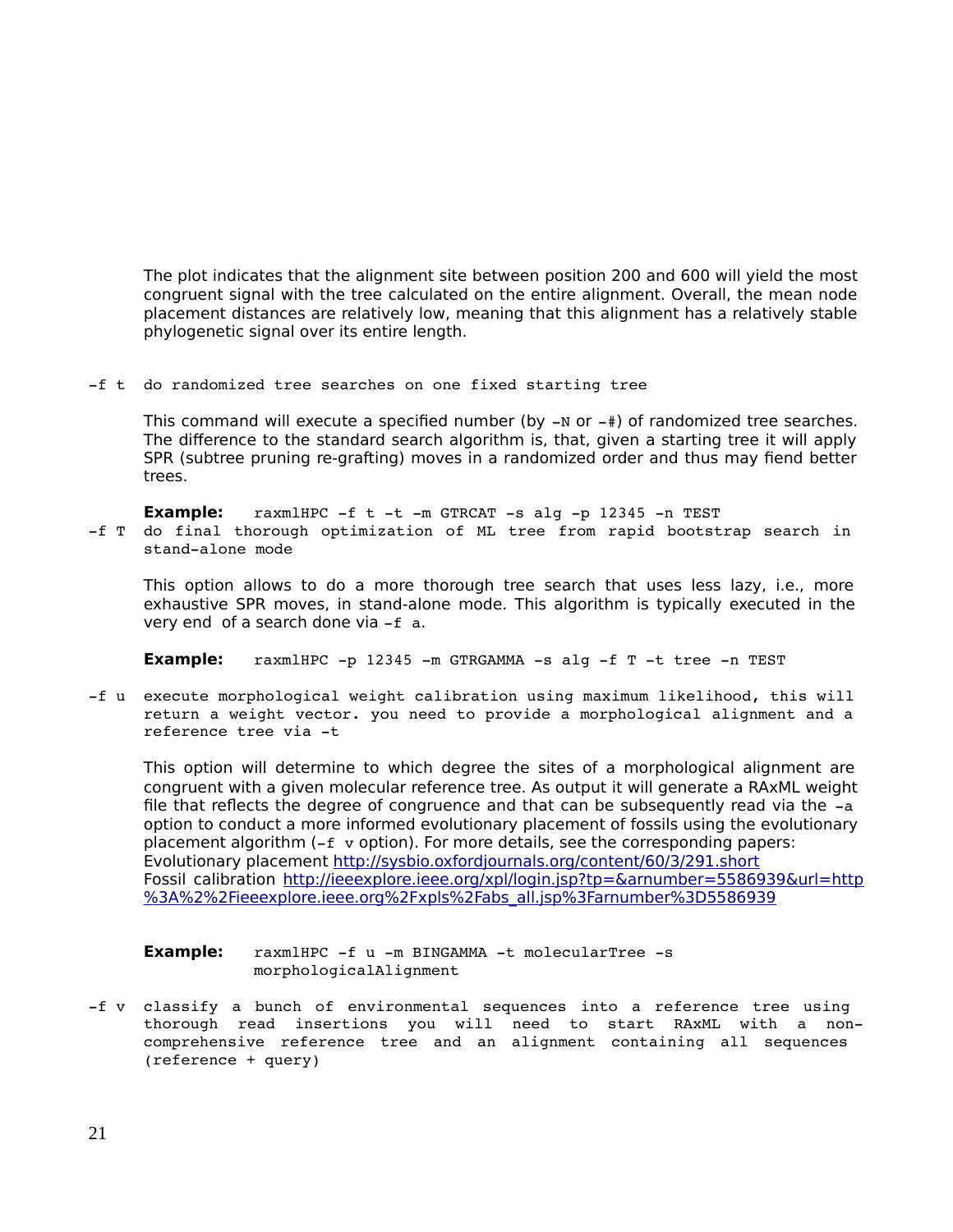For details on the design and performance of this algorithm, see: <http://sysbio.oxfordjournals.org/content/60/3/291.short>

RAxML will produce a couple of idiosyncratic output files for the placements, but also an output file according to the common file standard defined by Erick Matsen for his pplacer (see [http://matsen.fhcrc.org/pplacer/\)](http://matsen.fhcrc.org/pplacer/) program that is similar to the EPA (Evolutionary Placement Algorithm) and myself.

The common file format is described in this paper here: <http://www.plosone.org/article/info> [%3Adoi%2F10.1371%2Fjournal.pone.0031009](http://www.plosone.org/article/info%3Adoi%2F10.1371%2Fjournal.pone.0031009)

**Example:** raxmlHPC -f v -s alg -t referenceTree -m GTRCAT -n TEST

If you frequently want to insert different sequence into the same reference tree, there is a shortcut to make this more efficient, because the model parameters and branch lengths are estimated from scratch for the reference tree each time when you invoke the program. If you want to avoid this you proceed as follows.

Generate a binary file containing the model parameters for the reference tree

**Example 1:** raxmlHPC -f e -m GTRGAMMA -s referenceAlignment -t referenceTree n PARAMS

This will generate a file called: RAxML\_binaryModelParameters.PARAMS which can then be read by the EPA to avoid re-optimizing parameters:

- **Example 2:** raxmlHPC -f v -R RAxML binaryModelParameters.PARAMS -t RAxML result. PARAMS -s alg -m GTRGAMMA -n TEST2
- **Warning:** Note that, when using binary model files: The models of rate heterogeneity in examples  $1 \& 2$  (e.g., GTRGAMMA or GTRCAT) must be the same! Secondly, when using GTRCAT you must disable pattern compression via the -H flag in both runs! Thirdly, the reference tree read in via -t in example 2 must have branch lengths according to the model specified via  $-m$ . The branch lengths of the reference tree are not re-optimized by the call in example 2. It is very easy to make a mistake and read in a tree whose branch lengths were estimated under GTRGAMMA while you are using GTRCAT. All of the above only applies when using binary model files through the -R option.
- -f V classify a bunch of environmental sequences into a reference tree using thorough read insertions you will need to start RAxML with a noncomprehensive reference tree and an alignment containing all sequences (reference + query)

This is an experimental extension of the EPA for placing short reads in multi-gene datasets. It uses some computational shortcuts to make the placement faster. It has been used for the following paper:<http://www.nature.com/nmeth/journal/v10/n12/full/nmeth.2693.html>

- **Example:** raxmlHPC -f V -q part -s alg -t referenceTree -m GTRCAT -n TEST
- **Warning:** this is a test implementation for more efficient handling of multi-gene & whole- genome datasets!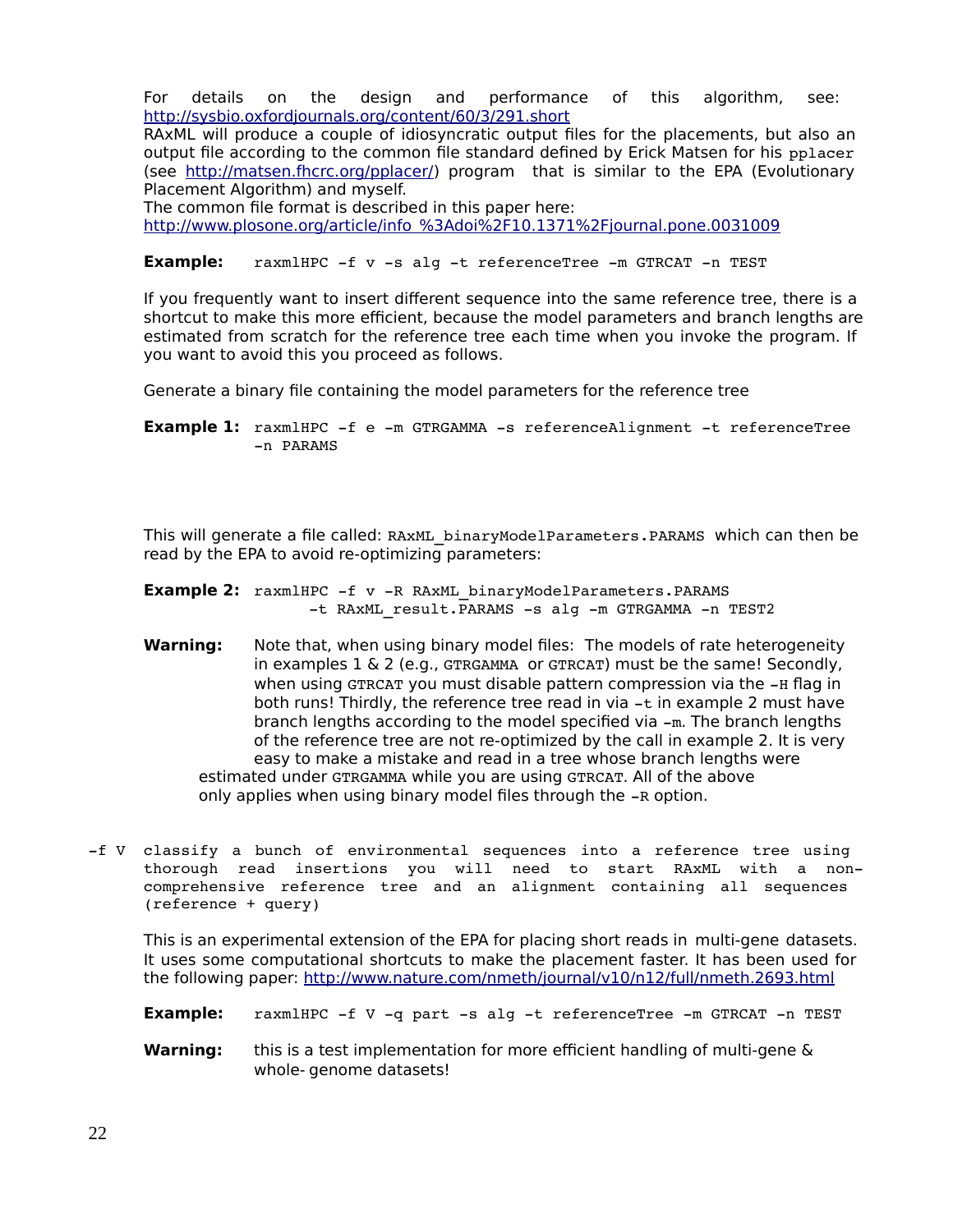$-f$  w compute ELW test on a bunch of trees passed via  $-z$ **The model parameters will be estimated on the first tree only!** 

Computes the Extended Likelihood Weights test by Strimmer and Rambaut, see [http://www.ncbi.nlm.nih.gov/pubmed/11798428,](http://www.ncbi.nlm.nih.gov/pubmed/11798428) on a set of trees.

**Example:** raxmlHPC -f w -m GTRGAMMA -s alg -z trees -n TEST

-f W compute ELW test on a bunch of trees passed via -z The model parameters will be re-estimated for each tree

**Example:** raxmlHPC -f W -m GTRGAMMA -s alg -z trees -n TEST

-f x compute pair-wise ML distances, ML model parameters will be estimated on an MP starting tree or a user-defined tree passed via  $-t$ , only allowed for GAMMA-based models of rate heterogeneity

This option will just compute the pair-wise distances (branch lengths) between the sequences of an alignment using a maximum likelihood estimate. To obtain a model parameter estimate (GTR, alpha shape parameter etc.) it will initially either read in a user specified tree (e.g., the best-known ML tree) or generate a randomized stepwise addition parsimony starting tree if no input tree is provided. It then optimizes model parameters on this tree and then computes all pair-wises distances.

**Example:**  $raxm1HPC -f x -p 12345 -s a1g -m GTRGAMMA -n TEST$ 

-f y classify a bunch of environmental sequences into a reference tree using parsimony you will need to start RAxML with a non-comprehensive reference tree and an alignment containing all sequences (reference + query)

This command is analogous to the  $-f$  v command with the only difference that it uses parsimony for placing reads into the reference tree. Because it uses parsimony it is orders of magnitude faster than the likelihood-based placement. You can use it for placing millions of reads into extremely large reference trees.

- **Example:** raxmlHPC -f y -m GTRCAT -s alg -t referenceTree -n TEST
- **Warning:** This algorithm is based on parsimony. Thus, a read may be placed into more than one, equally parsimonious position/branch of the reference tree. Be careful to take all equally parsimonious placements into account when analyzing the results!
- -F enable ML tree searches under CAT model for very large trees without switching to GAMMA in the end (saves memory). This option can also be used with the GAMMA models in order to avoid the thorough optimization of the best-scoring ML tree in the end.

#### DEFAULT: OFF

When conducting analyses under the CAT model of rate heterogeneity in RAxML, the program will in most cases try to evaluate the GAMMA-based score and do some additional optimization of the tree under GAMMA in the very end of the search. If you want to avoid this because of time and/or memory constraints (GAMMA needs four times more memory than CAT) you can use this option.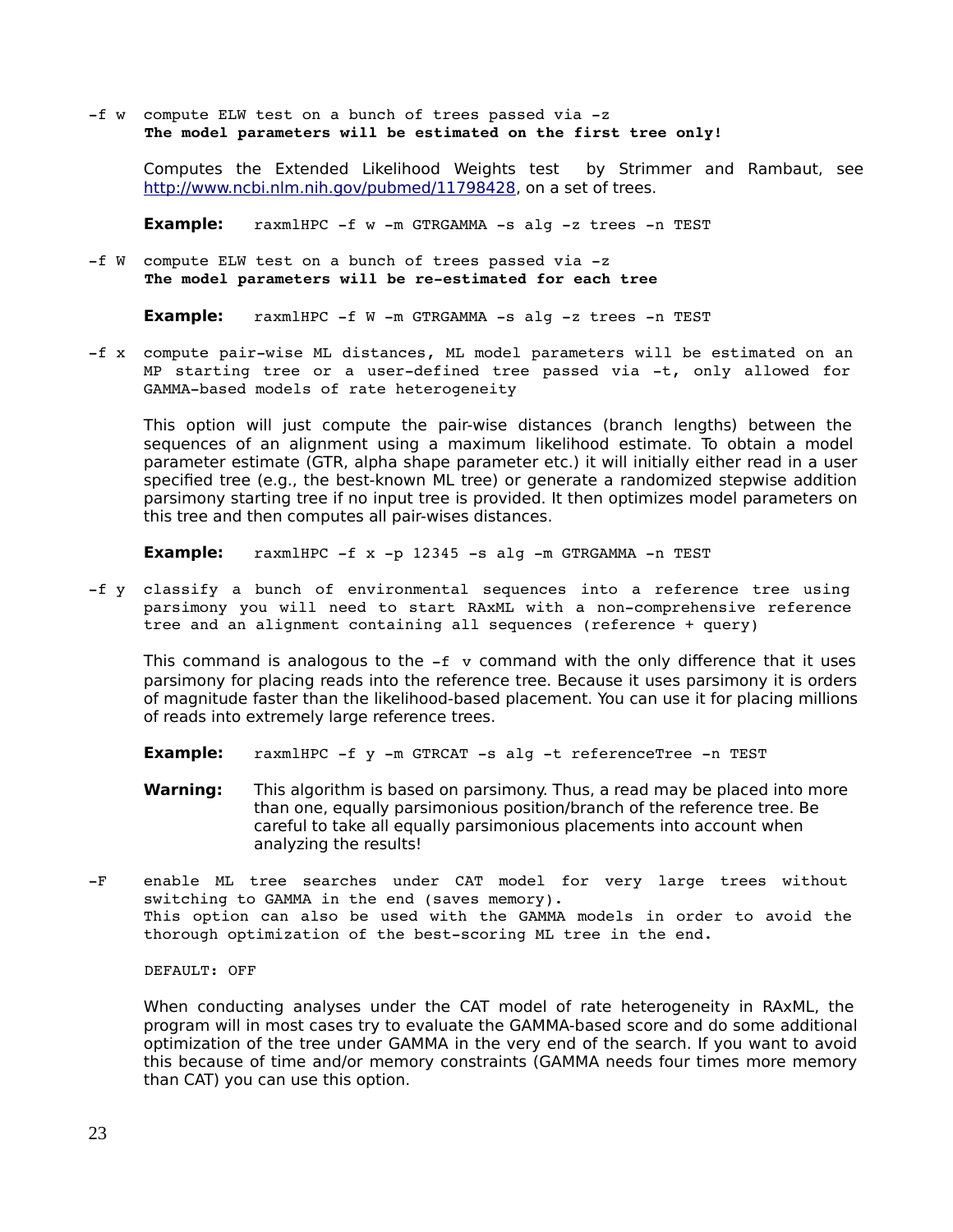**Example:** raxmlHPC  $-F$   $-m$  GTRCAT  $-p$  12345  $-s$  alg  $-N$  10  $-n$  TEST

-q specify the file name of a multifurcating constraint tree this tree does not need to be comprehensive, i.e. must not contain all taxa

This option frequently causes confusion among users for two main reasons: (i) if the constraint tree you provide is not comprehensive, that is, does not contain all taxa in the alignment, the taxa not included in the constraint are free, that is, they are allows to fall into any part of the tree! (ii) users often state that the RAxML tree does not correspond to their constraint tree. This is mostly due to the tree visualization tools that are used, depending at which top level trifurcation (remember that maximum likelihood trees are always unrooted!) the tree is rooted it may look as if it does not comply with the constraint. Please double-check twice and thrice before posting to the RAxML google group! Finally also note that, any multi-furcations in the input tree will be resolved via a maximum likelihood search.

**Example:** raxmlHPC -q constraintTree -m GTRGAMMA -p 12345 -s alg -n TEST

-G enable the ML-based evolutionary placement algorithm heuristics by specifying a threshold value (fraction of insertion branches to be evaluated using thorough insertions under ML).

This option can be used in conjunction with the  $-f$  v and  $-f$  V options to speed up evolutionary placements of short reads. A setting of 0.1 (10% of branches considered for thorough insertions) yields a good accuracy/speed trade-off. For more details you may actually consider to read the paper: <http://sysbio.oxfordjournals.org/content/60/3/291.short>

**Example:** raxmlHPC -f v -G 0.1 -s alg -t referenceTree -m GTRCAT -n TEST

-h Display this help message.

**Example:** raxmlHPC -h

-H Disable pattern compression.

DEFAULT: ON

This option allows to disable alignment site compression in the input alignment. If alignments contain identical sites they can be compressed to become shorter and thus speed up the likelihood calculations. This option has been developed mostly for internal use in my lab.

**Example:** raxmlHPC -H -s alg -p 12345 -m GTRCAT -n TEST

**Warning:** using this option may considerably slow down RAxML

-i Initial rearrangement setting for the subsequent application of topological changes phase

This option allows to specify the radius (number of nodes away from the original pruning position) up to which pruned subtrees will be re-inserted in the course of SPR (subtree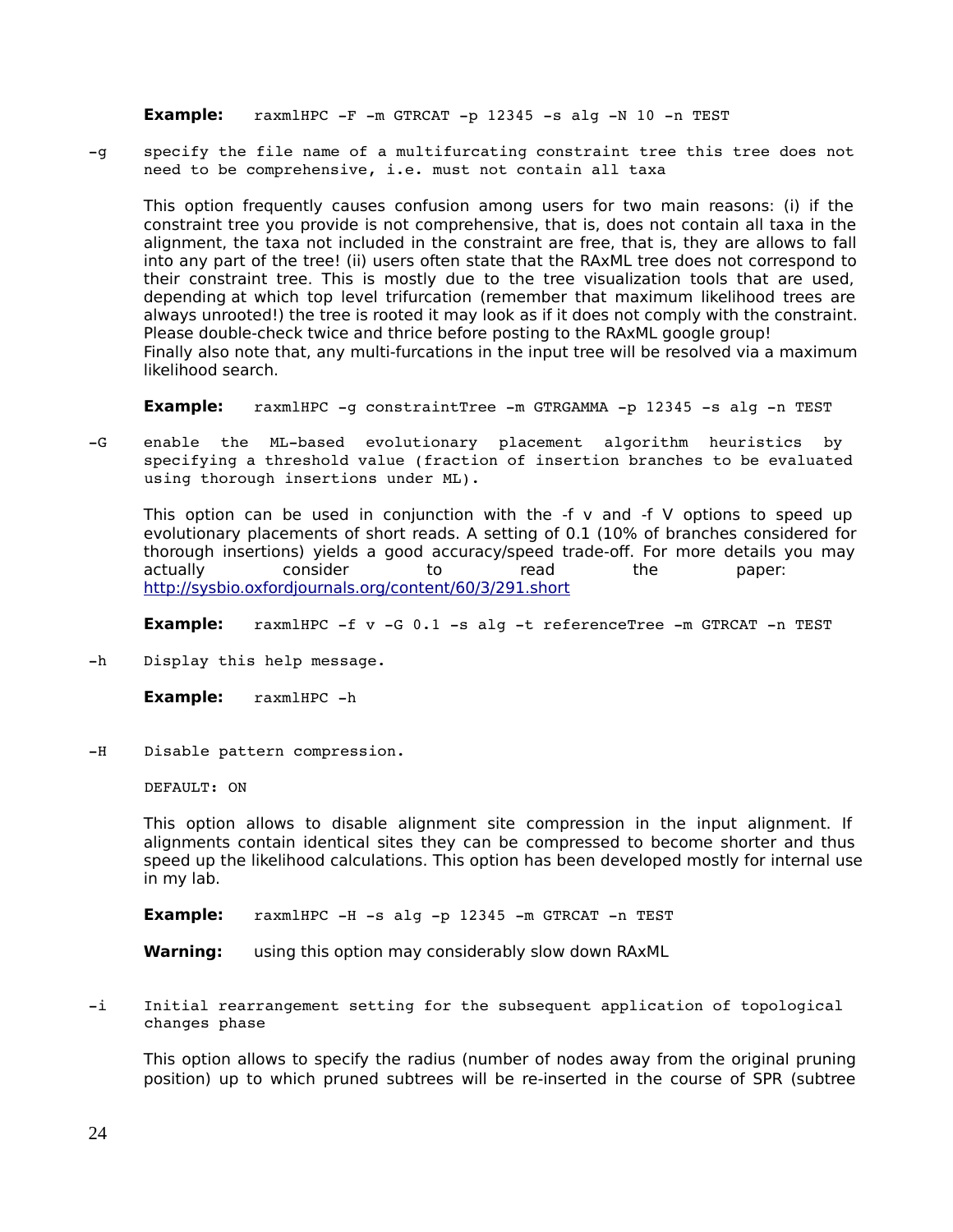pruning re-grafting moves) during the tree search. By default this setting will be determined automatically by RAxML. The example below specifies a radius of 10, that is, subtrees will be inserted into all branches that are between 1 and 10 nodes away from their pruning position.

**Example:** raxmlHPC -i 10 -s alg -m GTRCAT -p 12345 -n TEST

-I a posteriori bootstopping analysis. Use:

- -I autoFC for the frequency-based criterion
- -I autoMR for the majority-rule consensus tree criterion
- -I autoMRE for the extended majority-rule consensus tree criterion
- -I autoMRE IGN for metrics similar to MRE, but include bipartitions under the threshold whether they are compatible or not. This emulates MRE but is faster to compute.

You also need to pass a tree file containing several bootstrap replicates via z

This option allows to carry out the bootstrap convergence test, that is, the test that determines if you have computed sufficient BS replicates for getting stable support values, a posteriori, that is after you have already computed, for instance, 100 bootstrap replicates. This option is particularly useful when you are doing large-scale tree searches on supercomputers. Here you would initially run 50 replicates and check if they are sufficient. Then you'd run another 50 and asses if the 100 trees you have now are sufficient, etc. My favorite flavors in terms of convergence criteria are: autoMRE and if the tree is very large in terms of number of taxa (more than 1000) autoMRE IGN to save time. Before using this option you should read the corresponding paper: [http://link.springer.com/chapter/10.1007/978-3-642-02008-7\\_13#page-1](http://link.springer.com/chapter/10.1007/978-3-642-02008-7_13#page-1)

**Example:** raxmlHPC -m GTRCAT -z RAxML bootstrap.BS -I autoMRE -n TEST

Note that, if you have several files containing bootstrap trees they can easily be concatenated by using the Linux cat command.

**Example:** cat RAxML bootstrap.BS 1 RAxML bootstrap.BS 2 > allBootstraps  $-j$  Specifies that intermediate tree files shall be written to file during the standard ML and BS tree searches.

DEFAULT: OFF

This will simply print out a couple of intermediate trees during the tree search and not the final tree only. The intermediate trees are written to files called: RAxML checkpoint.TEST.0, RAxML checkpoint.TEST.1, etc.

**Example:**  $raxm1HPC -j -m$  GTRGAMMA  $-s$  alg  $-p$  12345  $-n$  TEST

-J Compute majority rule consensus tree with "-J MR" or extended majority rule consensus tree with "-J MRE" or strict consensus tree with "-J STRICT". For a custom consensus threshold >= 50%, specify T <NUM>, where 100 >= NUM >= 50.

Options "-J STRICT DROP" and "-J MR DROP" will execute an algorithm that identifies dropsets which contain rogue taxa as proposed by Pattengale et al. in the paper "Uncovering hidden phylogenetic consensus".

You will also need to provide a tree file containing several UNROOTED trees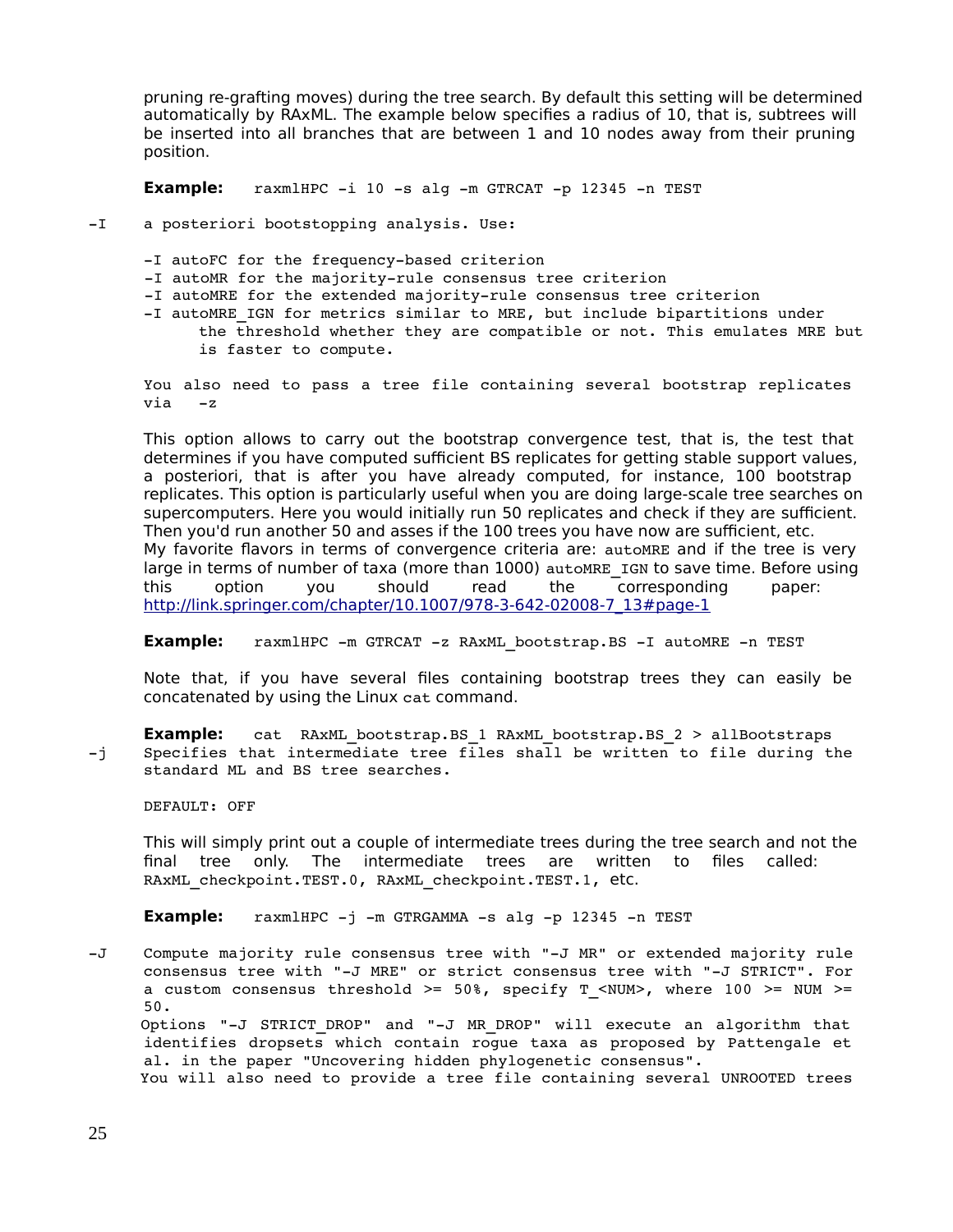$via "-z"$ 

This option actually triggers two different sets of algorithms, one set for building consensus trees and one set for finding rogue taxa. Also note that, these algorithms have been parallelized, that is, if you use the PThreads version they will run faster!

You should read and cite the following papers when using these options!

For consensus trees: <http://www.sciencedirect.com/science/article/pii/S1877750310000086>

For identifying rogue taxa:

<http://ieeexplore.ieee.org/xpl/login.jsptp=&arnumber=5710874&url=http%3A%2F> [%2Fieeexplore.ieee.org%2Fxpls%2Fabs\\_all.jsp%3Farnumber%3D5710874](http://ieeexplore.ieee.org/xpl/login.jsptp=&arnumber=5710874&url=http%3A%2F%2Fieeexplore.ieee.org%2Fxpls%2Fabs_all.jsp%3Farnumber%3D5710874)

The two examples below compute an extended majority rule consensus tree and a 75% majority rule consensus tree.

**Example:** raxmlHPC -J MRE -z trees -m GTRCAT -n TEST

**Example:** raxmlHPC -J T 75 -z trees -m GTRCAT -n TEST

The example below identifies rogues using the aforementioned dropset method and using a majority rule threshold. For details, please read the paper.

**Example:** raxmlHPC -J MR DROP -z trees -m GTRCAT -n TEST

-k Specifies that bootstrapped trees should be printed with branch lengths. The bootstraps will run a bit longer, because model parameters will be optimized at the end of each replicate under GAMMA or GAMMA+P-Invar respectively.

DEFAULT: OFF

**Example:** raxmlHPC  $-b$  12345  $-p$  12345  $-\#$  100  $-k$   $-s$  alg  $-m$  GTRGAMMA  $-n$  TEST

-K Specify one of the multi-state substitution models (max 32 states) implemented in RAxML. Available models are: ORDERED, MK, GTR

DEFAULT: GTR model

Evidently, for this option to have an effect you need to have an alignment containing multistate characters. If you have several partitions that consist of multi-state characters the model specified via -K will be applied to all models. Thus, it is not possible to assign different models to distinct multi-state partitions!

**Example:** raxmlHPC -p 12345 -m MULTIGAMMA -s multiStateAlignment -n TEST

-L Compute consensus trees labeled by IC supports and the overall TC value as proposed in Salichos and Rokas 2013. Compute a majority rule consensus tree with -L MR or an extended majority rule consensus tree with -L MRE. For a custom consensus threshold >=  $50\%$ , specify -L T\_<NUM>, where 100 >=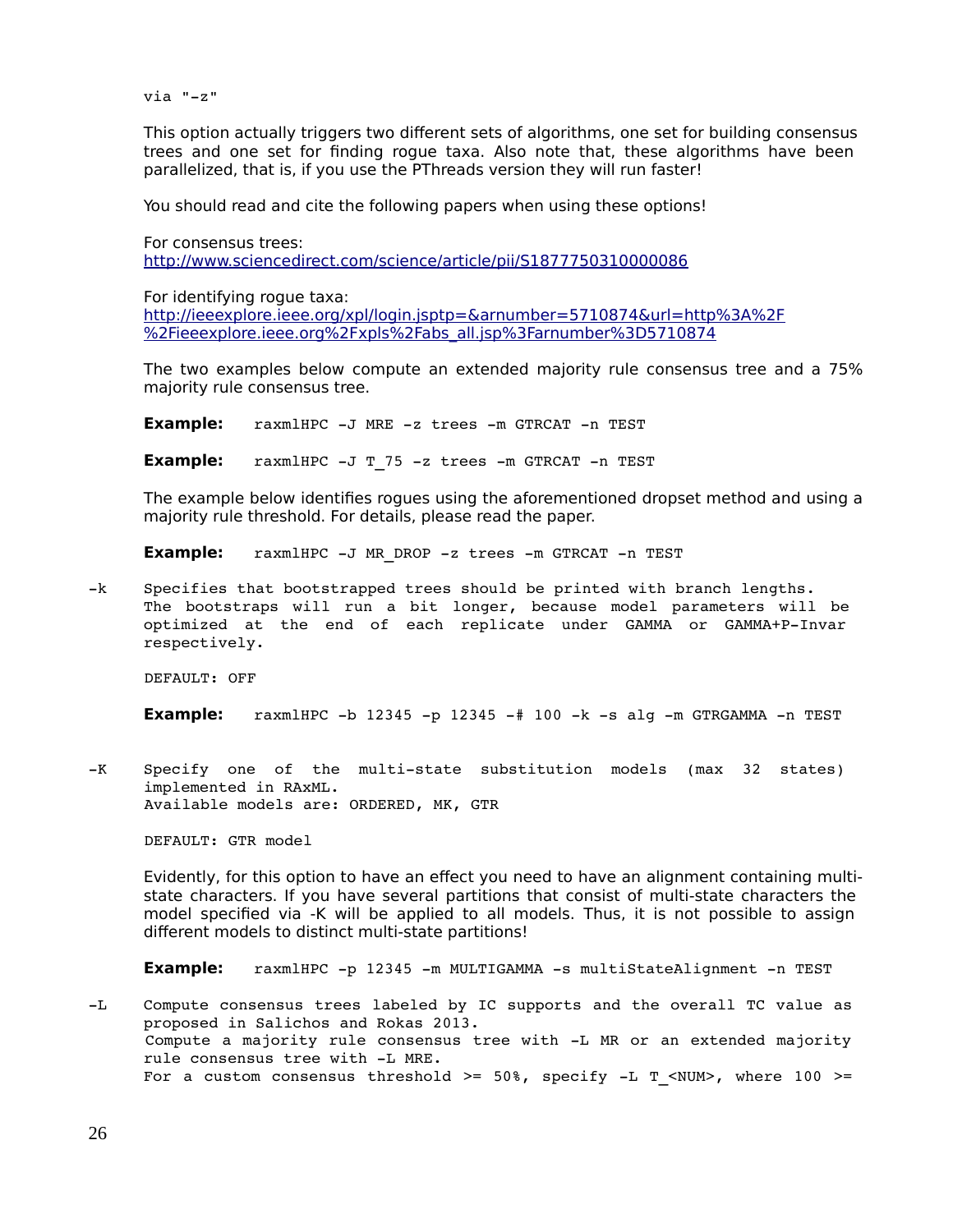$NUM \ge 50.$ You will of course also need to provide a tree file containing several UNROOTED trees via  $-z!$ 

This option allows to compute the TC and IC metrics on a consensus tree, as described by Salichos and Rokas in this paper here:

<http://www.nature.com/nature/journal/v497/n7449/full/nature12130.html>

The method is described in more detail in the following paper I wrote with Salichos and Rokas:

<http://mbe.oxfordjournals.org/content/early/2014/02/07/molbev.msu061.abstract>[keytype=re](http://mbe.oxfordjournals.org/content/early/2014/02/07/molbev.msu061.abstract?keytype=ref&ijkey=I65FuGNx0HzR2Ow) [f&ijkey=I65FuGNx0HzR2Ow](http://mbe.oxfordjournals.org/content/early/2014/02/07/molbev.msu061.abstract?keytype=ref&ijkey=I65FuGNx0HzR2Ow)

**Warning:** The default TC/IC calculations are not done exactly as described in our MBE paper. To have RAxML do exactly what is described in the paper, pleased edit file bipartitionList.c by commenting out or removing the line #define BIP\_FILTER

There is a dedicated section further down in this manual with detailed instructions.

**Example:** raxmlHPC -m GTRCAT -L MRE -z trees -n TEST

-m Model of Binary (Morphological), Nucleotide, Multi-State, or Amino Acid Substitution:

This is probably the most complex and confusing command line option because it can be used to specify a lot of things. A very important thing to be aware of is that, in case you use a partitioned alignment the data type in the partitions and the specific models of substitution to be used are actually specified in the partition file. Thus, if you use the  $-q$ option the only information that will be extracted from this string here that is passed via  $-m$ is which model of rate heterogeneity is going to be used. Note that, the rate heterogeneity model is always applied to all data partitions, hence you can not have one partition be analyzed under CAT and another one be analyzed under GAMMA.

In general, the term CAT in the strings always indicates that you want to use the CAT model of rate heterogeneity. The string CATI indicates that after a tree search under CAT, you want to evaluate the final trees under a GAMMA plus proportion of invariable sites estimate instead of the default pure GAMMA.

By appending x to the model strings you indicate that you want to use a maximum likelihood estimate for the base frequencies.

By prepending the string ASC you indicate that you want to apply an ascertainment bias correction to the likelihood calculations. This is useful for binary/morphological datasets that only contain variable sites (the identical morphological features are usually not included in the alignments, hence you need to correct for this, see, e.g., [http://sysbio.oxfordjournals.org/content/50/6/913.short\)](http://sysbio.oxfordjournals.org/content/50/6/913.short).

For DNA data this option might be useful when you analyze alignments of SNPs that also don't contain constant sites. Note that, for mathematical and numerical reasons you can not apply an ascertainment bias correction to datasets or partitions that contain constant sites. In this case, RAxML will exit with an error.

Also note how ambiguous sites are defined in RAxML. If you have a site looking like this: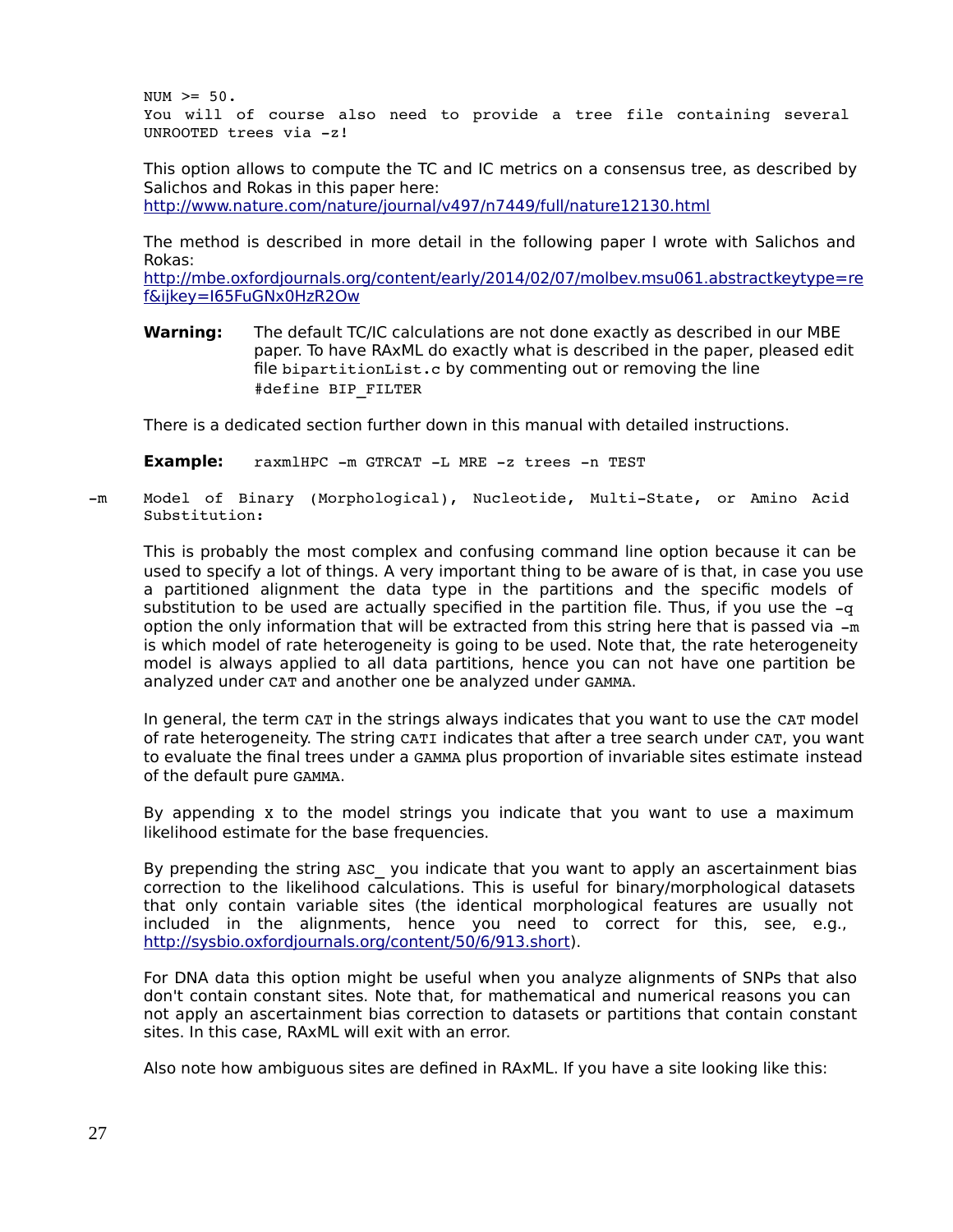#### $AAA---MR$

this site is still considered to be an invariable site since - are considered (as in most likelihood-based codes) as completely undetermined characters and thus  $-$ , M as well as R could be A. In other words, RAxML will not allow you to conduct an analysis with an ascertainment bias correction if it encounters such a site in your MSA.

We also observed that some SNP datasets do not require a model of rate heterogeneity according to the standard model tests. When this is the case you can use, for instance,  $-m$ ASC GTRCAT in combination with the -v option. This will make RAxML execute an inference under a plain GTR model without any correction for rate heterogeneity.

Also note that, while I do offer the per-site rate model of rate heterogeneity (the CAT model) with an ascertainment bias correction, I recommend that you either use CAT in combination with -v (no rate heterogeneity) or the corresponding Gamma model of rate heterogeneity with ascertainment bias correction  $(-m)$  ASC GTRGAMMA etc).

Finally, note that, as of version 8.1.7 of RAxML you will need to specify the type of ascertainment bias correction you want to use, we know offer three distinct correction types. For details, please refer to the --asc-corr option.

#### **BINARY:**

| $-m$ BINCAT[X]      | Optimization of site-specific evolutionary rates which are<br>categorized into numberOfCategories distinct rate<br>categories for greater computational efficiency. Final tree<br>might be evaluated automatically under BINGAMMA, depending<br>on the tree search option.<br>With the optional "X" appendix you can specify a ML<br>estimate of base frequencies.                                                                                                                                               |
|---------------------|------------------------------------------------------------------------------------------------------------------------------------------------------------------------------------------------------------------------------------------------------------------------------------------------------------------------------------------------------------------------------------------------------------------------------------------------------------------------------------------------------------------|
| $-m$ BINCATI $[X]$  | Optimization of site-specific evolutionary rates which are<br>categorized into numberOfCategories distinct rate<br>categories for greater computational efficiency. Final tree<br>might be evaluated automatically under BINGAMMAI, depending<br>on the tree search option.<br>With the optional "X" appendix you can specify a ML<br>estimate of base frequencies.                                                                                                                                              |
| -m ASC BINCAT[X]    | Optimization of site-specific evolutionary rates which are<br>categorized into numberOfCategories distinct rate<br>categories for greater computational efficiency. Final tree<br>might be evaluated automatically under BINGAMMA, depending<br>on the tree search option.<br>With the optional "X" appendix you can specify a ML<br>estimate of base frequencies.<br>The ASC prefix will correct the likelihood for<br>ascertainment bias. You will also need to specify the<br>correction type via --asc-corr! |
| $-m$ BINGAMMA $[X]$ | GAMMA model of rate heterogeneity (alpha parameter will be<br>estimated). With the optional "X" appendix you can specify<br>a ML estimate of base frequencies.                                                                                                                                                                                                                                                                                                                                                   |

```
-m ASC BINGAMMA[X] GAMMA model of rate heterogeneity (alpha parameter will be
```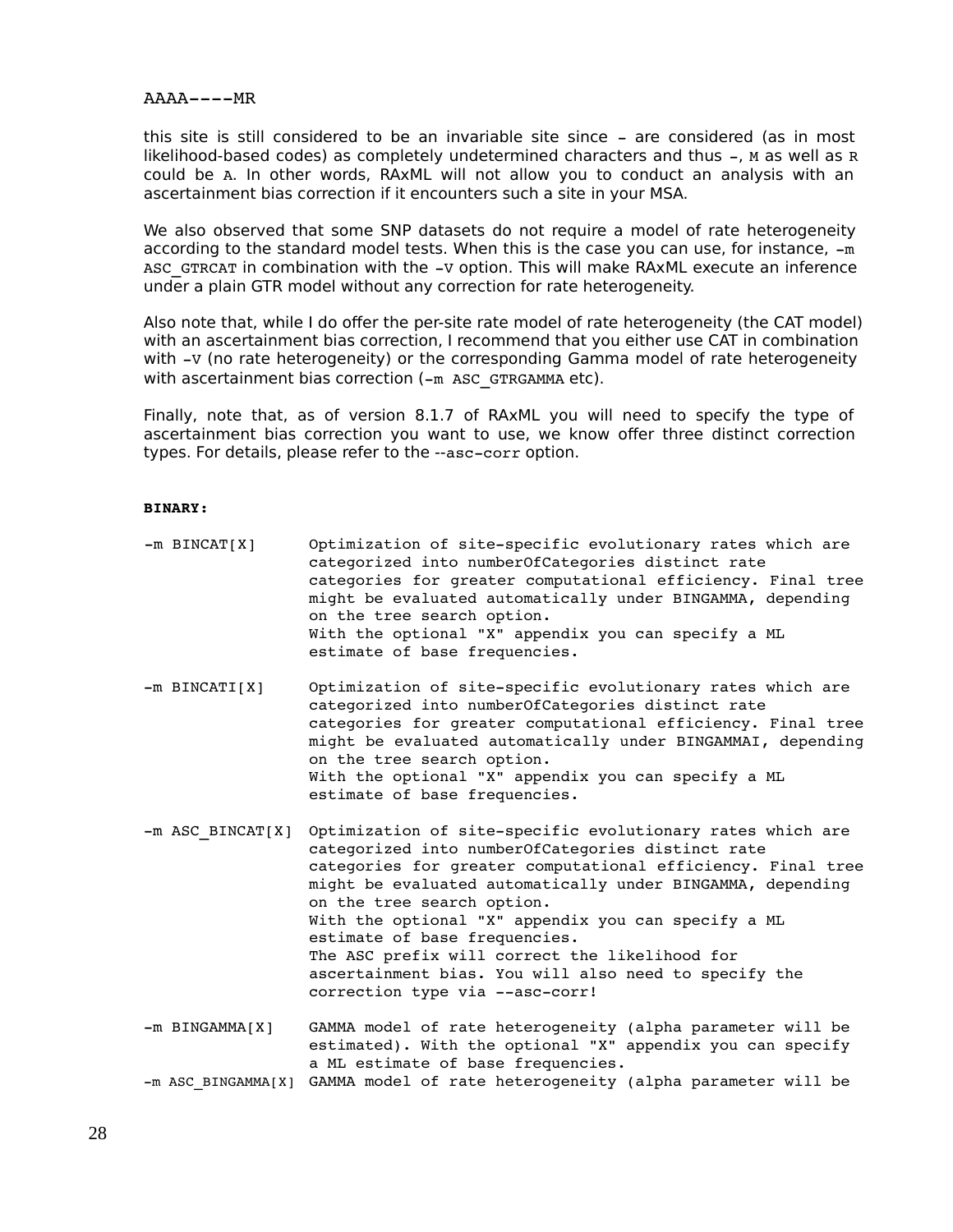estimated). The ASC prefix will correct the likelihood for ascertainment bias. With the optional "X" appendix you can specify a ML estimate of base frequencies. You will also need to specify the correction type via --asc-corr! -m BINGAMMAI[X] Same as BINGAMMA, but with estimate of proportion of invariable sites. With the optional "X" appendix you can specify a ML estimate of base frequencies.

#### **NUCLEOTIDES:**

- m GTRCAT[X] GTR + Optimization of substitution rates + Optimization of site-specific evolutionary rates which are categorized into numberOfCategories distinct rate categories for greater computational efficiency. Final tree might be evaluated under GTRGAMMA, depending on the tree search option. With the optional "X" appendix you can specify a ML estimate of base frequencies.
- m GTRCATI[X] GTR + Optimization of substitution rates + Optimization of site-specific evolutionary rates which are categorized into numberOfCategories distinct rate categories for greater computational efficiency. Final tree might be evaluated under GTRGAMMAI, depending on the tree search option. With the optional "X" appendix you can specify a ML estimate of base frequencies.
- $-m$  ASC GTRCAT[X] GTR + Optimization of substitution rates + Optimization of site-specific evolutionary rates which are categorized into numberOfCategories distinct rate categories for greater computational efficiency. Final tree might be evaluated under GTRGAMMA, depending on the tree search option. With the optional "X" appendix you can specify a ML estimate of base frequencies. The ASC prefix will correct the likelihood for ascertainment bias. You will also need to specify the correction type via --asc-corr!
- m GTRGAMMA[X] GTR + Optimization of substitution rates + GAMMA model of rate heterogeneity (alpha parameter will be estimated). With the optional "X" appendix you can specify a ML estimate of base frequencies.
- $-m$  ASC GTRGAMMA[X] GTR + Optimization of substitution rates + GAMMA model of rate heterogeneity (alpha parameter will be estimated). The ASC prefix will correct the likelihood for ascertainment bias. With the optional "X" appendix you can specify a ML estimate of base frequencies. You will also need to specify the correction type via --asc-corr!
- -m GTRGAMMAI[X] Same as GTRGAMMA, but with estimate of proportion of invariable sites. With the optional "X" appendix you can specify a ML estimate of base frequencies.

**MULTI-STATE:**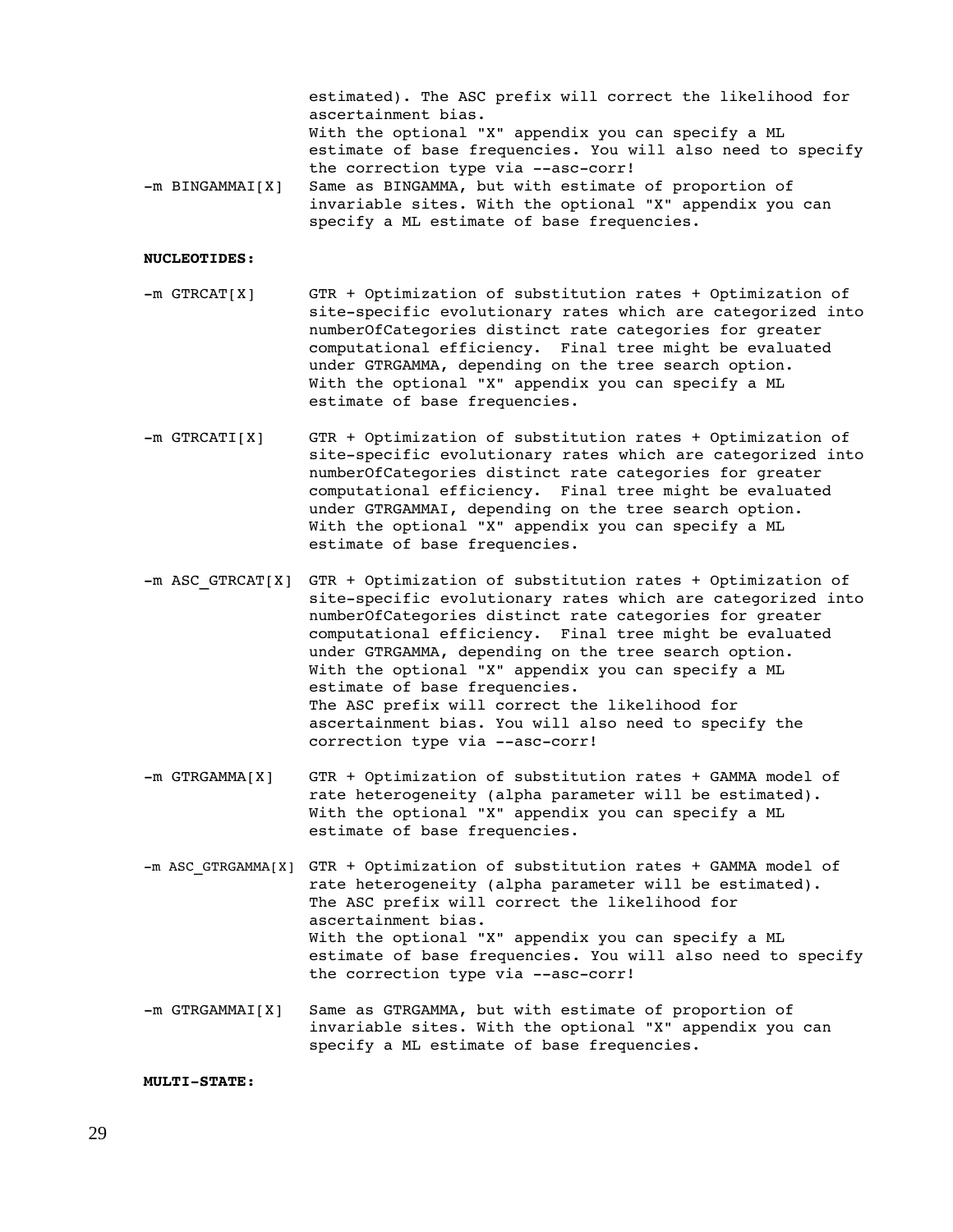$-m$  MULTICAT[X] Optimization of site-specific evolutionary rates which are categorized into numberOfCategories distinct rate categories for greater computational efficiency. Final tree might be evaluated automatically under MULTIGAMMA, depending on the tree search option.

> With the optional "X" appendix you can specify a ML estimate of base frequencies.

- -m MULTICATI[X] Optimization of site-specific evolutionary rates which are categorized into numberOfCategories distinct rate categories for greater computational efficiency. Final tree might be evaluated automatically under MULTIGAMMAI, depending on the tree search option. With the optional "X" appendix you can specify a ML estimate of base frequencies.
- -m ASC MULTICAT[X] Optimization of site-specific evolutionary rates which are categorized into numberOfCategories distinct rate categories for greater computational efficiency. Final tree might be evaluated automatically under MULTIGAMMA, depending on the tree search option. With the optional "X" appendix you can specify a ML estimate of base frequencies. The ASC prefix will correct the likelihood for ascertainment bias. You will also need to specify the correction type via --asc-corr!
- m MULTIGAMMA[X] GAMMA model of rate heterogeneity (alpha parameter will be estimated). With the optional "X" appendix you can specify a ML estimate of base frequencies.
- m ASC\_MULTIGAMMA[X] GAMMA model of rate heterogeneity (alpha parameter will be estimated). The ASC prefix willl correct the likelihood for ascertainment bias. With the optional "X" appendix you can specify a ML estimate of base frequencies. You will also need to specify the correction type via --asc-corr!
- -m MULTIGAMMAI[X] Same as MULTIGAMMA, but with estimate of proportion of invariable sites. With the optional "X" appendix you can specify a ML estimate of base frequencies. You can use up to 32 distinct character states to encode multi-state regions, they must be used in the following order: 0, 1, 2, 3, 4, 5, 6, 7, 8, 9, A, B, C, D, E, F, G, H, I, J, K, L, M, N, O, P, Q, R, S, T, U, V i.e., if you have 6 distinct character states you would use 0, 1, 2, 3, 4, 5 to encode these. The substitution model for the multi-state regions can be selected via the "-K" option

#### **AMINO ACIDS:**

 $-m$  PROTCATmatrixName[F|X] specified AA matrix + Optimization of substitution rates + Optimization of site-specific evolutionary rates which are categorized into numberOfCategories distinct rate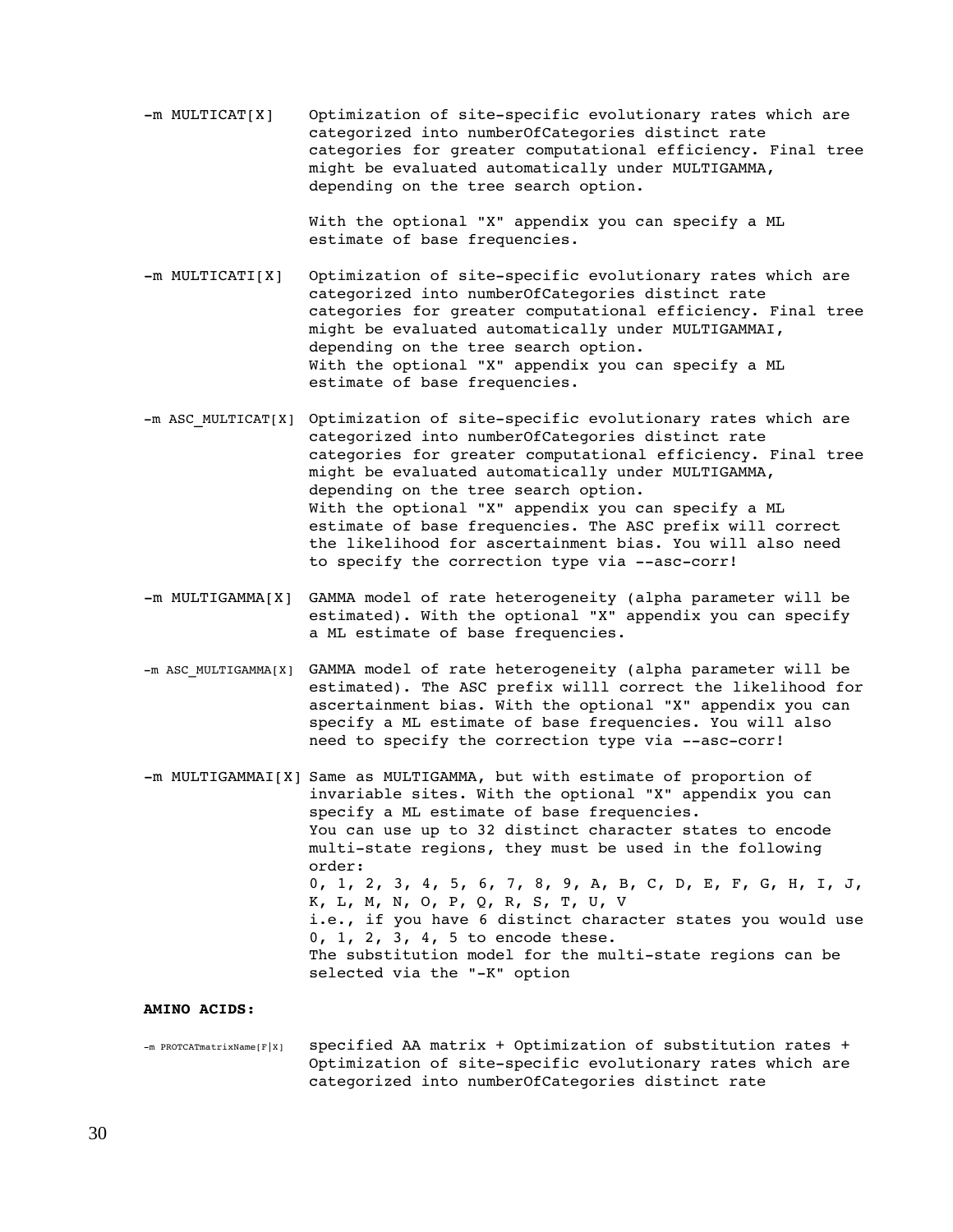categories for greater computational efficiency. Final tree might be evaluated automatically under PROTGAMMAmatrixName $[F|X]$ , depending on the tree search option. With the optional "X" appendix you can specify a ML estimate of base frequencies.

- $-m$  PROTCATImatrixName[F|X] specified AA matrix + Optimization of substitution rates + Optimization of site-specific evolutionary rates which are categorized into numberOfCategories distinct rate categories for greater computational efficiency. Final tree might be evaluated automatically under PROTGAMMAImatrixName[ $F|X$ ], depending on the tree search option. With the optional "X" appendix you can specify a ML estimate of base frequencies.
- $-m$  ASC PROTCATmatrixName[F|X]  $Specified$  AA matrix + Optimization of substitution rates + Optimization of site-specific evolutionary rates which are categorized into numberOfCategories distinct rate categories for greater computational efficiency. Final tree might be evaluated automatically under PROTGAMMAmatrixName $[F|X]$ , depending on the tree search option. With the optional "X" appendix you can specify a ML estimate of base frequencies. The ASC prefix will correct the likelihood for ascertainment bias. You will also need to specify the correction type via --asc-corr!
- $-m$  PROTGAMMAmatrixName[F|X] specified AA matrix + Optimization of substitution rates + GAMMA model of rate heterogeneity (alpha parameter will be estimated). With the optional "X" appendix you can specify a ML estimate of base frequencies.
- m ASC\_PROTGAMMAmatrixName[F|X] specified AA matrix + Optimization of substitution rates + GAMMA model of rate heterogeneity (alpha parameter will be estimated). The ASC prefix will correct the likelihood for ascertainment bias. With the optional "X" appendix you can specify a ML estimate of base frequencies. You will also need to specify the correction type via --asc-corr!
- $-m$  PROTGAMMAImatrixName[F|X] Same as PROTGAMMAmatrixName[F|X], but with estimate of proportion of invariable sites. With the optional "X" appendix you can specify a ML estimate of base frequencies.

#### **Available AA substitution models:**

DAYHOFF, DCMUT, JTT, MTREV, WAG, RTREV, CPREV, VT, BLOSUM62, MTMAM, LG, MTART, MTZOA, PMB, HIVB, HIVW, JTTDCMUT, FLU, STMTREV, DUMMY, DUMMY2, AUTO, LG4M, LG4X, PROT FILE, GTR UNLINKED, GTR

With the optional "F" appendix you can specify if you want to use empirical base frequencies. AUTOF and AUTOX are not supported any more, if you specify AUTO it will test prot subst. models with and without empirical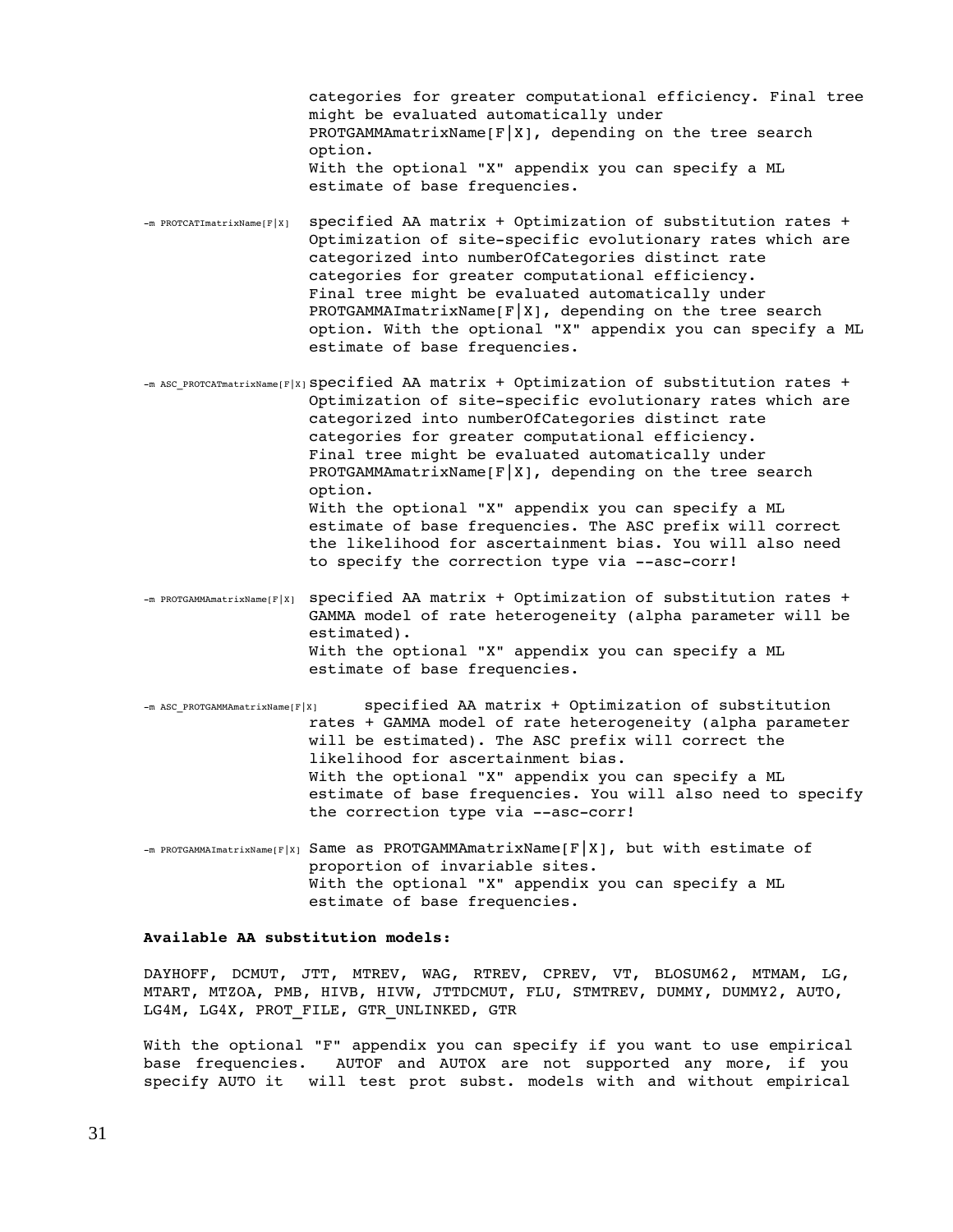base frequencies now!

 Please note that for partitioned models you can in addition specify the pergene AA model in the partition file. Also note that if you estimate AA GTR parameters on a partitioned dataset, they will be linked (estimated jointly) across all partitions to avoid over-parametrization

**Warning:** When using the **LG4X** protein substitution model, please keep in mind that, this model actually has more free parameters than a normal, fixed protein substitution model. Thus, for each partition that evolves under LG4X there are 6 additional free parameters (3 for the weights and 3 for the rates). Note that it is only 3 weight and 3 rate parameters because the weights need to sum to 1.0 (the 4th parameter is thus determined by the other 3) and the sum of the product of each weight with the respective rate also needs to be 1.0 (see page 2924 in the respective paper: [http://mbe.oxfordjournals.org/content/29/10/2921.full.pdf\)](http://mbe.oxfordjournals.org/content/29/10/2921.full.pdf). Also note that, in RAxML, LG4X can be used with empirical base frequencies, drawn from the data (LG4XF, LG4MF) and with a ML estimate of base frequencies (LG4XX, LG4MX). Unlike in the published LG4X model, the base frequencies are the same (**shared/linked**) for all 4 substitution matrices of the LG4 models and there are 19 additional parameters in these models. When using this modified form of LG4X please make sure to state it

explicitly when you publish results and keep in mind that they have more parameters when you do AIC & BIC test etc. Also, these options have been implemented for convenience in RAxML, but do not correspond to the spirit of the above paper where each of the 4 Q matrices has its own set of base frequencies.

Olivier Gascuel asked me to explicitly state that he does not like the following models: LG4XF, LG4MF, LG4XX, LG4MX to be used and I think he has a point!

The example below will execute a simple search under the CAT approximation of rate heterogeneity on a DNA dataset and evaluate the final tree under GAMMA.

**Example:** raxmlHPC -m GTRCAT -s alg -p 12345 -n TEST

The example below will execute a simple search under the CAT approximation of rate heterogeneity on a DNA dataset, but evaluate the final tree under GAMMA+P-Invar.

**Example:** raxmlHPC -m GTRCATI -s alg -p 12345 -n TEST

The example below will execute a simple search under the CAT approximation of rate heterogeneity on a DNA dataset and do a maximum likelihood estimate of the base frequencies, instead of using empirical frequencies.

**Example:** raxmlHPC -m GTRCATX -s alg -p 12345 -n TEST

The example below will execute a simple search under the GAMMA model of rate heterogeneity on a DNA dataset.

**Example:** raxmlHPC -m GTRGAMMA -s alg -p 12345 -n TEST

The example below will execute a simple search under the GAMMA model of rate heterogeneity and correct for ascertainment bias on a DNA dataset.

Example: raxmlHPC -m ASC\_GTRGAMMA -s alg -p 12345 -n TEST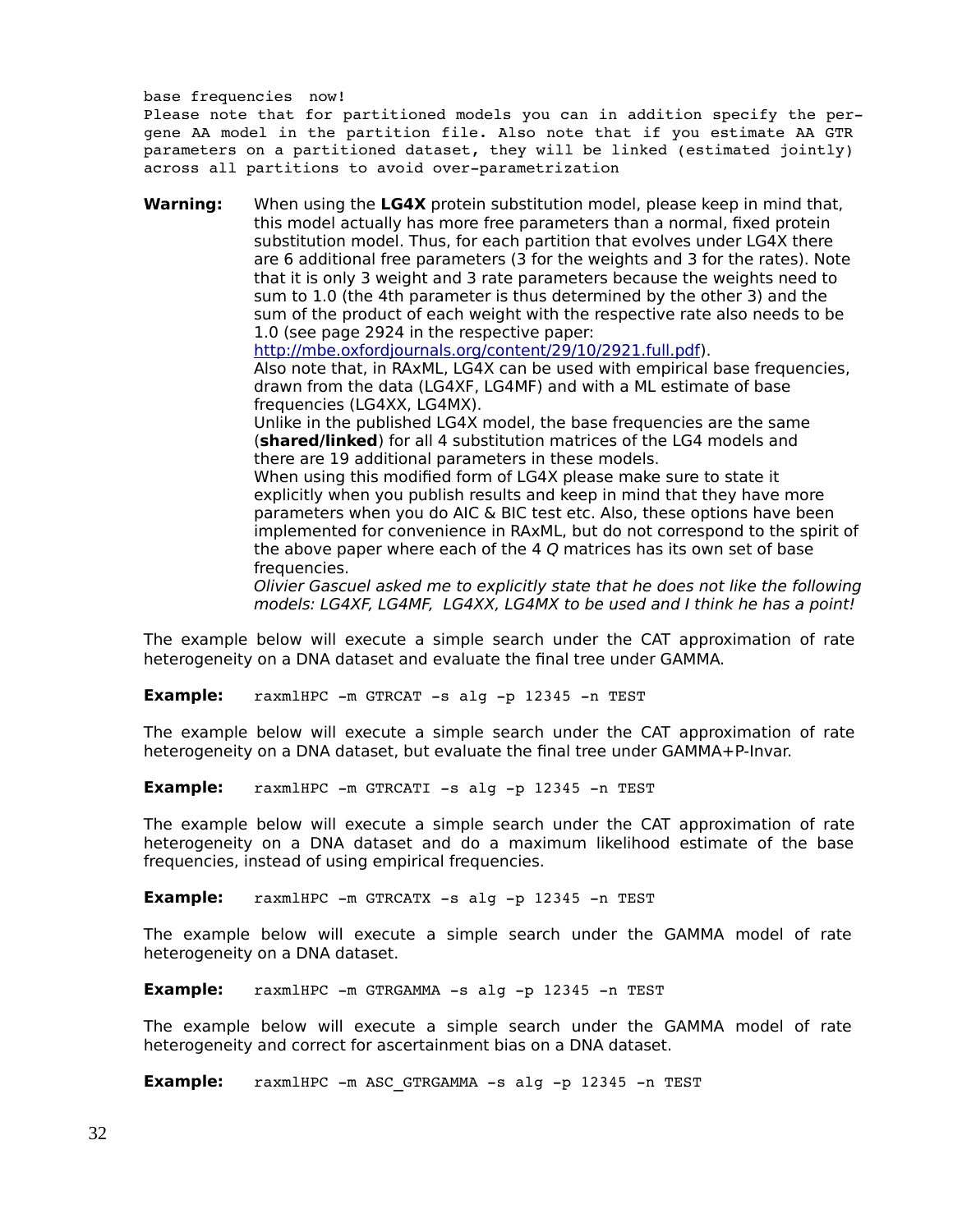The example below will execute a simple search under a plain GTR model (no rate heterogeneity) and correct for ascertainment bias on a DNA dataset.

**Example:** raxmlHPC -m ASC GTRCAT -V -s alg -p 12345 -n TEST

The example below will execute a simple search under the GAMMA model of rate heterogeneity on a binary dataset.

**Example:**  $raxmHPC -m BINGAMMA -s alq -p 12345 -n TEST$ 

The example below will execute a simple search under the GAMMA model of rate heterogeneity on a protein dataset using the substitution matrix and the base frequencies that come with the WAG model.

**Example:** raxmlHPC -m PROTGAMMAWAG -s alg -p 12345 -n TEST

The example below will execute a simple search under the GAMMA model of rate heterogeneity on a protein dataset using empirical base frequencies and the LG substitution model.

**Example:** raxmlHPC -m PROTGAMMALGF -s alg -p 12345 -n TEST

The example below will execute a simple search under the GAMMA+P-Invar model of rate heterogeneity on a protein dataset using a maximum likelihood estimate of the base frequencies and the LG substitution model.

**Example:** raxmlHPC -m PROTGAMMAILGX -s alg -p 12345 -n TEST

The example below will execute a simple search under the GAMMA model of rate heterogeneity on a protein dataset using empirical base frequencies and estimating a GTR model of amino acid substitution.

**Warning:** This may be very slow and you might over-parametrize the model since we need to do a maximum likelihood estimate of 189 rate parameters in the GTR matrix.

**Example:** raxmlHPC -m PROTGTRGAMMA -s alg -p 12345 -n TEST

The example below will automatically determine which is the best (the one with the highest likelihood score on the parsimony starting tree) protein substitution model for your dataset using the base frequencies that come with the models. It will chose among the following models: DAYHOFF, DCMUT, JTT, MTREV, WAG, RTREV, CPREV, VT, BLOSUM62, MTMAM, LG, MTART, MTZOA, PMB, HIVB, HIVW, JTTDCMUT, FLU, DUMMY, DUMMY2. These models will not be considered: LG4M, LG4X, PROT FILE, GTR UNLINKED, GTR!

RAxML will now also automatically test models with and without empirical base frequencies. The criterion for making this choice can now be selected via the –autoprot=ml|bic|aic|aicc option.

**Example:** raxmlHPC -m PROTGAMMAAUTO -s alg -p 12345 -n TEST

-M Switch on estimation of individual per-partition branch lengths. Only has effect when used in combination with "-q" Branch lengths for individual partitions will be printed to separate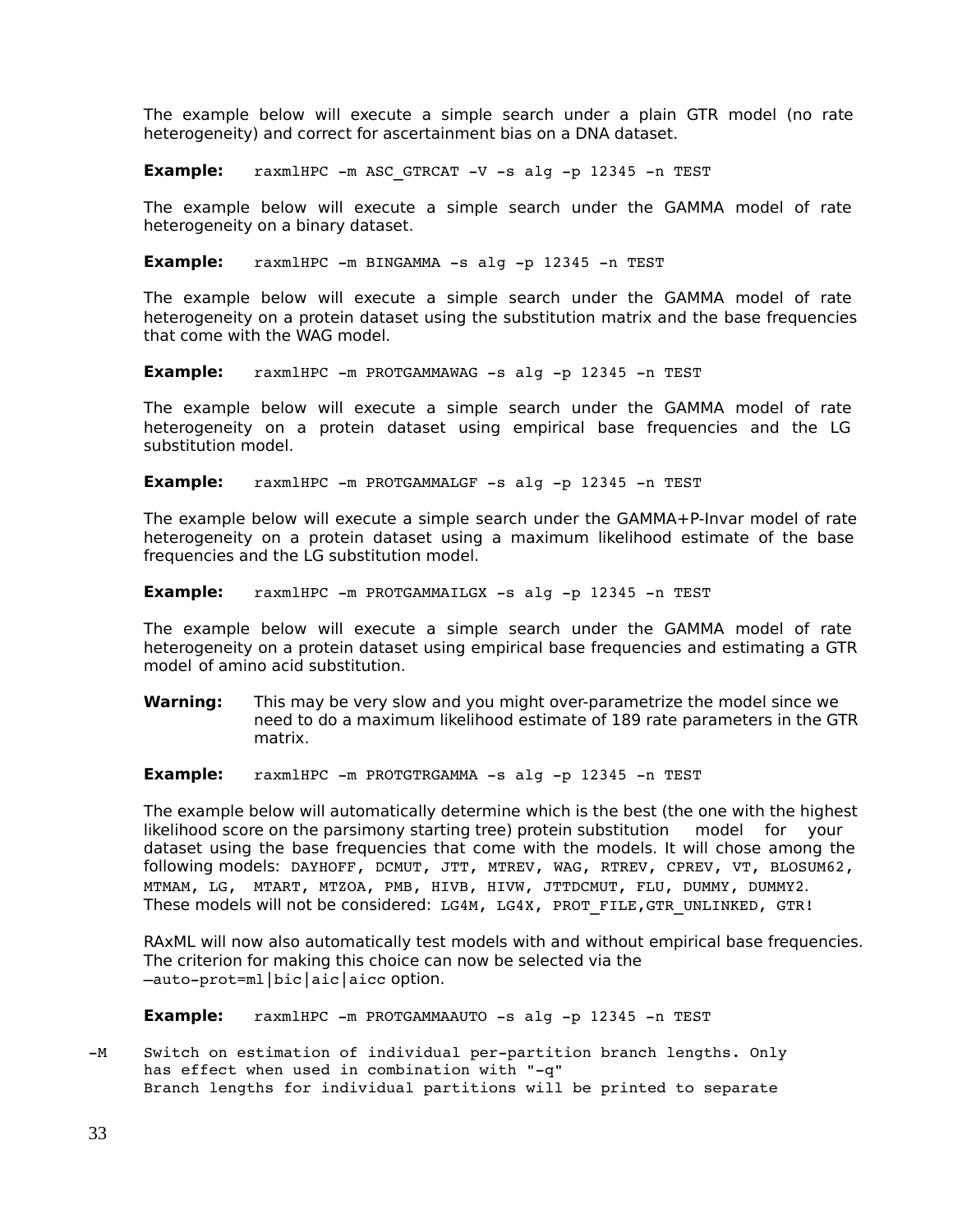files A weighted average of the branch lengths is computed by using the respective partition lengths

DEFAULT: OFF

This will enable an independent per-partition estimate of branch lengths. Note that this increases dramatically the number of free parameters in your model. An unrooted binary tree has 2n-3 branch lengths were n is the number of taxa. If you use this option, instead of 2n-3 parameters you will get  $p(2n-3)$  parameters where p is the number of partitions. RAxML will also run notably slower if you use this option.

Apart from the normal output tree, RAxML will also generate output files for each partition individually that allow to recover the per-partition branch lengths if needed.

**Example:** raxmlHPC -p 12345 -M -m GTRGAMMA -s alg -q part -n TEST

-n Specifies the name of the output file.

This option has to be always specified. The arbitrary name passed via  $-n$  will be appended to all RAxML output files such that you know which files have been generated by which invocation.

If you intend to do two runs that write files into the same directory with the same name specified by -n the program will exit with an error to prevent you over-writing output files from a previous run.

**Example:** raxmlHPC -p 12345 -m GTRGAMMA -s alg n MySuperDuperRAxMLOutputFileName

-o Specify the name of a single outgroup or a comma-separated list of outgroups, e.g., -o Rat or -o Rat, Mouse, in case that multiple outgroups are not monophyletic the first name in the list will be selected as outgroup, don't leave spaces between taxon names!

If there is more than one outgroup a check for monophyly of the outgrpoup in the respective output/final tree(s) will be performed. If the outgroup is not monophyletic the tree will be rooted at the first outgroup in the list and a respective warning will be printed.

Keep in mind that outgroups are just a tree drawing option, the trees remain, essentially unrooted trees.

**Example:** raxmlHPC -s alg -p 12345 -m GTRGAMMA -o Rat, Mouse -n TEST

#### **A comment on using outgroups: How I would do it.**

In general I'd avoid using outgroups in the initial ML and bootstrap analyses. I'd proceed as follows and provide the rationale for this below

1. Build a tree (ML+BS search) only on the ingroup

2. Then, use EPA (see: [http://sysbio.oxfordjournals.org/content/60/3/291.short\)](http://sysbio.oxfordjournals.org/content/60/3/291.short) to place the outgroup(s) onto the tree a posteriori.

This has several advantages:

- 1. You can use/test different outgroups
- 2. You don't have to re-run the entire analysis if the outgroup somehow perturbed the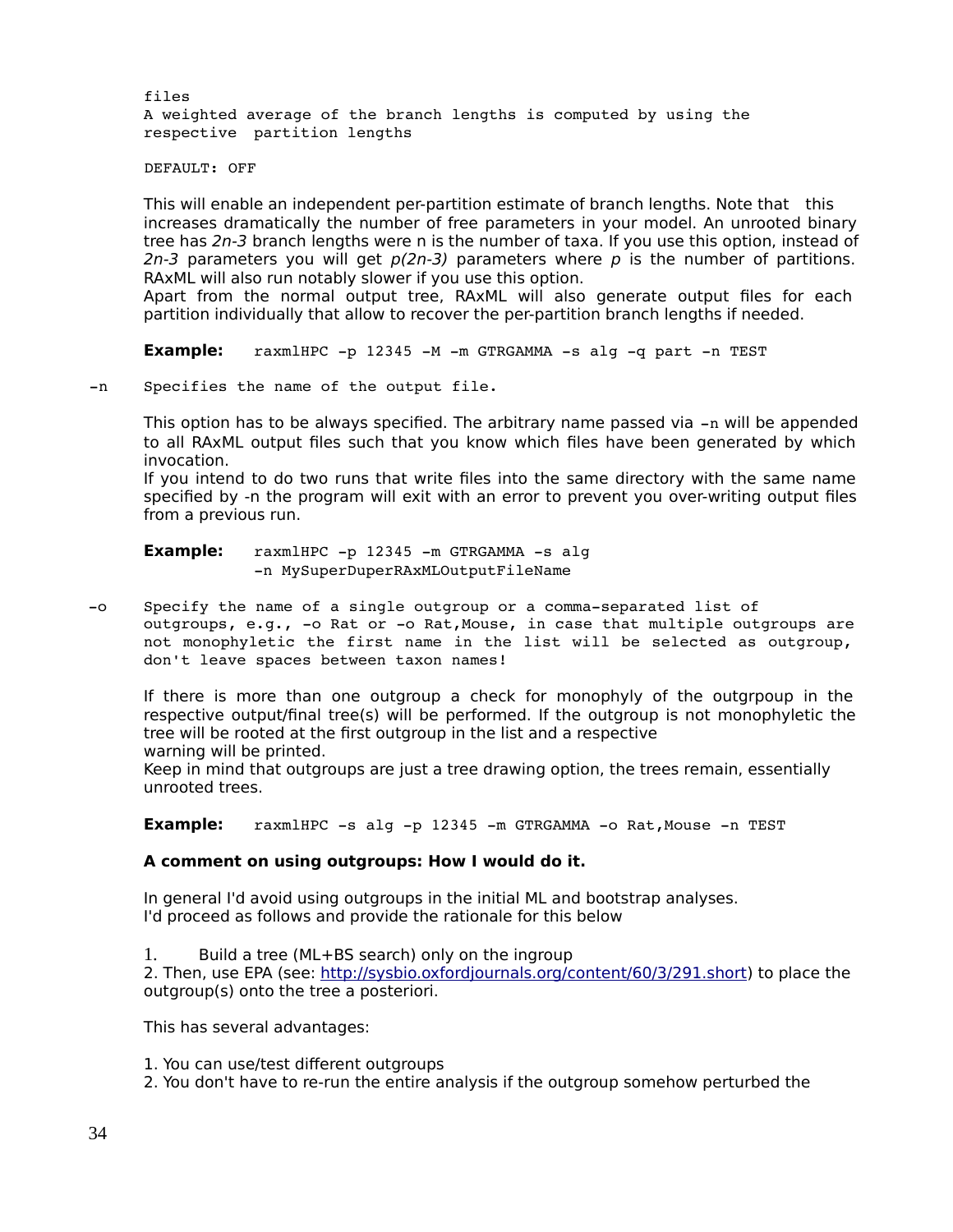analysis of the ingroup. There have been papers on this issue.

3. You avoid the outgroup affecting the branch lengths of the ingroup because of the way the evolutionary placement algorithm has been built.

4. You get placement probabilities (likelihodo weights) for each outgroup, e.g., how likely the outgroup is to fall into one branch or another. This also tells you if your outgroup is good (high probability for being placed into one specific branch) or if it is bad (scatters across the tree)

-0 Disable check for completely undetermined sequence in alignment. The program will not exit with an error message when "-O" is specified.

DEFAULT: check enabled

In general it does not make sense to analyze alignments where one or more sequences consist of completely undetermined characters (e.g.,  $-$ ,  $N$ ,  $?$ ,  $X$  etc.) because you don't have any information about these sequences and they will simply randomly scatter throughout the tree. Normally RAxML will exit with an error message when it detects such sequences. This option here can disable this behavior, but be warned that you really need to know what you are doing when using this option.

**Example:** raxmlHPC -s alg -p 12345 -m GTRGAMMA -0 -n TEST

-p Specify a random number seed for the parsimony inferences. This allows you to reproduce your results and will help me debug the program.

For all options/algorithms in RAxML that require some sort of randomization, this option must be specified. Make sure to pass different random number seeds to RAxML and not only 12345 as I have done in the examples. When not specifying -p when it is required by RAxML, the program will exit with a respective error message.

In the example below (a simple tree search for the ML tree) the random number seed is required for randomized stepwise addition order parsimony starting tree that is computed prior to the actual ML optimization.

**Example:**  $raxmHPC -s$  alg  $-p$  2352890  $-m$  GTRGAMMA  $-n$  TEST

-P Specify the file name of a user-defined AA (Protein) substitution model. This file must contain 420 entries, the first 400 being the AA substitution rates (this must be a symmetric matrix) and the last 20 are the empirical base frequencies

Note that, the substitution model you specify via  $-m$  PROTGAMMAWAG in the example below will be ignored here. RAxML will only extract the information that this is a protein data alignment and that you want to use the GAMMA model of rate heterogeneity from the string and will ignore WAG.

If you want to use your own protein substitution models for partitioned datasets, the substitution model files that have the same format as described here need to be specified in the partition file.

**Example:** raxmlHPC -s alg -p 12345 -P myProteinModel -m PROTGAMMAWAG n TEST

q Specify the file name which contains the assignment of models to alignment partitions for multiple models of substitution. For the syntax of this file please consult the manual.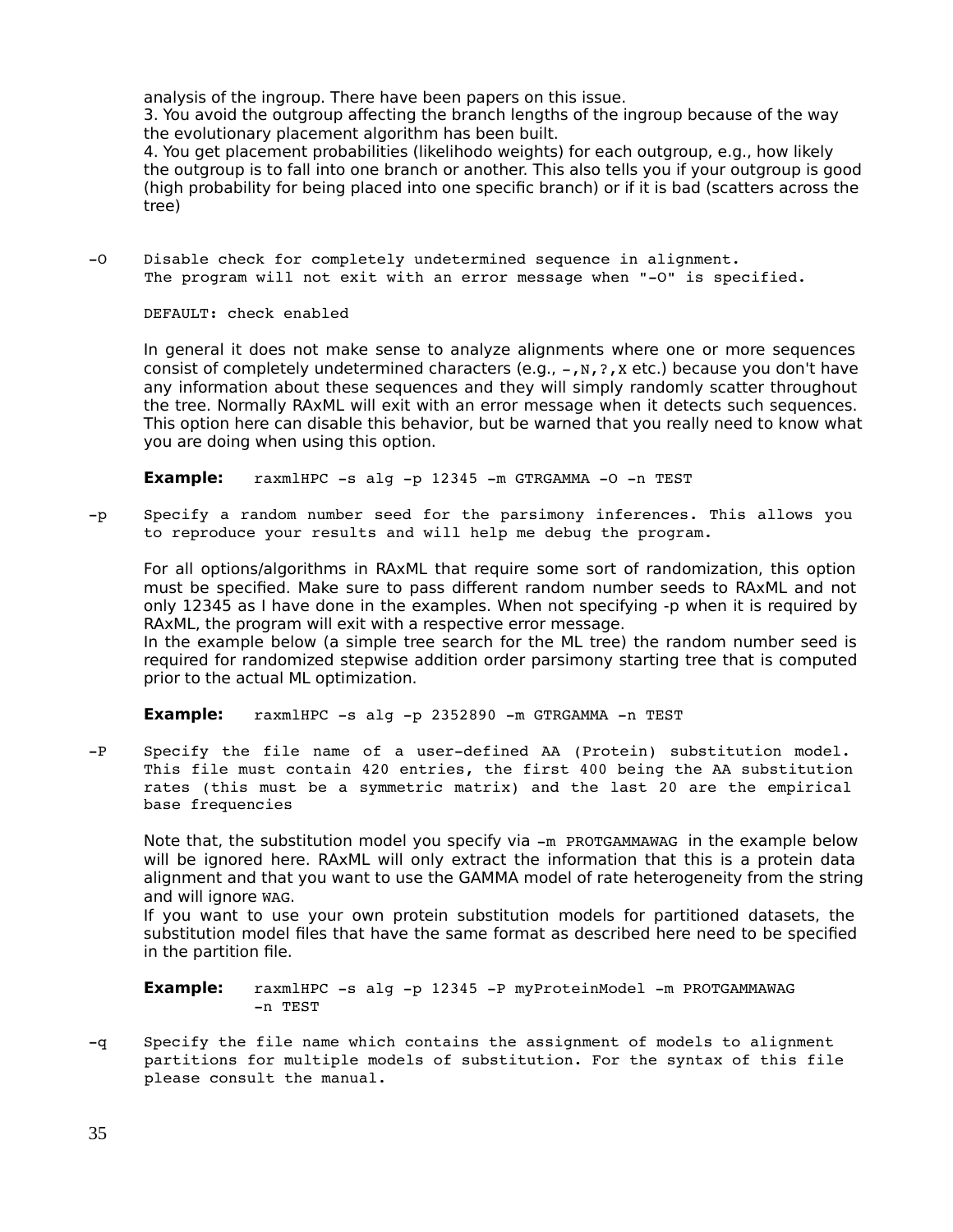This option allows you to specify the regions of your alignment for which an individual model of nucleotide substitution should be estimated. They can also contain different types of data.

This will typically be useful to infer trees for long (in terms of base–pairs) multi-gene alignments. If, e.g.,-m GTRGAMMA is used, individual alpha-shape parameters, GTR rates, and empirical base frequencies will be estimated and optimized for each partition. Since RAxML can handle alignments consisting of different data types (binary data, DNA data, protein data etc.) you must specify the type of data for each partition in the partition file, before the partition name.

For DNA data this just means that you have to add DNA to each line in the partition file, for AA data this is done by specifying the respective AA substitution matrix (e.g., WAG or LG) you want to use for a partition. For binary data you'd specify BIN and for multi-state data MULTI.

Now, if you want to analyze a specific partition using an ascertainment bias correction you need to prepend ASC to the data type, e.g., ASC WAG or ASC DNA.

If for a specific partition you want to use a maximum likelihood estimate for the base frequencies, you'd append X to the data type name, e.g., DNAX or LGX.

If you want to use empirical base frequencies (instead of the default pre-defined ones that ship with the models) you'd write, e.g., WAGF or JTTF.

If you want to use a protein substitution model of your own for a specific partition, it must be in the same format as specified for the  $-P$  option. Instead of specifying the data type with WAG for instance, you will need to specify the protein substitution model file name in square brackets, e.g., [myProtenSubstitutionModelFileName].

If you want to do a partitioned analysis of concatenated AA and DNA partitions you can either specify  $-m$  GTRGAMMA or, e.g.,  $-m$  PROTGAMMAWAG. The only thing that will be extracted from the string passed via -m is the model of rate heterogeneity you want to use.

If you have a pure DNA alignment with 1,000bp from two genes gene1 (positions 1–500) and gene2(positions 501–1,000) the information in the partition file should look as follows:

 $DNA,$  qene $1 = 1-500$  $DNA, gene2 = 501-1000$ 

If you want an ML estimate of frequencies for the first partition it will look like this:

DNAX, gene $1 = 1-500$  $DNA, gene2 = 501-1000$ 

To analyze the first partition with ascertainment bias correction you need to write:

ASC DNA, gene $1 = 1-500$  $DNA,$  gene2 = 501-1000

If gene1 is scattered through the alignment, e.g. positions 1–200, and 800–1,000 you specify this with:

DNA, gene $1 = 1 - 200$ , 800-1,000  $DNA, gene2 = 201-799$ 

You can also assign distinct models to the codon positions, i.e. if you want a distinct model to be estimated for each codon position in gene1 you can specify: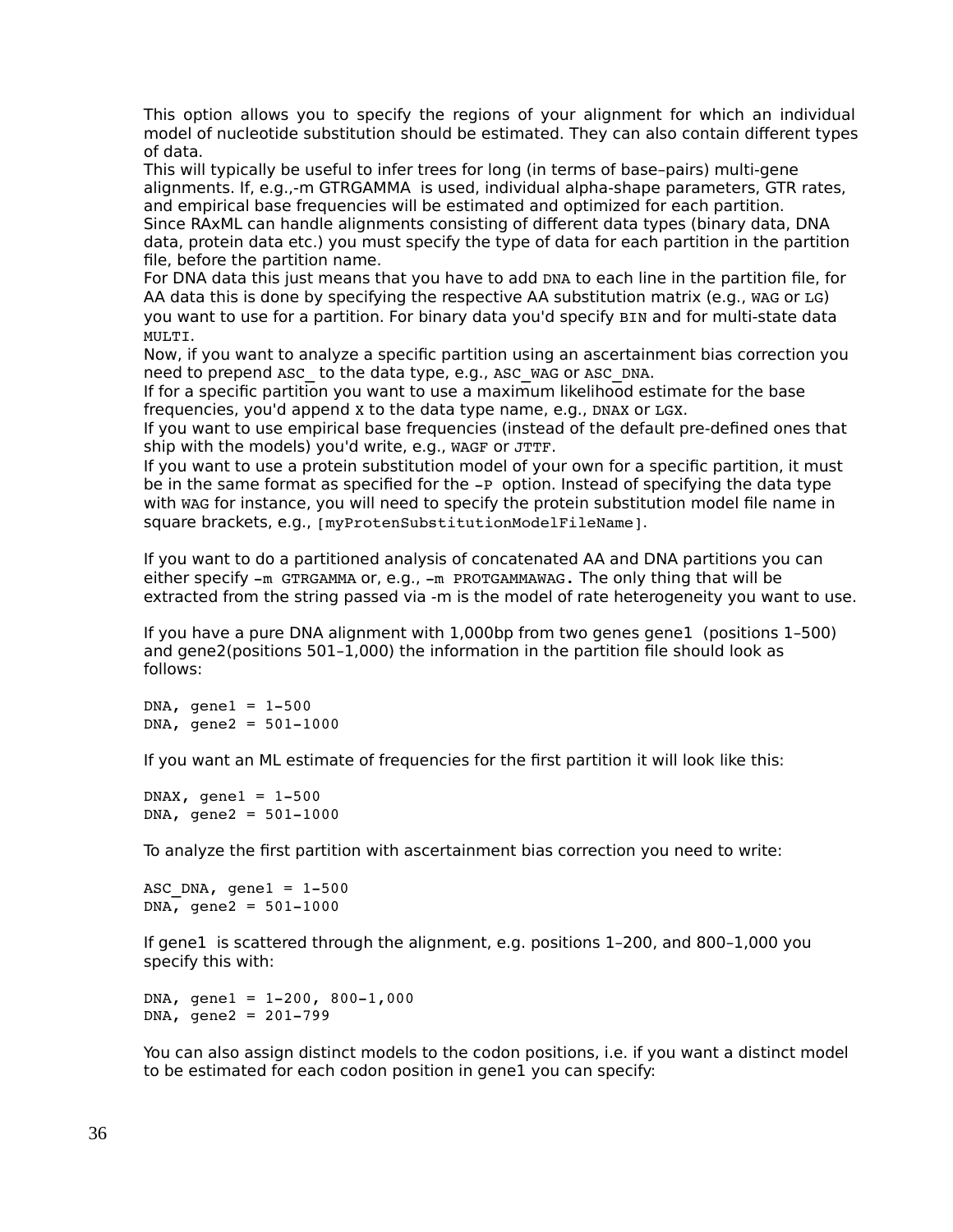DNA, gene1codon1 =  $1-500\overline{\smash{3}}$ DNA, gene1codon2 =  $2-500\overline{3}$ DNA, gene1codon3 =  $3-500\overline{3}$  $DNA, gene2 = 501-1000$ 

If you only need a distinct model for the 3rd codon position you can write:

```
DNA, gene1codon1andcodon2 = 1-500\overline{3}, 2-500\overline{3}DNA, gene1codon3 = 3-500\overline{3}DNA, gene2 = 501-1000
```
As already mentioned, for AA data you must specify the transition matrices for each partition:

```
JTT, gene1 = 1 - 500WAGF, gene2 = 501-800
WAG, gene3 = 801-1000
```
The AA substitution model must be the first entry in each line and must be separated by a comma from the gene/partition name, just like the DNA token above. You can not assign different models of rate heterogeneity to different partitions, i.e., it will be either CAT ,  $GAMMA$ ,  $GAMMAI$  etc. for all partitions, as specified with  $-m$ .

If you want to use a protein model of your own, for partition one, you'd write:

```
[prot~myProtenSubstitutionModelFileName], gene1 = 1500
WAGF, gene2 = 501-800
WAG, gene3 = 801-1000
```
To use a maximum likelihood estimate of the base frequencies for all partitions you'd write:

```
JTTX, gene1 = 1-500WAGX, gene2 = 501-800
WAGX, gene3 = 801-1000
```
Finally, if you have a concatenated DNA and AA alignment, with DNA data at positions 1– 500 and AA data at 501-1,000 with the WAG model the partition file should look as follows:

 $DNA,$  qene $1 = 1 - 500$  $WAG$ , gene2 = 501-1000

A partition file for binary data would look like this:

```
BIN, gene1 = 1 - 500BIN, qene2 = 501 - 1000
```
and for multi-state data

 $MULTI, gene1 = 1-500$  $MULTI, gene2 = 501-1000$ 

**Example:** raxmlHPC -s alg -m GTRGAMMA -q part -p 12345 -n TEST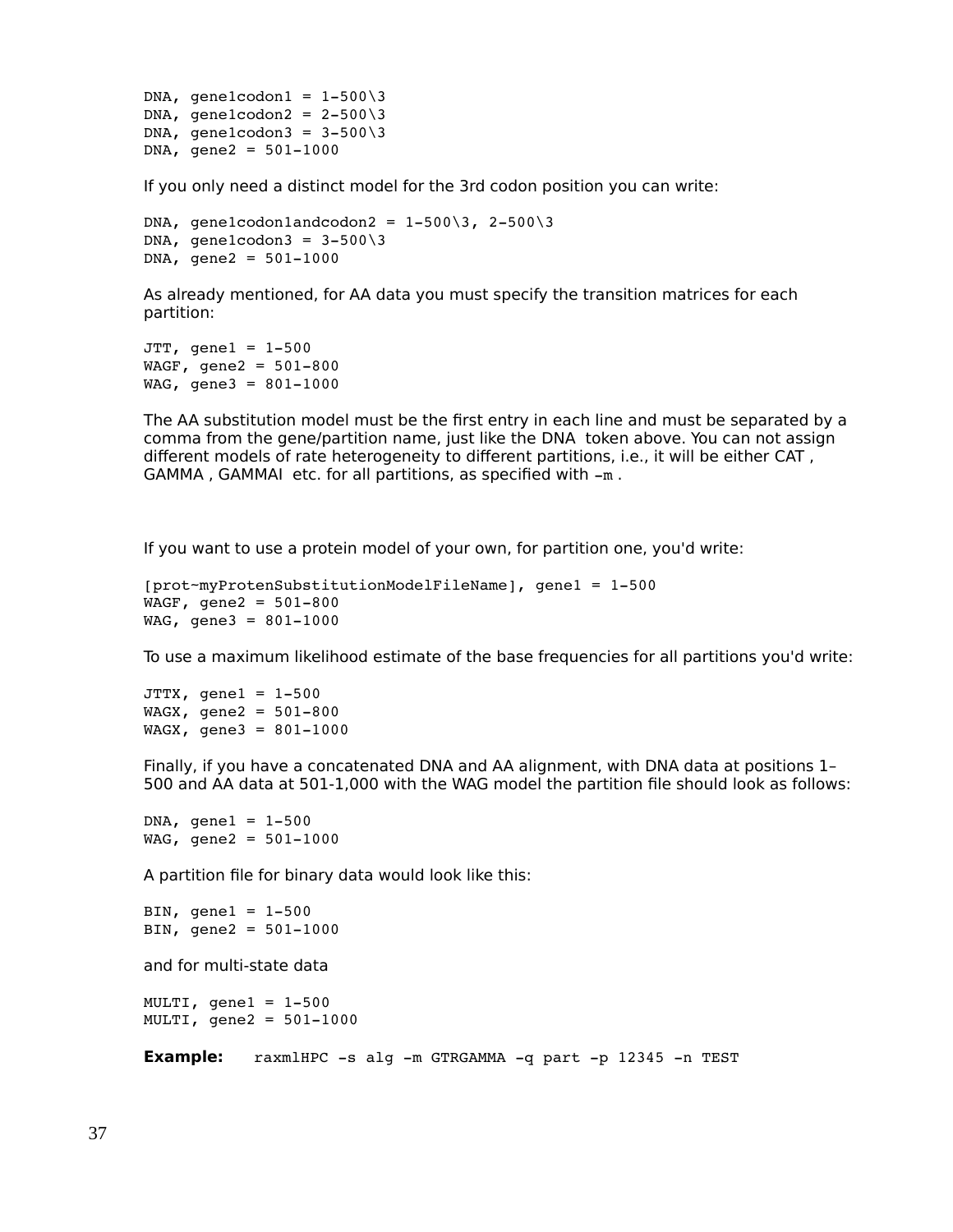-r Specify the file name of a binary constraint tree. This tree does not need to be comprehensive, i.e. must not contain all taxa

This option allows you to pass a binary/bifurcating constraint/backbone tree in NEWICK format to RAxML.

Note, that using this option only makes sense if this tree contains less taxa than the input alignment. The remaining taxa will initially be added by using parsimony criterion. Once a comprehensive tree with all taxa has been obtained it will be optimized under ML respecting the restrictions of the binary constraint tree.

Thus, option will not change the structure of the binary backbone tree you provide as input at all. What it will do is to just add the taxa not contained in the binary backbone tree to the best positions based on their likelihood. The result is a fully resolved binary tree.

**Example:** raxmlHPC -s alg -m GTRGAMMA -r constr -p 12345 -n TEST

-R Specify the file name of a binary model parameter file that has previously been generated with RAxML using the -f e tree evaluation option. The file name should be: RAxML binaryModelParameters.runID

This option can be used to save time for some other RAxML options, by not re-estimating the model parameters of a fixed tree again, but only doing this once. The binary model parameter input file is always automatically generated by the  $-f$  e tree evaluation function.

It is useful with the  $-f$  v option when you want to place different reads into the same reference tree and with the quartet evaluation function  $-f \, g$ , in particular the parallel version of it!

**Example:** raxmlHPC -f v -R RAxML binaryModelParameters.PARAMS -t RAxML result. PARAMS -s alg -m GTRCAT -n TEST2

-s Specify the name of the alignment data file in PHYLIP or FASTA format

Specify the name of the alignment data file which can be in relaxed PHYLIP format. Relaxed means that you don't have to worry if the sequence file is interleaved or sequential and that the taxon names are too long. What you do need to worry about though is that there always needs to be a space between the taxon name and the sequence.

Sequence names can be of variable length between 1 up to 256 characters. If you need longer taxon names you can adapt the constant #define nmlngth 256 in file axml.h appropriately. Moreover, RAxML is not sensitive with respect to the formatting (tabs, insets, etc) of interleaved PHYLIP files.

RAxML can now also parse FASTA format. If RAxML notices that it can't parse a phylip format it will try to parse the alignment file as FASTA format. So far it has been able to parse all FASTA files.

A plethora of small example input files for different data types can be found in the step-bystep on-line tutorial: [http://sco.h-its.org/exelixis/web/software/raxml/hands\\_on.html](http://sco.h-its.org/exelixis/web/software/raxml/hands_on.html)

**Example:** raxmlHPC -s alignment.fasta -m GTRGAMMA -p 12345 -n TEST

-S Specify the name of a secondary structure file. The file can contain "." for alignment columns that do not form part of a stem and characters " $() \leq |{}'{}'$ " to define stem regions and pseudoknots

38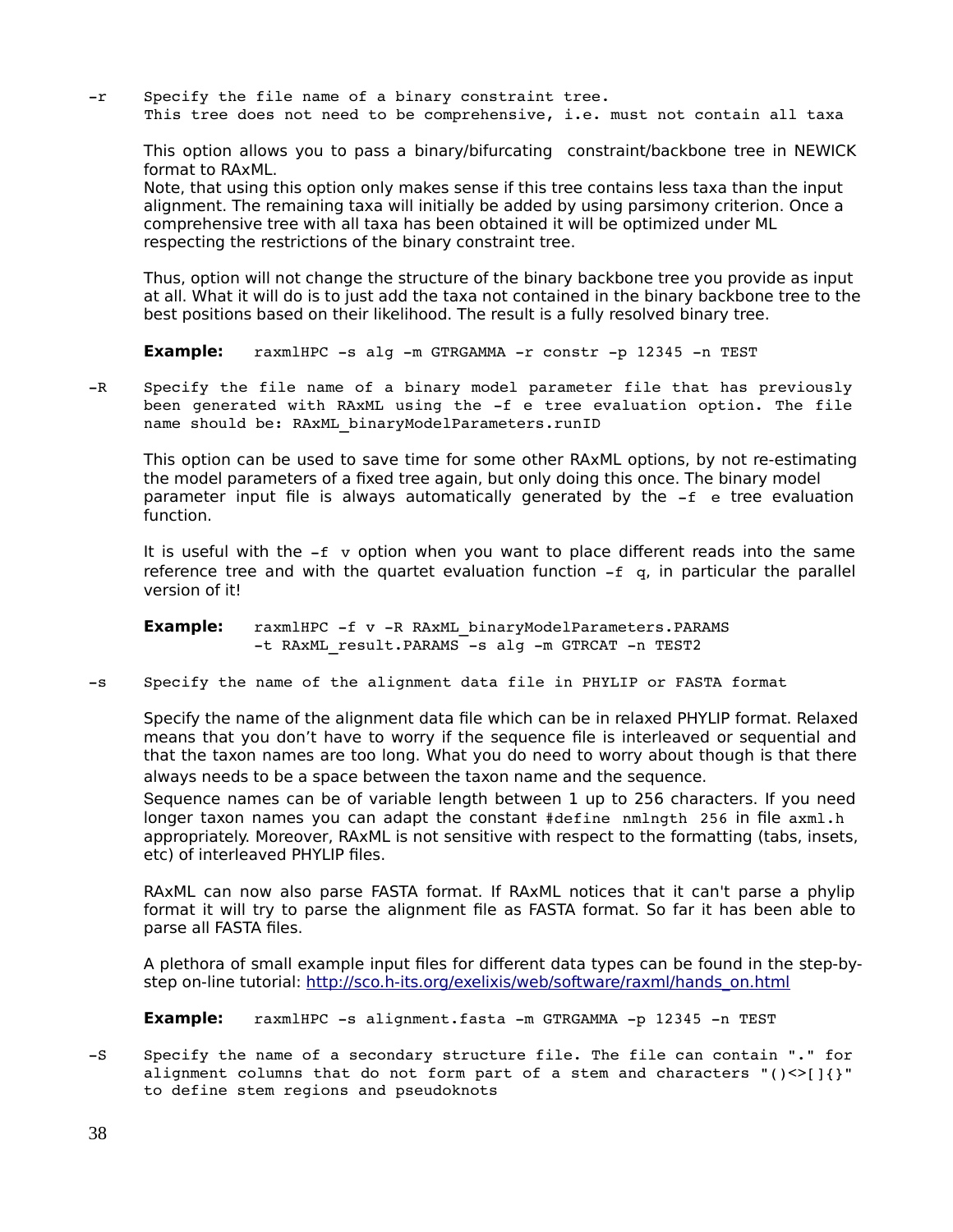Specifying secondary structure models for an RNA alignment works slightly differently than passing other data-types to RAxML because we read in a plain RNA alignment and then need to tell RAxML by an additional text file that is passed via  $-$ s which RNA alignment sites need to be grouped/evolve together.

We do this in a standard bracket notation written into a plain text file, e.g., our DNA test alignment has 60 sites, thus our secondary structure file needs to contain a string of 60 characters like this one:

..................((.......))............(.........)........

The '.' symbol indicates that this is just a normal RNA site while the brackets indicate stems. Evidently, the number of opening and closing brackets mus match. In addition, it is also possible to specify pseudo knots with additional symbols:  $\langle \rangle$ [14] for instance:

..................((.......)).......{....(....}....)........

In terms of models there are 6-state, 7-state and 16-state models for accommodating secondary structure that are specified via  $-A$ .

Available models are: S6A, S6B, S6C, S6D, S6E, S7A, S7B, S7C, S7D, S7E, S7F,  $S16$ ,  $S16A$ ,  $S16B$ . The default is the GTR 16-state model ( $-A$   $S16$ ). In RAxML the same nomenclature as in PHASE is used, so please consult the phase manual at <http://intranet.cs.man.ac.uk/ai//Software/phase/phase-2.0-manual.pdf> for a nice and detailed description of these models.

**Example:** raxmlHPC -m GTRGAMMA -p 12345 -S secondaryStructure.txt -s rna.phy -n TEST

A common question is whether secondary structure models can also be partitioned. This is presently not possible. However, you can partition the underlying RNA data, e.g., use two partitions for our DNA dataset as before. What RAxML will do internally though is to generate a third partition for secondary structure that does not take into account that distinct secondary structure site pairs may be part of different partitions of the alignment.

t Specify a user starting tree file name in Newick format

Specifies a user starting tree file name which must be in Newick format. The branch lengths of that tree will generally be ignored for most options and re-estimated instead by RAxML. Note, that you can also specify a non-comprehensive (not containing all taxa in the alignment) starting tree. This might be useful if newly aligned/sequenced taxa have been added to your alignment and you want to extend the current tree. Initially, taxa will be added to the tree using parsimony. The comprehensive tree will then

be optimized under ML.

**Example:** raxmlHPC -s alg -m GTRGAMMA -t tree -p 12345 -n TEST

-T PTHREADS VERSION ONLY! Specify the number of threads you want to run. Make sure to set "-T" to at most the number of CPUs you have on your machine, otherwise, there will be a huge performance decrease!

 $T$  is set to 0 by default, the PThreads version will produce an error if you do not set  $-T$  to at least 2.

**Example:** raxmlHPC-PTHREADS -T 4 -s alg -m GTRGAMMA -p 12345 -n TEST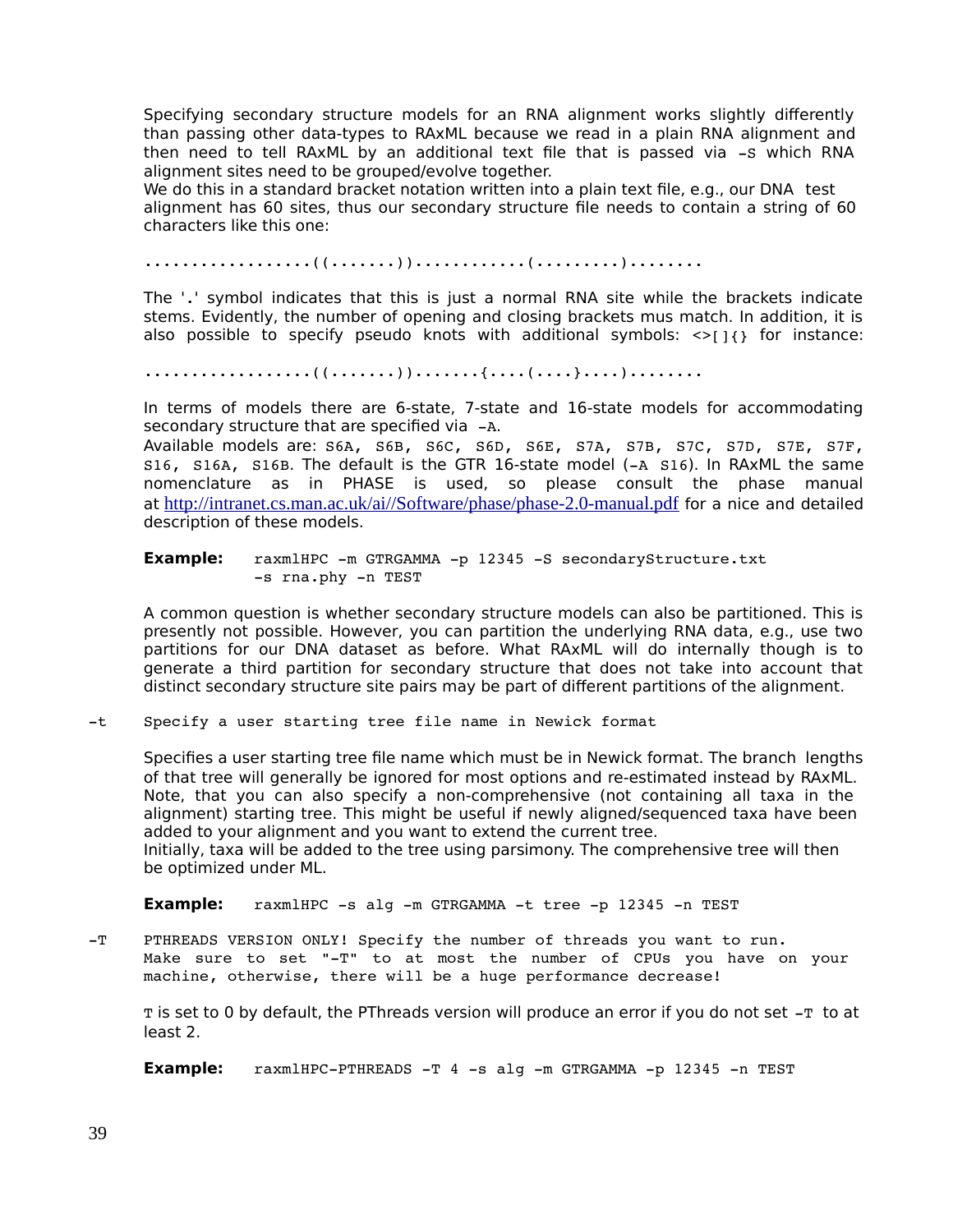-u use the median for the discrete approximation of the GAMMA model of rate heterogeneity

DEFAULT: OFF

If you specify this option, RAxML will use the median instead of the mean for the discrete Gamma model of rate heterogeneity. Typically, using the median will yield slightly better likelihood scores.

Example: raxmlHPC -p 12345 -u -s alg -m GTRGAMMA -n TEST

-U Try to save memory by using SEV-based implementation for gap columns on large gappy alignments. The technique is described here: http://www.biomedcentral.com/1471-2105/12/470 **This will only work for DNA and/or PROTEIN data and only with the SSE3 or**  AVX-vextorized version of the code.

This option can help you to save memory and potentially also time on large gappy multigene alignments with missing data, in particular in cases where you have a typical gappy partitioned alignment (data for certain taxa missing for certain genes/partitions). The amount of saved memory is roughly proportional to the proportion of missing data.

**Example:** raxmlHPC -p 12345 -U -s alg -m GTRGAMMA -n TEST

-v Display version information

Displays the RAxML version you are using.

**Example:** raxmlHPC -v

-V Disable rate heterogeneity among sites model and use one without rate heterogeneity instead. Only works if you specify the CAT model of rate heterogeneity.

DEFAULT: use rate heterogeneity

This option can be used if your dataset better fits a model without rate heterogeneity. This is rare, but such datasets do exist.

**Example:** raxmlHPC -m GTRCAT -s alg -p 12345 -V -n TEST

-W FULL (!) path to the directory into which RAxML shall write its output files

DEFAULT: current directory

Name of the working directory where RAxML shall write its output files to. Note that you need to specify the full path and not the relative path!

**Example:** raxmlHPC -m GTRCAT -p 12345 -s alg -w /home/stamatak/Desktop/myAnalysys -n TEST

-W Sliding window size for leave-one-out site-specific placement bias algorithm only effective when used in combination with  $-f S$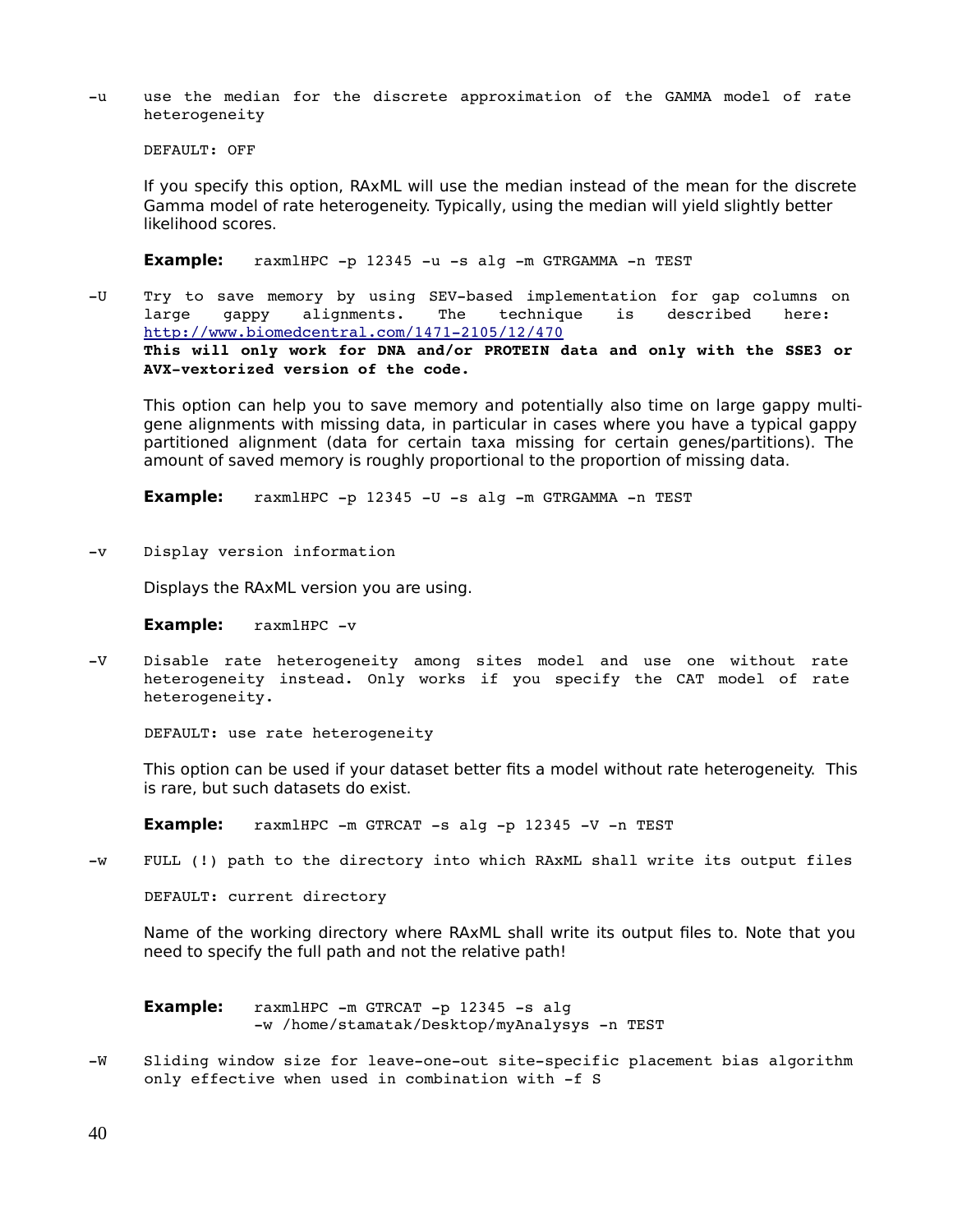DEFAULT: 100 sites

Defines the sliding window size for the -f S option, 100 usually yields relatively smooth plots.

**Example:**  $raxmHPC -f S -s alg -t tree -m GTRGAMMA -N 100 -W 200 -n TEST$ 

x Specify an integer number (random seed) and turn on rapid bootstrapping CAUTION: unlike in previous versions of RAxML will conduct rapid BS replicates under the model of rate heterogeneity you specified via -m and not by default under CAT

This will invoke the rapid bootstrapping algorithm described in <http://sysbio.oxfordjournals.org/content/57/5/758.short>

**Example:**  $raxmHPC -x$  12345 -p 12345 -# 100 -m GTRCAT -s alg -n TEST

You can also combine this with the bootstopping option (bootstrap convergence criterion), e.g.:

**Example:**  $raxmHPC -x$  12345 -p 12345 -# AUTO MRE -m GTRCAT -s alg -n TEST

or also have RAxML search for the best-scoring ML tree after the bootstrap searches using the  $-f$  a option:

**Example:** raxmlHPC  $-x$  12345  $-p$  12345  $-#$  AUTO MRE  $-m$  GTRCAT  $-s$  alg  $-f$  a n TEST

 $-X$  Same as the "-y" option below, however the parsimony search is more superficial. RAxML will only do a randomized stepwise addition order parsimony tree reconstruction without performing any additional SPRs. This may be helpful for very broad whole-genome datasets, since this can generate topologically more different starting trees.

DEFAULT: OFF

**Example:**  $raxmHPC -X -m$  GTRCAT  $-s$  alg  $-p$  12345  $-n$  TEST

 $-y$  If you want to only compute a parsimony starting tree with RAxML specify  $-y$ , the program will exit after computation of the starting tree

DEFAULT: OFF

If you want to only compute a randomized parsimony starting tree with RAxML and not execute an ML analysis of the tree specify  $-y$ . The program will exit after computation of the starting tree.

**Example:** raxmlHPC -y -m GTRCAT -s alg -p 12345 -n TEST

-Y Pass a quartet grouping file name defining four groups from which to draw quartets The file input format must contain 4 groups in the following form: (Chicken, Human, Loach), (Cow, Carp), (Mouse, Rat, Seal), (Whale, Frog);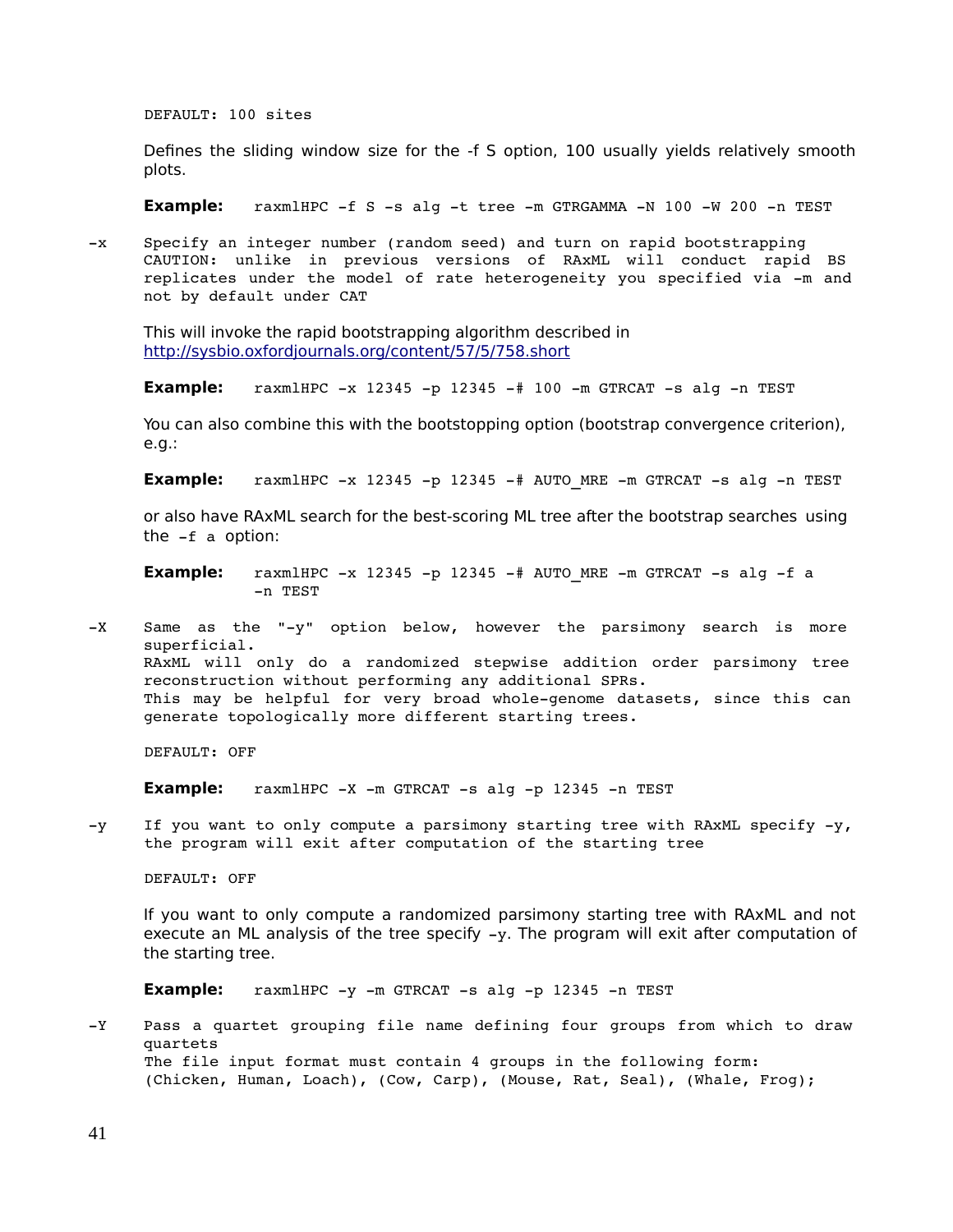#### Only works in combination with -f q !

The example below, will randomly draw 100 quartets from the predifined quartet grouping above and evaluate their likelihood.

**Example:** raxmlHPC -f q -m GTRGAMMA -t tree -Y quartetFile -n 100 -n TEST

-z Specify the file name of a file containing multiple trees e.g. from a bootstrap that shall be used to draw bipartition values onto a tree provided with  $-t$ . It can also be used, for instance to compute per site log likelihoods in

combination with -f g and to read a bunch of trees for a couple of other options  $(-f h, -f m, -f n)$ .

This option is required in combination with a lot of other RAxML options, in essence every time you need to read in a bunch of trees. Below is an example where you use the option to draw BS support values on a best-known ML tree.

**Example:** raxmlHPC -f b -m GTRCAT -t mlTree -z bootstrapTrees -n TEST

 $-\#$ |-N Specify the number of alternative runs on distinct starting trees In combination with the "-b" option, this will invoke a multiple bootstrap analysis Note that " $-N$ " has been added as an alternative since  $-\#$  sometimes caused problems with certain MPI job submission systems, since  $-\frac{4}{3}$  is often used to start comments. If you want to use the bootstopping criteria specify  $-$ # autoMR or  $-$ #

autoMRE or  $-$ # autoMRE IGN for the majority-rule tree based criteria (see  $-I$ option) or -# autoFC for the frequency-based criterion. Bootstopping will only work in combination with  $-x$  or  $-b$ 

DEFAULT: 1 single analysis

Specifies the number of alternative runs on distinct starting trees, e.g., if  $-\#$  10 or  $-N$  10 is specified, RAxML will compute 10 distinct ML trees starting from 10 distinct randomized maximum parsimony starting trees.

In combination with the  $-b$  option, this will invoke a multiple bootstrap analysis. In combination with  $-x$  this will invoke a rapid BS analysis and combined with  $-f$  a  $-x$  a rapid BS search and thereafter a thorough ML search on the original alignment. We introduced  $-N$  as an alternative to  $-\#$  since the special character  $\#$  seems to sometimes cause problems with certain batch job submission systems.

In combination with  $-f \, j$  this will generate numberOfRuns bootstrapped alignment files.

Note that, several other program options such as the quartet evaluation algorithm  $(-f q)$ option) or the site-specific placement bias algorithm  $(-f \text{ s}$  option) require this option to be specified as well. If you forgot to specify this option, RAxML will tell you that you need to do so.

The example below will do 20 independent ML tree searches on 20 randomized stepwise addition order parsimony tree.

**Example:**  $raxmHPC -p 12345 -s$  alg  $-n$  TEST  $-m$  GTRGAMMA  $-\frac{4}{3}$  20

--mesquite Print output files that can be parsed by Mesquite.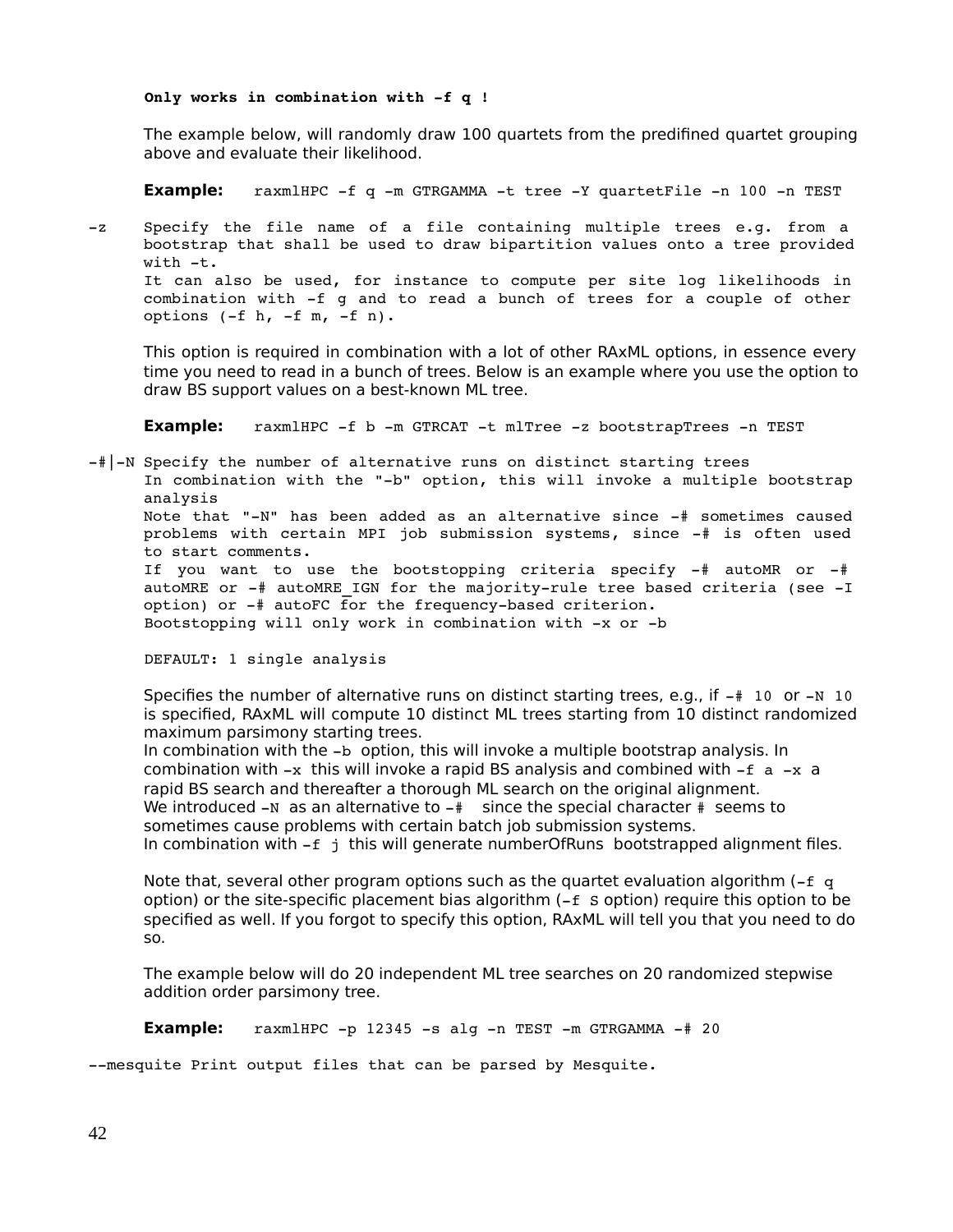DEFAULT: Off

**Example:** raxmlHPC -p 12345 -s alg --mesquite -n TEST -m GTRGAMMA

--silent Disables printout of warnings related to identical sequences and entirely undetermined sites in the alignment . The program might run faster when this is enabled.

DEFAULT: Off

**Example:** raxmlHPC -p 12345 --silent -s alg -n TEST -m GTRGAMMA

--no-seq-check Disables checking the input MSA for identical sequences and entirely undetermined sites. Enabling this option may save time, in particular for large phylogenomic alignments. Before using this, make sure to check the alignment using the -f c option!

DEFAULT: Off

**Example:** raxmlHPC -p 12345 -s alg --no-seq-check -n TEST -m GTRGAMMA

--no-bfgs Disables automatic usage of BFGS method to optimize GTR rates on unpartitioned DNA datasets . Using BFGS can improve speeds for model optimization by up to 30%. It's enabled by default when analyzing single-partition DNA datasets.

DEFAULT: BFGS on

**Example:** raxmlHPC -p 12345 -s alg --no-bfgs -n TEST -m GTRGAMMA

--asc-corr Allows to specify the type of ascertainment bias correction you wish to use. There are three types available:

> --asc-corr=lewis: the standard correction by Paul Lewis --asc-corr=felsenstein: a correction introduced by Joe Felsenstein that allows to explicitely specify the number of invariable sites (if known) one wants to correct for. --asc-corr=stamatakis: a correction introduced by myself that allows to explicitely specify the number of invariable sites for each character (if known) one wants to correct for.

Let's start with the Lewis correction that is easy to handle:

**Example:** raxmlHPC -p 12345 -s alg -n TEST -m ASC GTRGAMMA -asc-corr=lewis

The above will run a standard tree search with the ascertainment bias correction by Paul O. Lewis.

The two other options are a bit more tricky to use. They have been designed for cases where the exact number of invariable sites for the dataset is actually known (felsestein option) or the exact frequencies of each invariable character state is known (stamatakis option). Note that, in such cases the number of invariable sites can be larger than the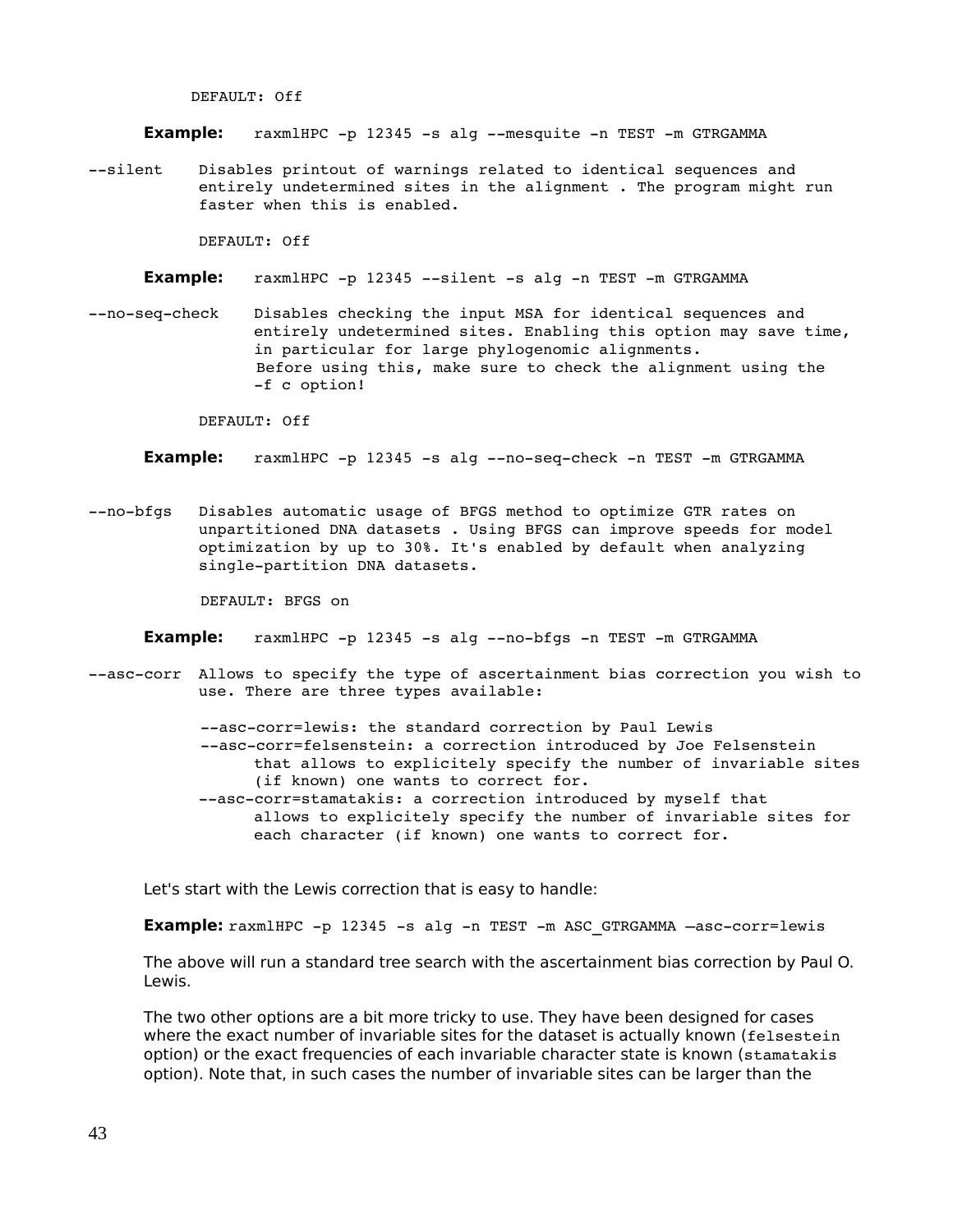number of variable sites in the alignment. This is not the case for the Lewis correction, because the maths break down.

For those two corrections we thus need to tell RAxML what the number of invraiable sites for each partition (felsenstein) is and what the numbers of invariable sites per state for each partition is (stamatakis). This is best handled via the partition file, hence even if you only have one partition, you nonetheless need to specify a partition file via  $-\alpha$  to pass this information to RAxML.

**Example 2:** raxmlHPC -p 12345 -s alg -n TEST -m ASC GTRGAMMA --asc-corr=stamatakis -q part

**Example 3:** raxmlHPC -p 12345 -s alg -n TEST -m ASC GTRGAMMA --asc-corr=felsenstein -q part

Below, we give an example of such a partition file:

 $[asc\text{-}pl.txt]$ , ASC\_DNA,  $p4=1-1000$  $[asc-p2.txt]$ , ASC\_DNA, p5=1001-1965

Here, the first entries in each line, provide the name of the file containing the invariable site counts or frequencies for each partition that are stored in plain text files called  $p1.txt$  and p2.txt. Note that, the respective file names must be preceded by the asc keyword and the ~ separator symbol!

Thus, each partition is associated with a file containing these counts.

For the Felsenstein correction, these files could look like this:

p1.txt: 1000

p2.txt: 2000

With that we tell RAxML, that the likelihood first partition shall be corrected for 1000 invariable sites, while the likelihood of the second partition shall be corrected for 2000 invariable sites. Note that, each file  $(p1.txt$  and  $p2.txt$ ) must only contain a single line comprising integer values!

For my correction, the files could look as follows for DNA data:

p1.txt: 250 300 400 100 p2.txt: 500 300 200 200

With that we tell RAxML that the likelihood of the first partition shall be corrected for 250 sites consisting of As, 300 sites consisting of Cs, 400 sites of Gs and 100 sites of Ts. For the second partition the likelihood is corrected for 500 invariable sites of As, 300 Cs, 200 Gs and 200 Ts.

The difference among the two corrections is that with Joe Felsenstein's correction we know how many invariable sites there are, but not their composition, so we correct for the absence of 1000 invariable sites in the first partition that could consists of As or Cs or Gs or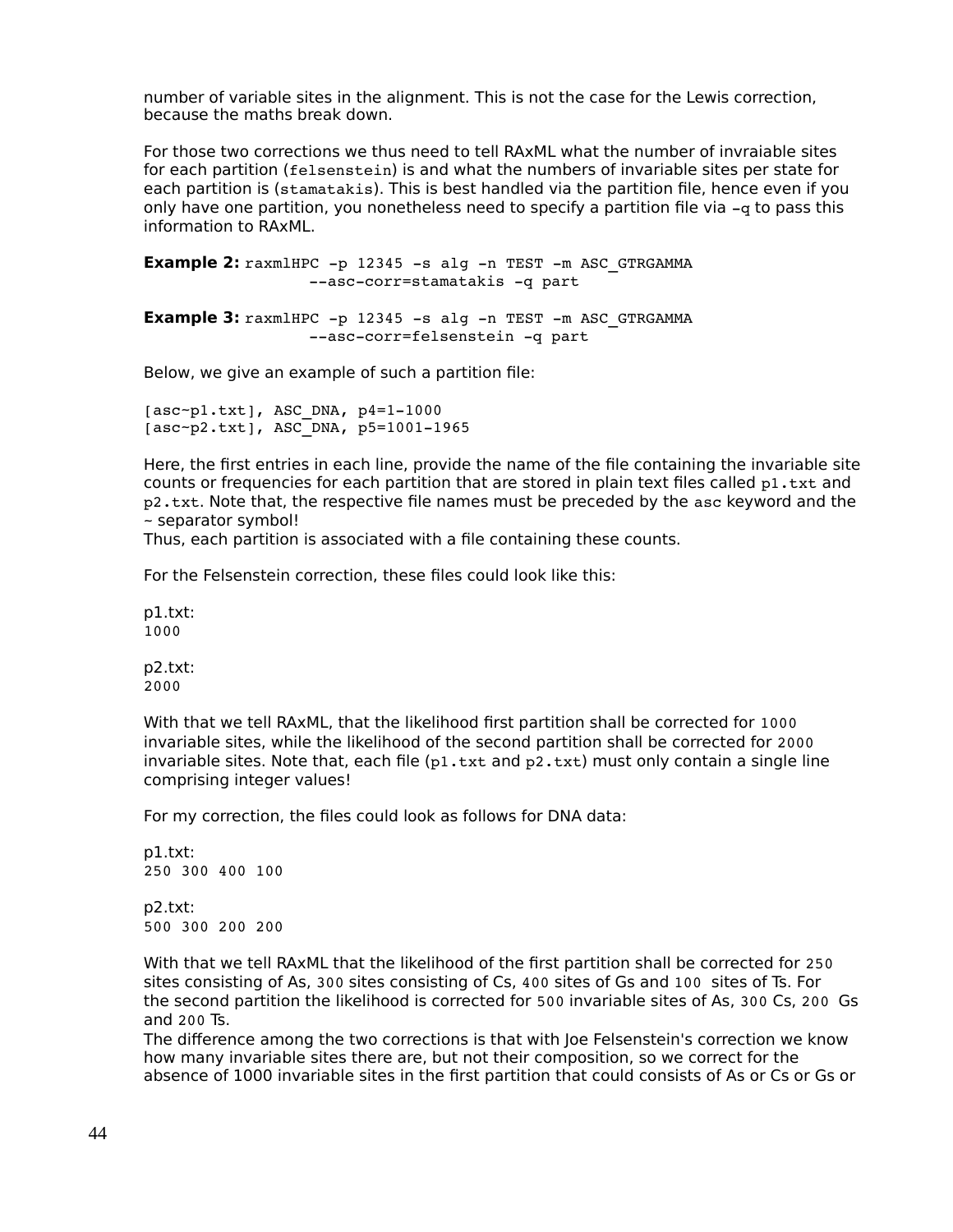Ts. My correction can be used when we do know the exact frequencies of invariable site patterns.

**WARNING:** When generating these ascertainment bias correction files (e.g., p1.txt and p2.txt) for my correction pay particular attention to the order of states that corresponds to the order of frequencies of invariable sites per state:

> BINARY: 0,1 DNA: A, C, G, T<br>PROTEIN: A, R, N, D A, R, N, D, C, Q, E, G, H, I, L, K, M, F, P, S, T, W, Y, V

--flag-check When using this option, RAxML will only check if all command line flags specifed are available and then exit with a message listing all invalid command line flags or with a message stating that all flags are valid.

This option is intended for  $3<sup>rd</sup>$  party wrapper software that invokes RAxML. It allows for checking beforehand if certain options are available in the RAxML version being used or not. The option will just analyze the command line for valid/invalid flags and then exit with an appropriate message.

**Example 1:**  $raxmHPC -flaq-check -f a -s alq -p 12345 -N 20 -x 12345$  $-m$  GTRGAMMA  $-n$  T1

**Output:** All options supported

**Example 2:** raxmlHPC --flag-check -f a -s alg -p 12345 -N 20 -x 12345 -m GTRGAMMA --nonsense-option -n T1

**Output:** Option --nonsense-option not supported

--auto-prot=ml|bic|aic|aicc When using automatic protein model selection you can chose the criterion for selecting these models. RAxML will test all available prot subst. models except for LG4M, LG4X, and GTR-based models with and without empirical base frequencies. You can chose between ML score based selection and the BIC, AIC, and AICc criteria.

DEFAULT: ml

**Example:** raxmlHPC -s alg -p 12345 -m PROTGAMMAAUTO --auto-prot=bic -n T1

The above invocation will select between protein models using the Bayesian Information Criterion.

For understanding the following three options that all refer to the standard placement output format (. jplace output file of the EPA) we have defined, it will be very helpful if you read the corresponding paper: <http://www.plosone.org/article/info%3Adoi%2F10.1371%2Fjournal.pone.0031009>

--epa-keep-placements=number specify the number of potential placements you want to keep for each read in the EPA algorithm . Note that, the actual values printed will also depend on the settings for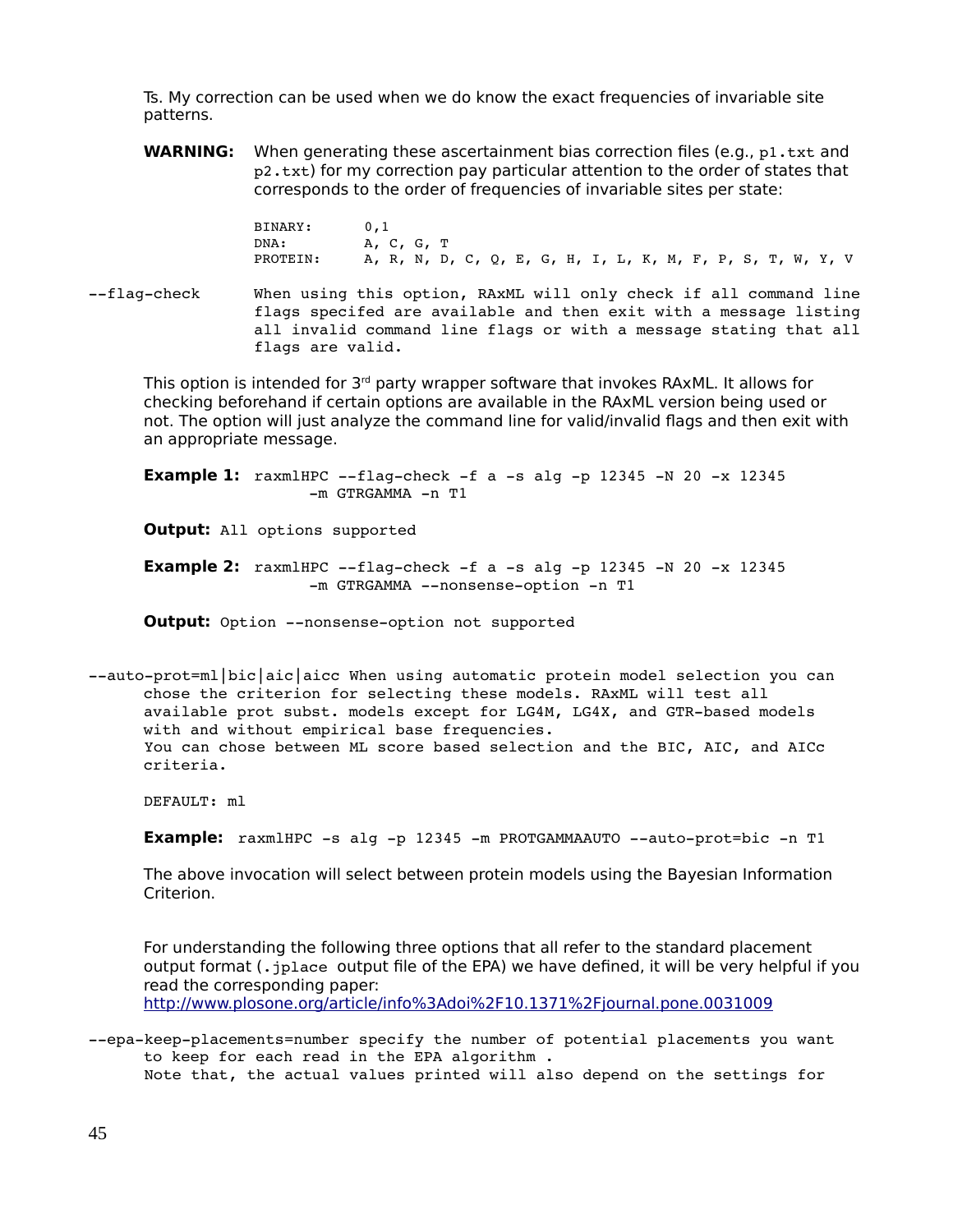--epa-prob-threshold=threshold !

DEFAULT: 7

**Example:** raxmlHPC -f v --epa-keep-placements=100 -t tree -m GTRCAT -s alg  $-n$  T1

Here, RAxML will print at most 100 placements to the . jplace placement file, depending on the setting of --epa-prob-threshold.

--epa-prob-threshold=threshold specify a percent threshold for including potential placements of a read depending on the maximum placement weight for this read. If you set this value to 0.01 placements that have a placement weight of 1 per cent of the maximum placement will still be printed to file if the setting of --epa-keep-placements allows for it

DEFAULT: 0.01

**Example:** raxmlHPC -f v -epa-prob-threshold=0.05 -t tree -m GTRCAT -s alg  $-n$  T1

Here, RAxML will print those placements to the . jplace placement file that have a likelihood weight of at least 5% of that of the maximum placement weight for the specific read and if the number of placements to print as specified by -epa-keep-placements has not been exceeded.

--epa-accumulated-threshold=threshold specify an accumulated likelihood weight threshold for which different placements of read are printed to file. Placements for a read will be printed until the sum of their placement weights has reached the threshold value. Note that, this option can neither be used in combination with --epa-prob-threshold nor with --epa-keep-placements!

**Example:** raxmlHPC -f v --epa-accumulated-threshold=0.95 -t tree -m GTRCAT -s alg  $-n$  T1

Here, RAxML will print those placements of a read to the . jplace placement file until their accumulated likelihood weights has reached a value of 0.95 (out of a total of 1.0).

 $-JC69$  specify that all DNA partitions will evolve under the Jukes-Cantor model, this overrides all other model specifications for DNA partitions.

DEFAULT: Off

**Example:**  $raxmHPC -p 12345 -m GTRGAMMA -s alg -JC69 -n T1$ 

--K80 specify that all DNA partitions will evolve under the K80 model, this overrides all other model specifications for DNA partitions.

DEFAULT: Off

Note that, the output of the program might look a bit weird, since unlike in the definition of the model, RAxML actually estimates the rates from A  $\leftrightarrow$  G and C  $\leftrightarrow$  T while all other rates are set to 1.0. Note that, this does not matter, since the rates in the rate matrix are relative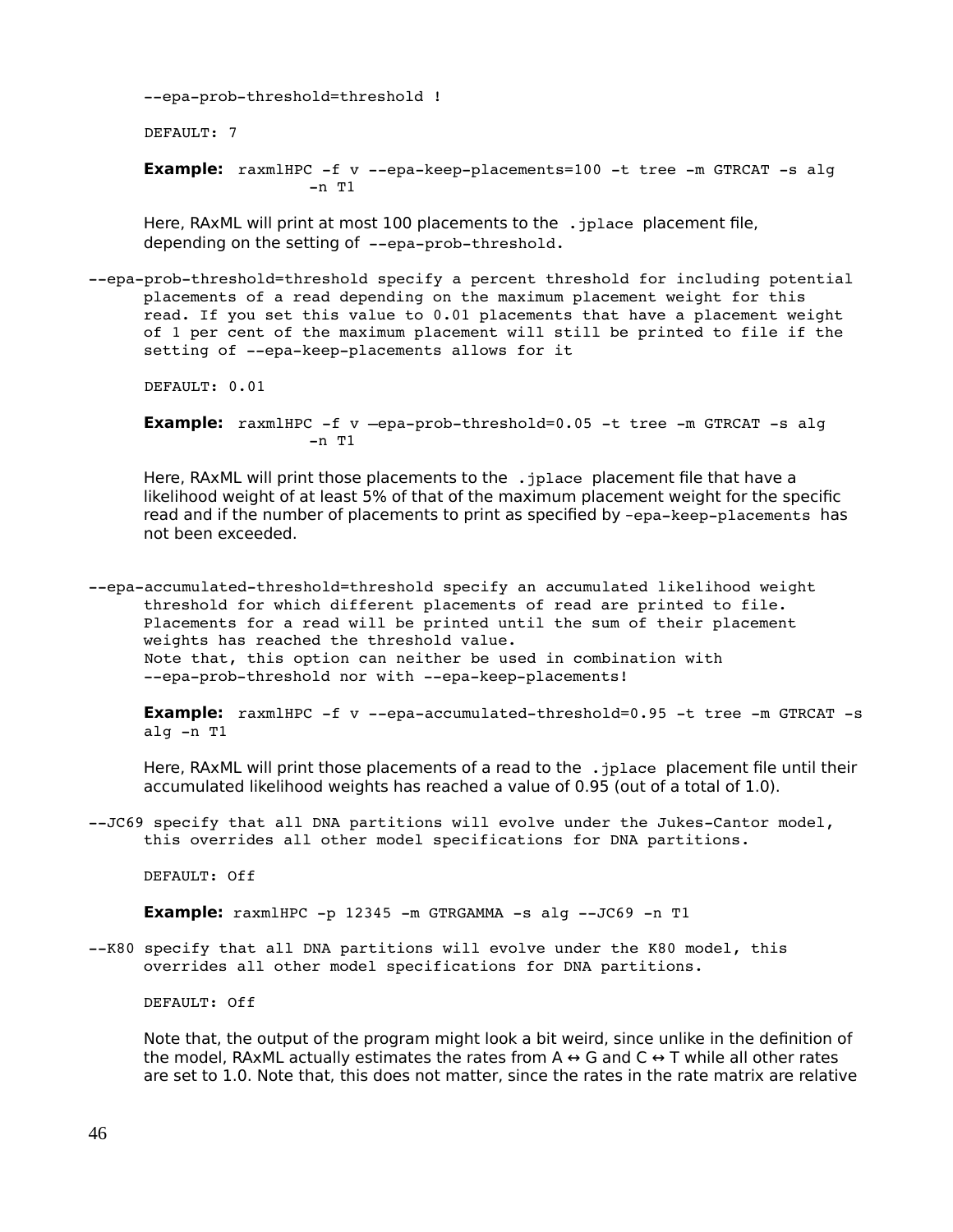rates; the results (likelihoods) will be the same.

**Example:**  $raxmHPC -p 12345 -m GTRGAMMA -s alq -K80 -n T1$ 

--HKY85 specify that all DNA partitions will evolve under the HKY85 model, this overrides all other model specifications for DNA partitions.

DEFAULT: Off

Note that, the output of the program might look a bit weird, since unlike in the definition of the model, RAxML actually estimates the rates from A  $\leftrightarrow$  G and C  $\leftrightarrow$  T while all other rates are set to 1.0. Note that, this does not matter, since the rates in the rate matrix are relative rates; the results (likelihoods) will be the same.

**Example:**  $raxm1HPC -p 12345 -m GTRGAMMA -s alg -HKY85 -n T1$ 

--set-thread-affinity specify that thread-to-core affinity shall be set by RAxML for the hybrid MPI-PThreads version

DEFAULT: Off

You might have to use this option for the hybrid MPI-PThreads version of RAxML on some cluster installations such that the code interacts properly with the scheduling system. On other systems however, enabling this option may yield problems! It's unfortunately a matter of trial and error that is due to how different schedulers handle hybrid MPI-PThreads codes!

**Example:**  $raxmHPPc-HYBRID -m GAMMA -s alg -p 12345 -N 20 -set-thread-affinity$  $-n$  T1

--bootstop-perms=number specify the number of permutations to be conducted for the bootstopping/bootstrap convergence test. The allowed minimum number is 100!

DEFAULT: 100

You might want to set this to 1000 or higher to reduce the variation in the number of bootstrap trees you calculate on noisy/difficult datasets. The variance of the number of bootstrap trees that bootstrap runs with different random number seeds will generate will decrease by increasing the number of permutations.

**Example:**  $raxm1HPC -B 0.02$  --bootstop-perms=1000 -b 12345 -p 12345 -# AUTOMR -s alg -m GTRCAT -n TEST

--quartets-without-replacement specify that quartets are randomly subsampled, but without replacement.

DEFAULT: random sampling with replacements

**Example:** raxmlHPC -s alg -p 12345 -m GTRGAMMA -f q -N 50 --quartets-withoutreplacement -n TEST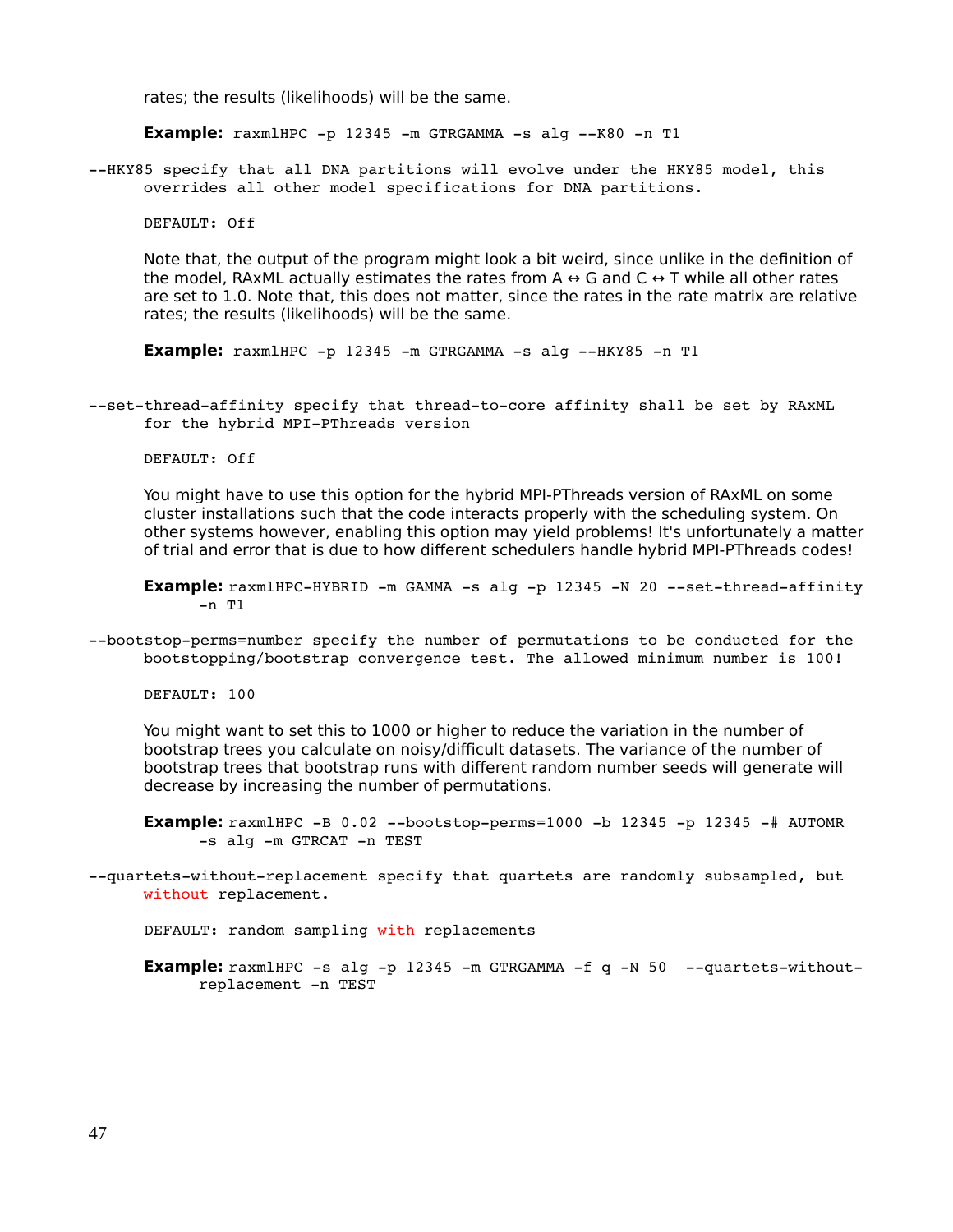--print-identical-sequences specify that RAxML shall automatically generate a .reduced alignment with all undetermined columns removed, but without removing exactly identical sequences

DEFAULT: identical sequences will also be removed in the .reduced file

**Example:** raxmlHPC -s alg -p 12345 -m GTRGAMMA --print-identical-sequences -n TEST

### **IX. Output Files**

Depending on the search parameter settings RAxML will write a number of output files. The most important files, a run named  $-n$  exampleRun will write, are listed below. Since the number and names of output files vary depending on the RAxML options you used, the easiest way to list all output files of the run is to type the following Linux command:

ls \*exampleRun\*

RaxML info.exampleRun: contains information about the model and algorithm used and how RAxML was called. The final GAMMA-based likelihood(s) as well as the alpha shape parameter(s) are printed to this file. In addition, if the rearrangement setting was determined automatically  $(-i \quad \text{has not been used})$  the rearrangement setting found by the program will be indicated.

**This is the most important output file** because it tells you what RAxML did and is always written irrespective of the command line option. In addition it contains information about all other output files that were written by your run.

- RAXML log.exampleRun: A file that prints out the time, likelihood value of the current tree and number of the checkpoint file (if the use of checkpoints has been specified) after each iteration of the search algorithm. In the last line it also contains the final likelihood value of the final tree topology. This file is not written if multiple bootstraps are executed, i.e. -# and  $-b$  have been specified. In case of a multiple inference on the original alignment ( $-\#$ option) the Log-Files are numbered accordingly.
- RAXML result.exampleRun: Contains the final tree topology of the current run. This file is also written after each iteration of the search algorithm, such that you can restart your run with  $-t$  in case your computer crashed. This file is not written if multiple bootstraps are executed, i.e.  $-$  # and  $-$ b have been specified.
- RAXML parsimonyTree.exampleRun: contains the randomized parsimony starting tree if the program has not been provided a starting tree by  $-t$ . However, this file will not be written if a multiple bootstrap is executed using the  $-\frac{4}{3}$  and  $-\frac{1}{3}$  options.
- RAXML randomTree.exampleRun: contains the completely random starting tree if the program was executed with  $-d$ .
- RAxML checkpoint.exampleRun.checkpointNumber: Printed if you specified by -j that checkpoints shall be written. Checkpoints are numbered from 0 to n where n is the number of iterations of the search algorithm. Moreover, the checkpoint files are additionally numbered if a multiple inference on the original alignment has been specified using  $-\frac{4}{3}$ . Writing of checkpoint files is disabled when a multiple bootstrap is executed.

RAXML bootstrap.exampleRun: If a multiple bootstrap is executed by  $-$ # and  $-$ b or  $-x$  all final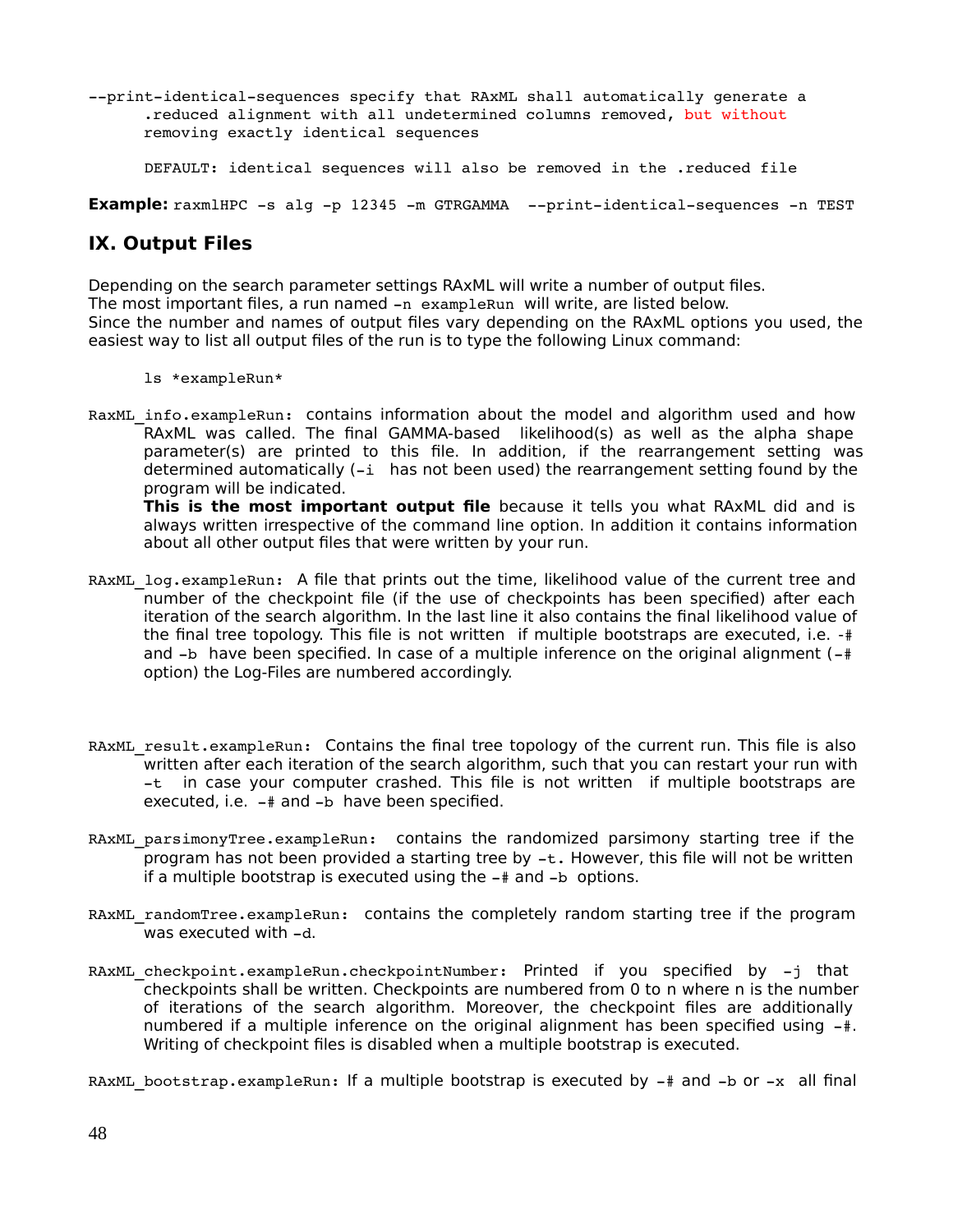bootstrapped trees will be written to this one, single file.

- RAXML bipartitions.exampleRun: If you used the  $-f$  b option, this file will contain the input tree with confidence values from 0 to 100 drawn on its nodes! It is also printed when  $-f_a - x$ have been specified, at the end of the analysis the program will draw the BS support values on the best tree found during the ML search.
- RAXML bipartitionsBranchLabels.exampleRun: Contains the same information as the file above, but support values are correctly displayed as Newick branch labels and not node labels! **Support values always refer to branches/splits of trees and never to nodes of the tree.** Note that, some tree viewers have problems displaying branch labels, they are however part of the standard Newick format.
- RAxML\_bipartitionFrequencies.exampleRun: Contains the pair-wise bipartition frequencies of all trees contained in files passed via  $-t$  and  $-z$  when the  $-f$  m option has been used.
- RAXML perSiteLLs.exampleRun: Contains the per-site log likelihood scores in Treepuzzle format for usage with CONSEL [\(http://www.is.titech.ac.jp/~shimo/prog/consel/\)](http://www.is.titech.ac.jp/~shimo/prog/consel/). This file is only printed when  $-f$  q is specified.
- RAXML bestTree.exampleRun: Contains the best-scoring ML tree of a thorough ML analysis.
- RAXML distances.exampleRun: Contains the pair-wise ML-based distances between all taxonpairs in the alignment. This file is only printed when the  $-f x$  option is used.

# **X. Computing TC and IC values**

In the following I provide some more detailed examples for computing the IC and TC metrics from Salichos and Rokas 2013<http://www.ncbi.nlm.nih.gov/pubmed/23657258>

The method is described in more detail in the following paper I wrote with Salichos and Rokas: http://mbe.oxfordjournals.org/content/early/2014/02/07/molbev.msu061.abstract[keytype=ref&ijkey](http://mbe.oxfordjournals.org/content/early/2014/02/07/molbev.msu061.abstract?keytype=ref&ijkey=I65FuGNx0HzR2Ow) [=I65FuGNx0HzR2Ow](http://mbe.oxfordjournals.org/content/early/2014/02/07/molbev.msu061.abstract?keytype=ref&ijkey=I65FuGNx0HzR2Ow)

Also note that, as of version 8.2.0 We can conduct TC/IC calculations on collections of partial gene trees. The corrections we apply for partial gene trees are described in this paper here: <http://dx.doi.org/10.1101/022053>

**Warning:** The default TC/IC calculations are not done exactly as described in our MBE paper. To have RAxML do exactly what is described in the paper, pleased edit file bipartitionList.c by commenting out or removing the line #define BIP\_FILTER

The way it is implemented in RAxML by default and where it differs from the version described in the paper regards the calculation of the ICA and TCA scores. When there are several conflicting bipartitions, the standard method takes all of them into account for computing the ICA score, as long as their frequency exceeds a frequency threshold of 5%. It does however not account for the fact that some of these conflicting bipartitions, with respect to the reference bipartition do not conflict with each other, but are in fact compatible with each other. Thus, by default RAxML only uses those bipartitions that conflict with the reference bipartition that are also mutually incompatible with each other to calculate the ICA score. Thus, less bipartitions will typically be used to calculate the ICA and consequently the TCA scores. My personal opinion is that this is more reasonable, since we are not counting conflicts several times in case these conflicts emerge from compatible bipartitions.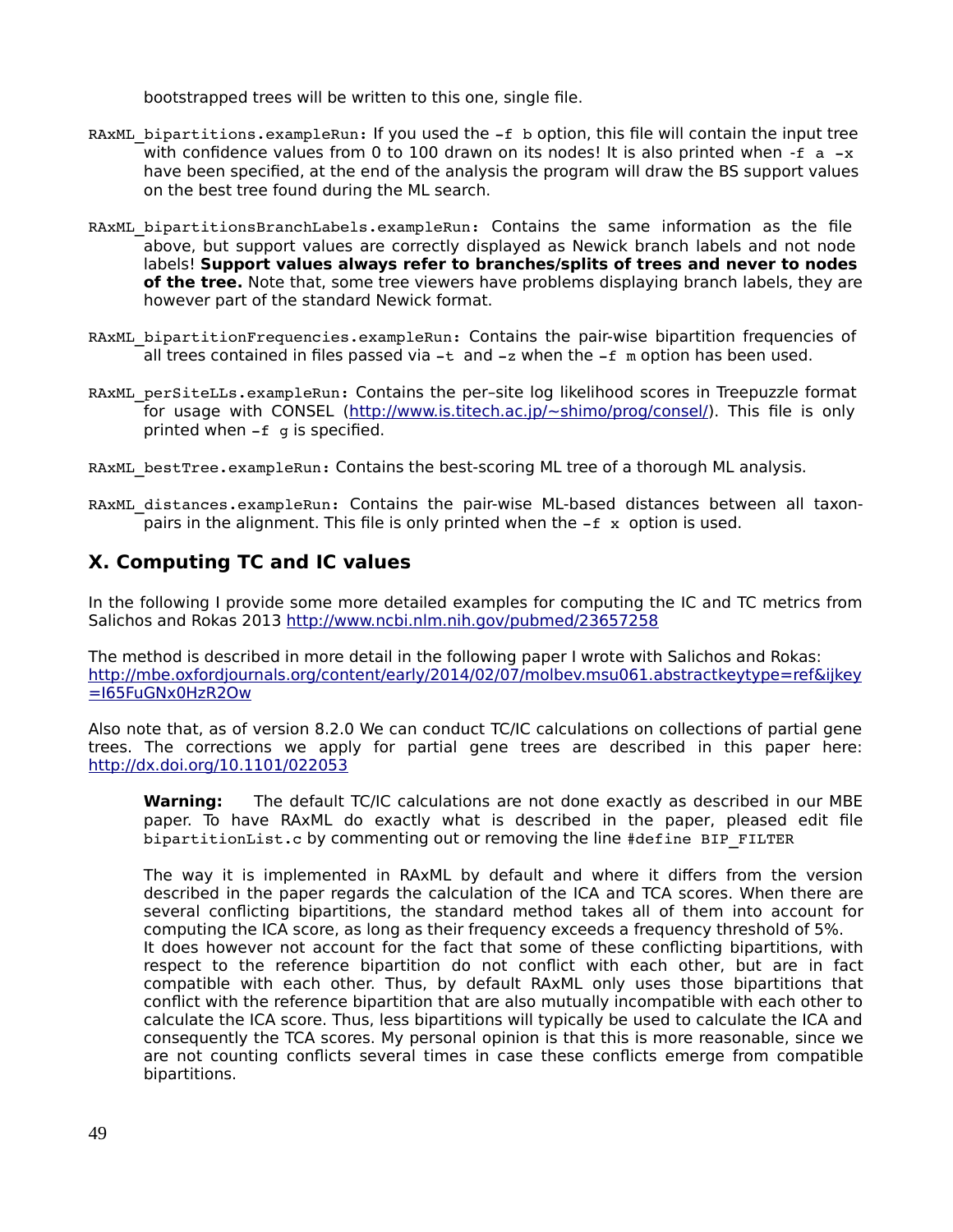Given a set of gene trees, RAxML can directly calculate a majority rule consensus (MR in RAxML terminology) as well as an extended majority rule consensus tree (MRE in RAxML terminology) on this set that has every internode (that is, internal branch) annotated by their respective IC and ICA scores.

For instance, to compute the IC, ICA, TC, and TCA scores for a given set of gene trees on a MRC tree you would type:

raxmlHPC -L MR -z 1070 yeast genetrees.tre -m GTRCAT -n T1

where

L MR specifies that the scores will be displayed on a MR tree that is computed by RAxML -z 1070 yeast genetrees.tre specifies the filename that contains the set of gene trees (which are the maximum likelihood trees from the 1,070 yeast genes analyzed by Salichos, and Rokas 2013, and which are provided as supplementary data to this manuscript) m GTRCAT is an arbitrary substitution model (this will have no effect whatsoever, but is required as input to RAxML)

 $-n$  T<sub>1</sub> is the run ID that is appended to output files.

RAxML will automatically build the MR tree, annotate it with the IC and ICA scores, and report both in an output file named RAxML MajorityRuleConsensusTree IC.T1, which will look like this:

(Scer,Spar,(Smik,(Skud,(Sbay,(Scas,(Cgla,(Kpol,(Zrou,((Clus,((Psti,((Ctro, (Calb,Cdub):1.0[0.95,0.95]):1.0[0.77,0.77], (Cpar,Lelo):1.0[0.76,0.76]):1.0[0.75,0.75]):1.0[0.11,0.11], (Cgui,Dhan):1.0[0.02,0.07]):1.0[0.02,0.08]):1.0[0.97,0.97],((Sklu, (Kwal,Kthe):1.0[0.97,0.97]):1.0[0.32,0.23], (Agos,Klac):1.0[0.08,0.08]):1.0[0.04,0.10]):1.0[0.59,0.47]):1.0[0.02,0.02]):1.0[0.1 1,0.11]):1.0[0.02,0.02]):1.0[0.97,0.97]):1.0[0.05,0.14]):1.0[0.30,0.27]):1.0[0.54,0 .54]);

For each internode or internal branch of the constructed MR tree, RAxML will assign an Length $[x,y]$  branch label, where length corresponds to the branch length (because this is a MRE tree, all internal branch lengths have been arbitrarily set to  $1.0$  by default), x corresponds to the IC score and y to the ICA score.

RAxML will also calculate the TC and TCA scores for the MR tree, as well as the relative TC and TCA scores that are normalized by the maximum possible TC and TCA scores for a fully bifurcating tree from the same number of taxa.

The scores are displayed in the terminal output and in the RAXML info.runID standard output file associated with the run (in this case RAxML info.T1) and will look like this:

Tree certainty for this tree: 7.642240 Relative tree certainty for this tree: 0.382112

Tree certainty including all conflicting bipartitions (TCA) for this tree: 7.580023 Relative tree certainty including all conflicting bipartitions (TCA) for this tree: 0.379001

Given a set of gene trees, RAxML can also directly calculate an extended MR tree on this set that has every internode (that is, internal branch) annotated by their respective IC and ICA scores. The particularly compute-intensive inference of extended MRC trees (finding the optimal extended MRC tree is, in fact, NP-hard; Phillips, and Warnow 1996) relies on RAxML's fast parallel implementation. Thus if you use the PThreads version of RAxML, this part will run in parallel.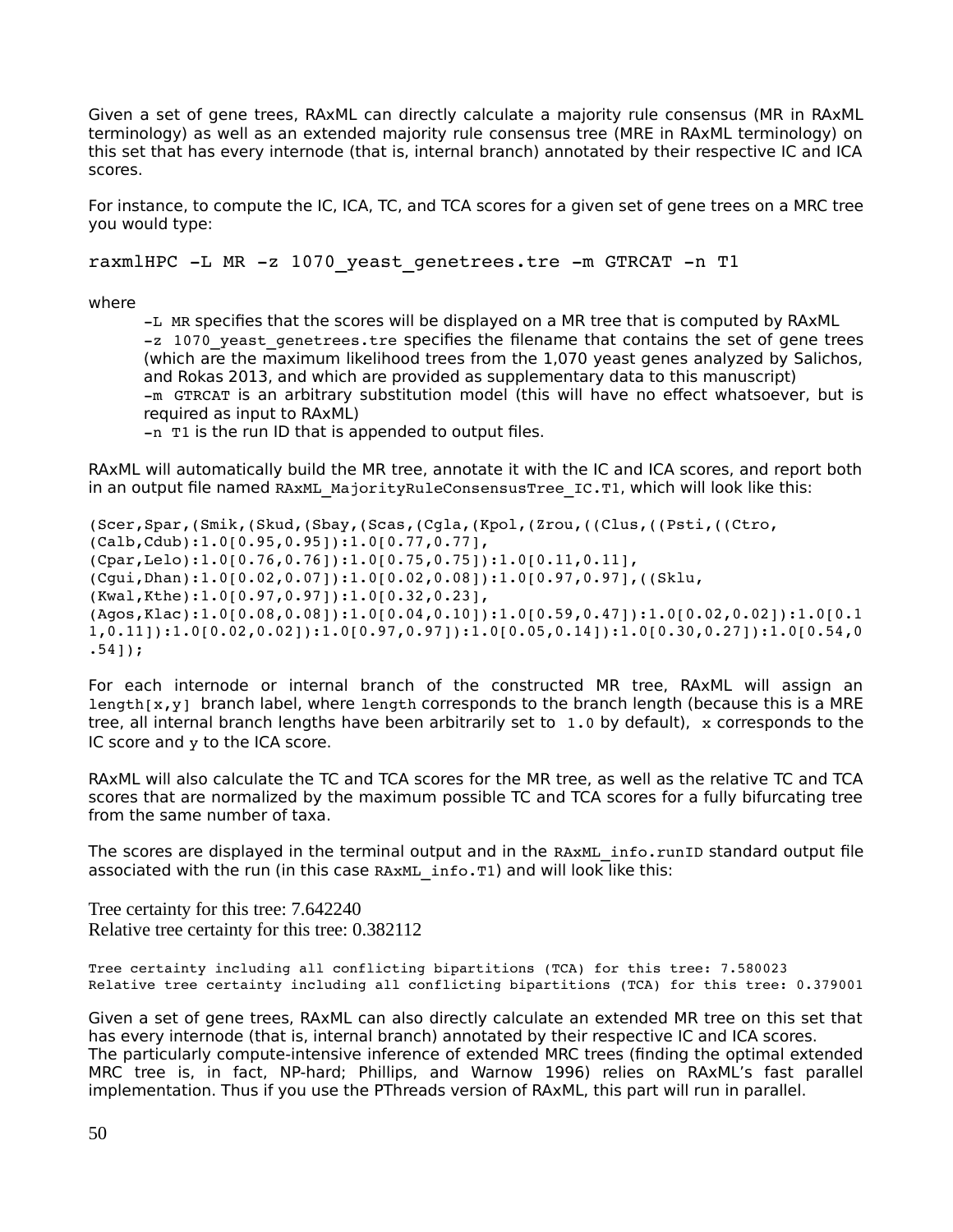To compute IC, ICA, TC, and TCA scores on an extended MR tree you would type:

raxmlHPC -L MRE -z 1070 yeast genetrees.tre -m GTRCAT -n T2

RAxML can compute MR and extended MR trees, using both fully bifurcating and partially resolved/multifurcating trees as an input. RAxML can also compute stricter MR trees with arbitrary threshold settings that range between 51 and 100%. For instance, by typing

raxmlHPC -L T 75 -z 1070 yeast genetrees.tre -m GTRCAT -n T3

RAxML will display IC, ICA, TC and TCA scores on a MR tree that only includes those bipartitions that have  $\geq 75\%$  support.

We have also implemented an option  $(-f \; i)$  that allows the user to calculate and display IC, ICA, TC, and TCA scores onto a given, strictly bifurcating reference tree (for example, the best-known ML tree).

This is analogous to the standard  $-f$  b option in RAxML that draws bootstrap support values from a set of bootstrap trees onto a reference phylogeny. The option can be invoked by typing

```
raxmlHPC -f i -t yeast concatenationtree.tre -z 1070 yeast genetrees.tre -m GTRCAT -n T4
```
Note that, the tree contained in file yeast concatenationtree.tre needs to be strictly bifurcating and contain branch lengths. In this example, the yeast concatenationtree.tre file is the bestknown maximum likelihood tree recovered by concatenation analysis of the 1,070 yeast genes from the paper.

Using this command, RAxML will annotate the tree in yeast concatenationtree.tre with the IC and ICA scores, and report both in an output file named RAXML\_IC\_Score\_BranchLabels.T4, which will look like this:

```
(((((((Clus:0.47168135428609103688((((Lelo:0.30356174702769450624,Cpar:0.2549087423
9480920682):0.13023178275857649755[0.76,0.76],
(Ctro:0.18383414558272206940(Calb:0.04124660275465741321,Cdub:0.0429080158839683228
9):0.14526604486383792869[0.95,0.95]):0.12355825028654655873[0.77,0.77]):0.17335821
030783615804[0.75,0.75],Psti:0.42255112174261910685):0.07862882822310976461[0.11,0.
11],
(Cgui:0.45961028886034632768,Dhan:0.28259245937168109286):0.05586015476156453580[0.
02,0.07]):0.08116340505230199009[0.02,0.08]):1.03598510402913923656[0.97,0.97],
((Agos:0.53332956655591512440,Klac:0.47072785596320687596):0.08132006357704427146[0
.08,0.08],
((Kthe:0.17123899487739652203,Kwal:0.17320923240031221857):0.25620117495110567019[0
.97,0.97],Sklu:0.24833228915799765435):0.05646992617871094550[0.32,0.23]):0.0523630
6187235122145[0.04,0.10]):0.10686517691208799463[0.59,0.47],Zrou:0.4130783368556378
2877):0.03792570537296727218[0.02,0.02],Kpol:0.43287284049576529865):0.045603416931
36910068[0.11,0.11],Cgla:0.49584136365135367264):0.04363310339731014259[0.02,0.02],
Scas:0.37212829744050218705):0.29362133996280515014[0.97,0.97],
(Skud:0.06926467973344750673,(Smik:0.06535810850036427588,
(Scer:0.04285848856634000975,Spar:0.03030513540244994877):0.02506719066056842596[0.
54,0.54]):0.02459323291555862850[0.30,0.27]):0.02524223867026276907[0.05,0.14],Sbay
```
:0.06506923220637816918);

For each internode or internal branch of this output tree RAxML will assign a length[x,y] branch label, where length corresponds to the original branch length in the input tree passed via  $-t$ , x corresponds to the IC score and y to the ICA score. RAxML will also display the TC and TCA scores of this tree both in the terminal output and in the RAXML info.T4 output file associated with the run.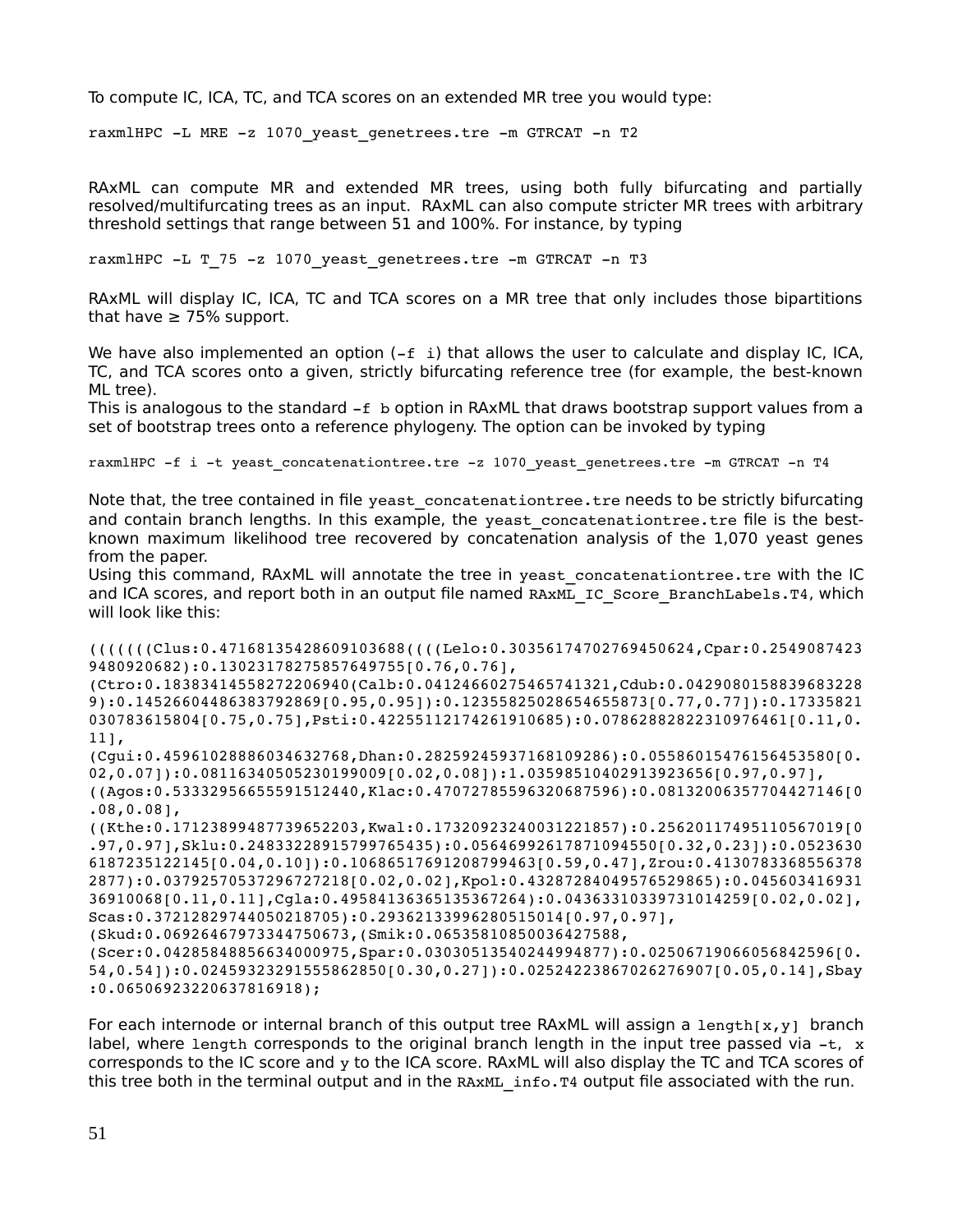It should further be noted that the IC and ICA scores are represented as branch labels, since, as is the case for bootstrap support values, information associated to internodes/splits/bipartitions of a tree always refers to branches and not nodes.

Each tree viewer (e.g., Dendroscope [http://ab.inf.uni-tuebingen.de/software/dendroscope/\)](http://ab.inf.uni-tuebingen.de/software/dendroscope/) that can properly parse the Newick tree format is able to display these branch labels.

The rationale for not providing IC and ICA scores as node labels is that, some viewers may not properly rotate the node labels when the tree is re-rooted by the user, which will lead to an erroneous branch-to-IC and branch-to-ICA score association.

When calculating IC and ICA scores on extended MR trees or when drawing IC and ICA scores onto a given reference tree it may occur that the bipartition that has been included in the tree has lower support than one or more conflicting bipartitions. In this case, RAxML will report IC and ICA scores on the inferred tree with negative signs.

Finally, we have implemented a verbose output option that allows users to further scrutinize particularly interesting conflicting bipartitions.

Verbose mode is activated by adding the -c command line switch to any of the above examples. In verbose mode RAxML will generate two additional types of output files: One set of files containing one included bipartition and the corresponding conflicting bipartitions in Newick format (called RAxML verboseIC.runID.0 ... RAxML verboseIC.runID.N-1, where N is the number of bipartitions in the tree) and an output file that lists all bipartitions (included and conflicting) in a PHYLIP-like format (called RAXML verboseSplits.runID).

For example, by adding  $-c$  to the previous command

raxmlHPC -f i -t yeast concatenationtree.tre -z 1070 yeast genetrees.tre -m GTRCAT -n T5 -C

will produce 20 files (one for each of the 20 bipartitions present in the yeast concatenationtree.tre) named RAxML verboseIC.T5.0, RAxML verboseIC.T5.1, …, RAxML\_verboseIC.T5.19

For example, the RAXML verboseIC.T5.0 file will look like this:

((Cpar, Lelo),(Scer, Smik, Skud, Cgla, Kpol, Zrou, Kwal, Kthe, Agos, Klac, Clus, Cgui, Psti, Ctro, Calb, Cdub, Dhan, Sklu, Scas, Sbay, Spar)); ((Cpar, Ctro, Calb, Cdub),(Scer, Smik, Skud, Cgla, Kpol, Zrou, Kwal, Kthe, Agos, Klac, Clus, Cgui, Psti, Lelo, Dhan, Sklu, Scas, Sbay, Spar));

where the first Newick string represents the bipartition that was included in the yeast concatenationtree.tre and all following Newick strings represent the corresponding conflicting bipartitions in descending order of their frequency of occurrence In the case of the RAXML verboseIC.T5.0 file the first bipartition, which is included in the yeast concatenationtree.tre conflicts with only one other bipartition, which is listed as the second bipartition.

Analogously, the output file that lists all bipartitions (included and conflicting) in a PHYLIP-like format (RAxML verboseSplits.T5), looks like this:

- 1. Scer
- 2. Smik
- 3. Skud
- 4. Cgla
- 5. Kpol
- 6. Zrou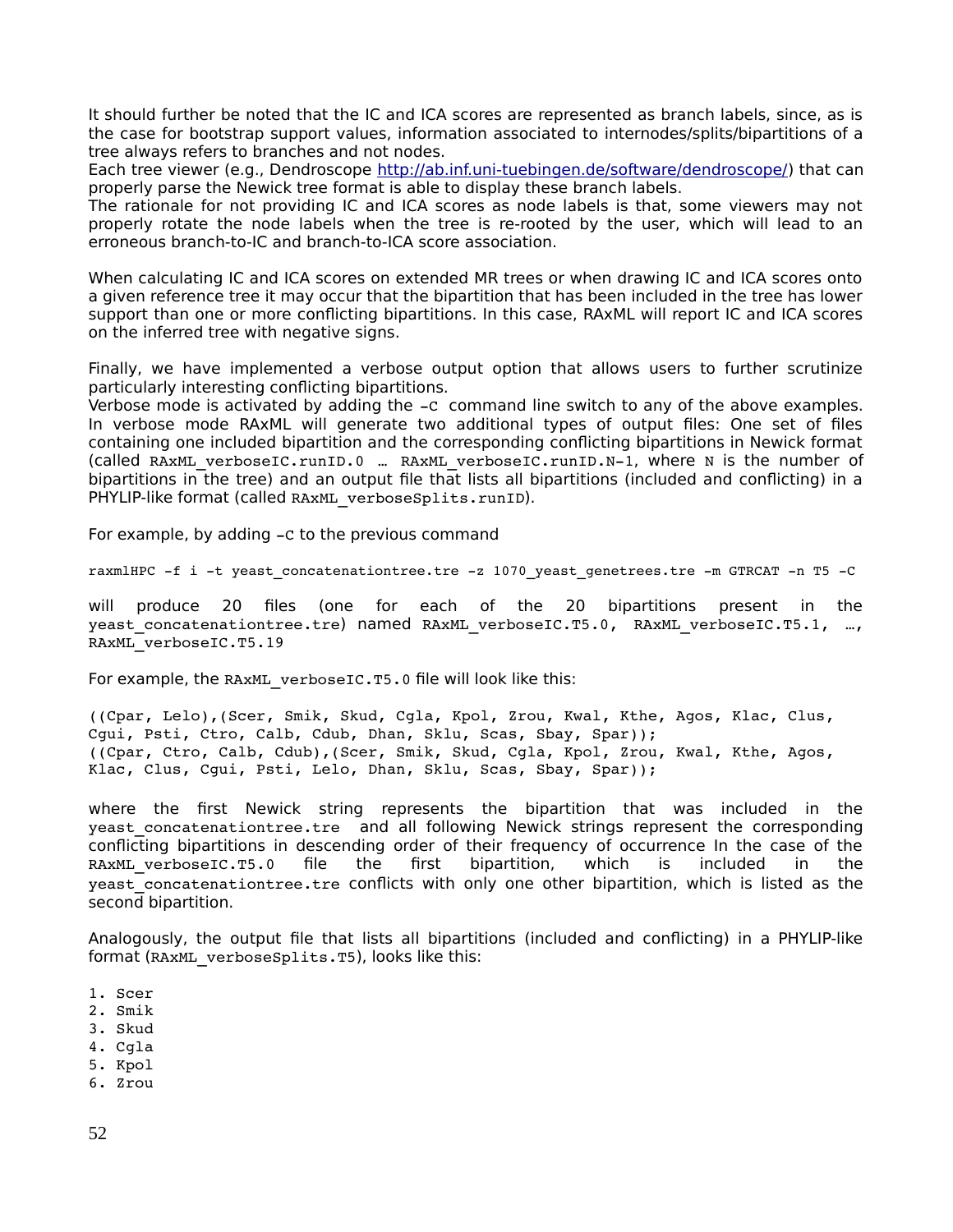| 7. Kwal                              |  |                         |  |  |  |  |  |
|--------------------------------------|--|-------------------------|--|--|--|--|--|
| 8. Kthe                              |  |                         |  |  |  |  |  |
| 9. Agos                              |  |                         |  |  |  |  |  |
| 10. Klac                             |  |                         |  |  |  |  |  |
| 11. Clus                             |  |                         |  |  |  |  |  |
| 12. Cgui                             |  |                         |  |  |  |  |  |
| 13. Psti                             |  |                         |  |  |  |  |  |
| 14. Cpar                             |  |                         |  |  |  |  |  |
| 15. Lelo                             |  |                         |  |  |  |  |  |
| 16. Ctro                             |  |                         |  |  |  |  |  |
| 17. Calb                             |  |                         |  |  |  |  |  |
| 18. Cdub                             |  |                         |  |  |  |  |  |
| 19. Dhan                             |  |                         |  |  |  |  |  |
| 20. Sklu                             |  |                         |  |  |  |  |  |
| 21. Scas                             |  |                         |  |  |  |  |  |
| 22. Sbay                             |  |                         |  |  |  |  |  |
| 23. Spar                             |  |                         |  |  |  |  |  |
|                                      |  |                         |  |  |  |  |  |
| partition:                           |  |                         |  |  |  |  |  |
| _____ _____ ___** _____ __           |  | 956/89.345794/0.761406  |  |  |  |  |  |
| ----- ----- ---*- ***-- ---          |  | 39/3.644860/0.761406    |  |  |  |  |  |
|                                      |  |                         |  |  |  |  |  |
| partition:                           |  |                         |  |  |  |  |  |
| $-   +$ $    -$<br>_____ _____ __    |  | 1051/98.224299/0.949483 |  |  |  |  |  |
| ____  _____  _____  **___  ___       |  | 6/0.560748/0.949483     |  |  |  |  |  |
|                                      |  |                         |  |  |  |  |  |
|                                      |  |                         |  |  |  |  |  |
|                                      |  |                         |  |  |  |  |  |
|                                      |  |                         |  |  |  |  |  |
| partition:                           |  |                         |  |  |  |  |  |
| $-$ *** ***** ***** ***** **-        |  | 641/59.906542/0.303620  |  |  |  |  |  |
| _**__ _____ _____ ____ ____ _*_      |  | 148/13.831776/0.303620  |  |  |  |  |  |
| $-$ * $-$ ** ***** ***** ***** * $-$ |  | 114/10.654206/0.303620  |  |  |  |  |  |
|                                      |  |                         |  |  |  |  |  |
| partition:                           |  |                         |  |  |  |  |  |
| -**** ***** ***** ***** **-          |  | 825/77.102804/0.545775  |  |  |  |  |  |
| _**__ _____ _____ _____ _____ _**    |  | 87/8.130841/0.545775    |  |  |  |  |  |

Here each block that starts with the partition keyword contains a specific bipartition and all corresponding conflicting bipartitions in descending order.

The  $x/y/z$  scores correspond to the frequency of the bipartition  $(x)$ , the support percentage (also known as gene support frequency;  $y$ ), and the IC score  $(z)$ .

# **XI. Simple RAxML Analyses**

This is a how-to, which describes how RAxML should best be used for a simple real-world biological analysis, given an example alignment named ex\_al.

### The Easy & Fast Way

The easy and fast way to infer trees with RAxML and to analyze really large datasets (several genes or more than 1,000 taxa) or to conduct a large number of BS replicates is to use the novel rapid BS algorithm and combine it with an ML search.

RAxML will then conduct a full ML analysis, i.e., a certain number of BS replicates and a search for a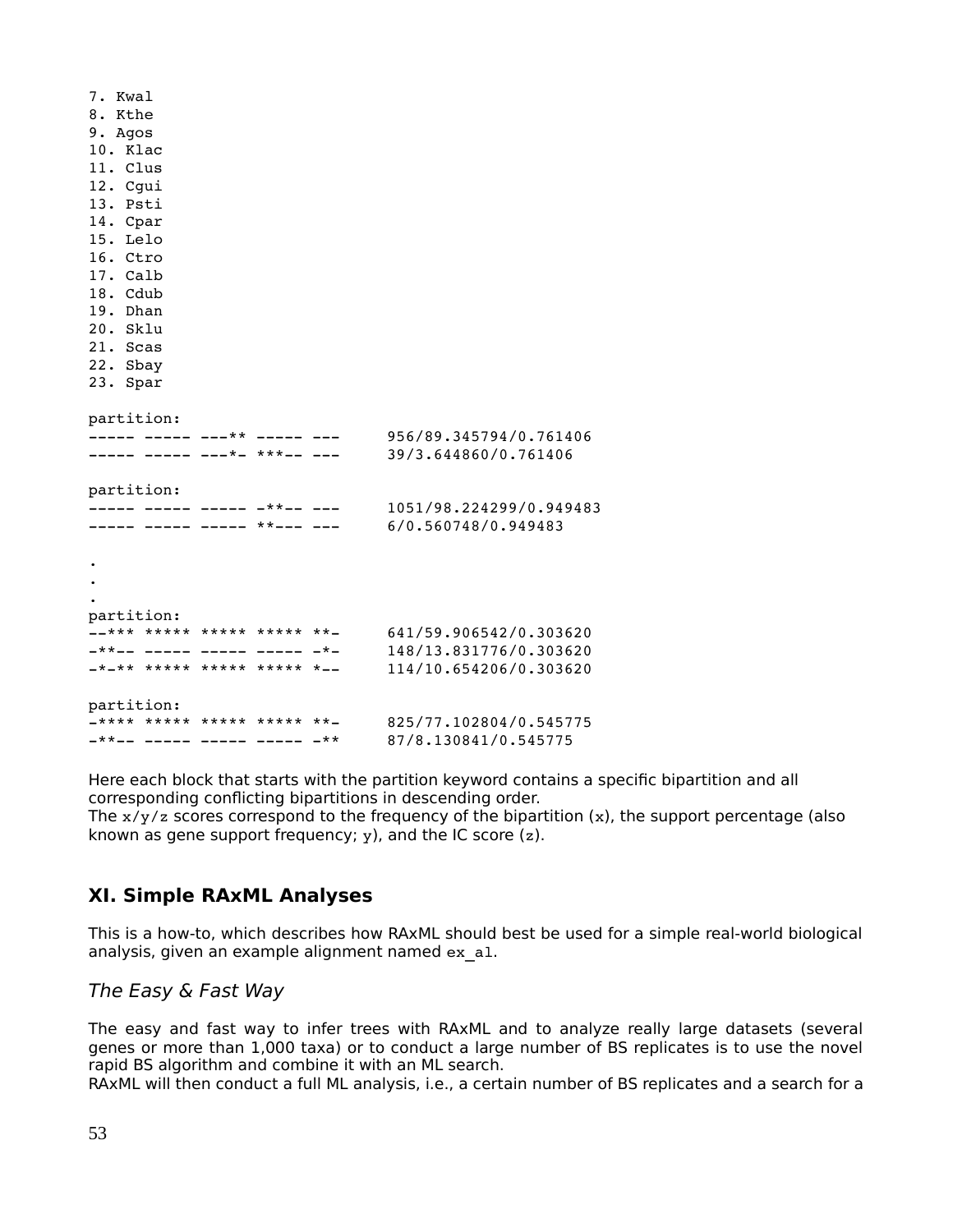best–scoring ML tree on the original alignment.

To just do a BS search you would type:

raxmlHPC  $-x$  12345  $-p$  12345  $-\#$  100  $-m$  GTRGAMMA  $-s$  ex al  $-n$  TEST or using the bootstrap convergence criterion:

raxmlHPC  $-x$  12345 -p 12345 -# autoMRE -m GTRGAMMA -s ex al -n TEST

This will conduct rapid bootstrapping and and an ML search under the GAMMA model of rate heterogeneity.

Now, if you want to run a full analysis, i.e., BS and ML search type:

raxmlHPC  $-f$  a  $-x$  12345  $-p$  12345  $-#$  100  $-m$  GTRGAMMA  $-s$  ex al  $-n$  TEST

This will first conduct a BS search and once that is done a search for the best–scoring ML tree. Such a program run will return the bootstrapped trees (RAXML bootstrap.TEST), the best scoring ML tree (RAxML bestTree.TEST) and the BS support values drawn on the best-scoring tree as node labels (RAxML\_bipartitions.TEST) as well as, more correctly since support values refer to branches as branch labels (RAxML bipartitionsBranchLabels.TEST).

Finally, note that, by increasing the number of BS replicates via  $-$  you will also make the ML search more thorough, since for ML optimization every 5th BS tree is used as a starting point to search for ML trees.

When  $-\#$  autoMRE is specified RAxML will execute a maximum of 1000 BS replicate searches, but it may, of course converge earlier.

From what I have observed so far, this new ML search algorithm yielded better trees than what is obtained via 20 standard ML searches on distinct starting trees for all datasets with  $\leq 1,000$ sequences.

For larger datasets it might be worthwhile to conduct an additional ML search as described below, just to be sure.

**Warning:** note that the rapid BS search will currently ignore commands associated to user tree files passed via  $-t$  or  $-z$ .

However, the constraint and backbone tree options  $(-g$  and  $-r)$  do work with rapid BS.

### The Hard & Slow Way

Despite the observation that the default parameters and the rapid BS and ML algorithm described above work well in most practical cases, a good thing to do is to adapt the program parameters to your alignment.

This refers to a good setting for the rate categories of  $-m$  GTRCAT and the initial rearrangement setting.

If you use partitioned models you should add -q partitionFileName to all of the following commands.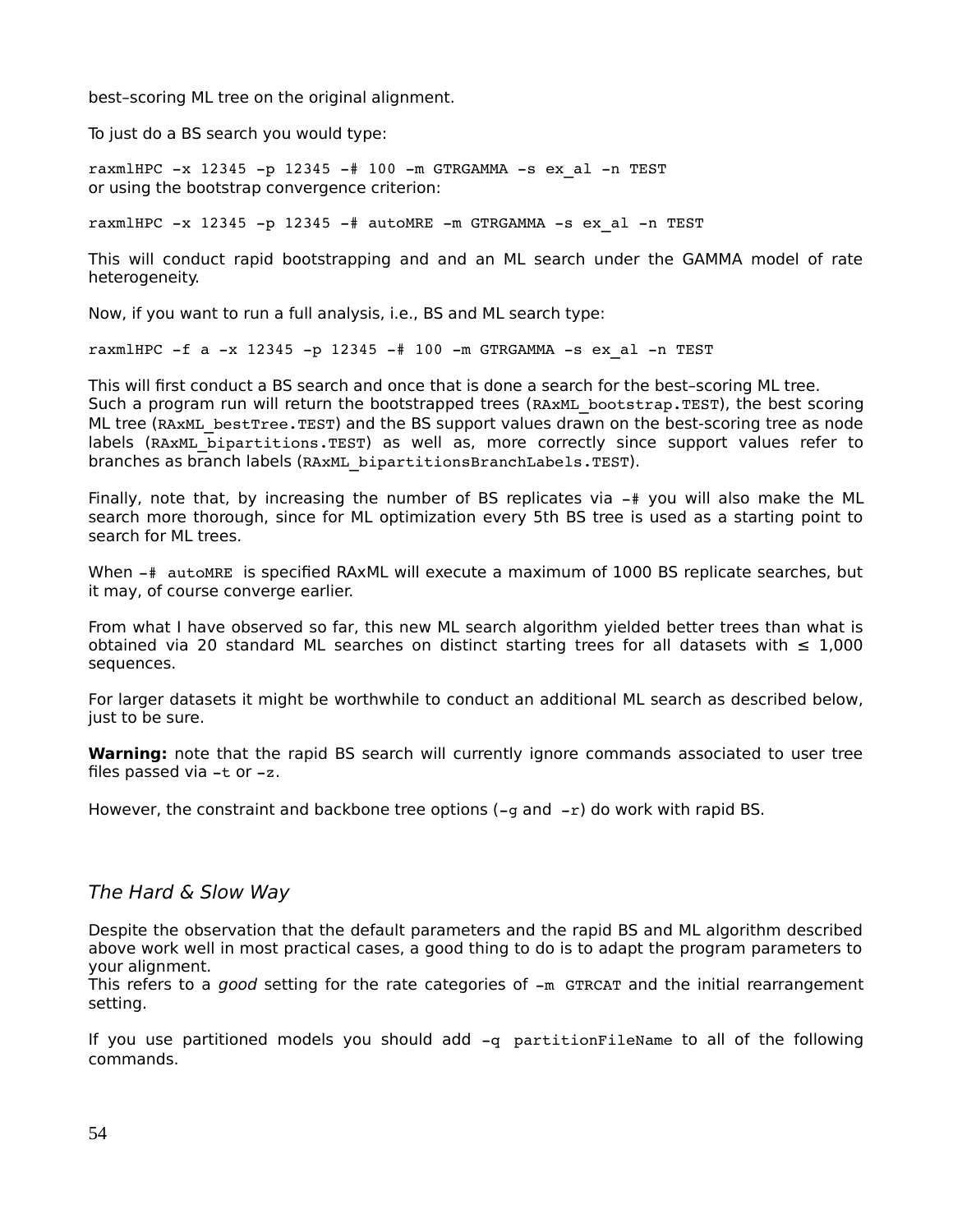#### Getting the Initial Rearrangement Setting right

If you don't specify an initial rearrangement setting with the -i option the program will automatically deter-mine a good setting based upon the randomized MP starting tree. It will take the starting tree and apply lazy subtree rearrangements with a rearrangement setting of 5, 10, 15, 20, 25. The minimum setting that yields the best likelihood improvement on the starting trees will be used as initial rearrangement setting.

This procedure can have two disadvantages:

Firstly, the initial setting might be very high (e.g. 20 or 25) and the program will slow down considerably.

Secondly, a rearrangement setting that yields a high improvement of likelihood scores on the starting tree might let the program get stuck earlier in some local maximum (this behavior could already be observed on a real dataset with about 1,900 taxa).

Therefore, you should run RAxML a couple of times (the more the better) with the automatic determination of the rearrangement setting and with a pre-defined value of 10 which proved to be sufficiently large and efficient in many practical cases.

In the example below we will do this based on 5 fixed starting trees. So let's first generate a couple of randomized MP starting trees.

Note that in RAxML you also always have to specify a substitution model, regardless of whether you only want to compute an MP starting tree with the  $-y$  option. Note that, we have to pass different random number seeds via  $-p$  to obtain distinct starting trees here!

raxmlHPC  $-y$  -p 12345 -s ex al  $-m$  GTRCAT -n ST0 ... raxmlHPC  $-y$  -p 34556 -s ex al -m GTRCAT -n ST4

Then, infer the ML trees for those starting trees using a fixed setting  $-i$  10

raxmlHPC -f d -i 10 -m GTRCAT -s ex al -t RAxML parsimonyTree.ST0 -n FI0

raxmlHPC -f d -i 10 -m GTRCAT -s ex al -t RAxML parsimonyTree.ST4 -n FI4

and then using the automatically determined setting on the same starting trees:

raxmlHPC -f d -m GTRCAT -s ex al -t RAxML parsimonyTree.ST0 -n AI0

raxmlHPC -f d -m GTRCAT -s ex al -t RAxML parsimonyTree.ST4 -n AI4

The setting that yields the best final likelihood scores as automatically computed under the GAMMA model of rate heterogeneity should then be used for subsequent analyses.

#### Getting the Number of Categories right

Another issue is to get the number of rate categories right. Due to the reduced memory footprint and significantly reduced inference times the recommended model to use with RAxML on large dataset is GTRCAT if you are doing runs to find the best-known ML tree on the original alignment and for bootstrapping.

...

...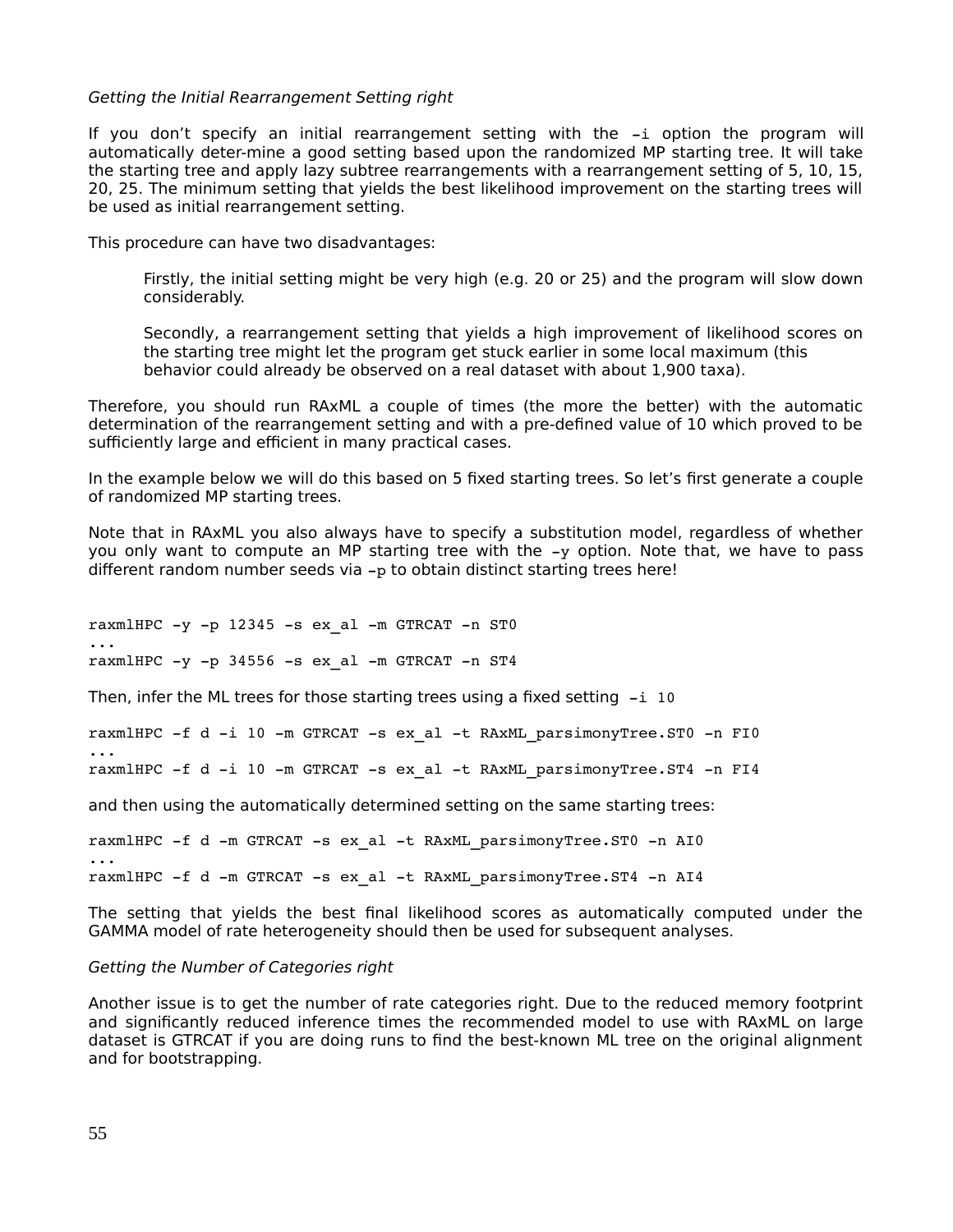Thus, you should experiment with a couple of  $-c$  settings and then look which gives you the best Gamma-based likelihood value.

Suppose that in the previous section you found that automatically determining the rearrangement setting works best for your alignment.

You should then re-run the analyses with distinct -c settings by increments of e.g. 15 rate categories raxmlHPC  $-f$  d  $-c$  10  $-m$  GTRCAT  $-s$  ex al  $-t$  RAxML parsimonyTree.ST0  $-n$  C10 0 ... raxmlHPC  $-f$  d  $-c$  10  $-m$  GTRCAT  $-s$  ex al  $-t$  RAxML parsimonyTree.ST4  $-n$  C10 4

You don't need to run it with the default setting of -c 25 since you already have that data, such that you can continue with ...

raxmlHPC  $-f$  d  $-c$  40  $-m$  GTRCAT  $-s$  ex al  $-t$  RAxML parsimonyTree.ST0  $-n$  C40 0

... raxmlHPC  $-f$  d  $-c$  40  $-m$  GTRCAT  $-s$  ex al  $-t$  RAxML parsimonyTree.ST4  $-n$  C40 4

and so on and so forth.

Since the GTRCAT approximation is still a new concept little is known about the appropriate setting for  $-c$  25.

However, empirically  $-c$  25 worked best on 19 real-world alignments. So testing up to  $-c$  55 should usually be sufficient, except if you notice a tendency for final GTRGAMMA likelihood values to further improve with increasing rate category number.

Thus, the assessment of the  $good - c$  setting should once again be based on the final GTRGAMMA likelihood values.

If you don't have the time or computational power to determine both  $qood -c$  and  $-i$  settings you should rather stick to determining  $-i$  since it has shown to have a greater impact on the final results.

Also note, that increasing the number of distinct rate categories has a negative impact on execution times. Finally, if the runs with the automatic determination of the rearrangement settings from the previous Section have yielded the best results you should then use exactly the same rearrangement settings for each series of experiments to determine a good -c setting.

The automatically determined rearrangement settings can be retrieved from files RAxML\_info.AI\_0 ... RAxML\_info.AI\_4

### Finding the Best-Known Likelihood tree (BKL)

As already mentioned RAxML uses randomized stepwise addition order parsimony starting trees on which it then initiates an ML-based optimization. Those trees are obtained by using a randomized stepwise addition sequence to insert one taxon after the other into the tree. When all sequences have been inserted a couple of subtree rearrangements (also called subtree pruning re-grafting) with a fixed rearrangement distance of 20 are executed to further improve the MP score.

The concept to use randomized MP starting trees in contrast to the NJ (Neighbor Joining) starting trees many other ML programs use, is regarded as an advantage of RAxML. This allows the program to start ML optimizations of the topology from a distinct starting point in the immense topological search space each time.

Therefore, RAxML is more likely to find good ML trees if executed several times.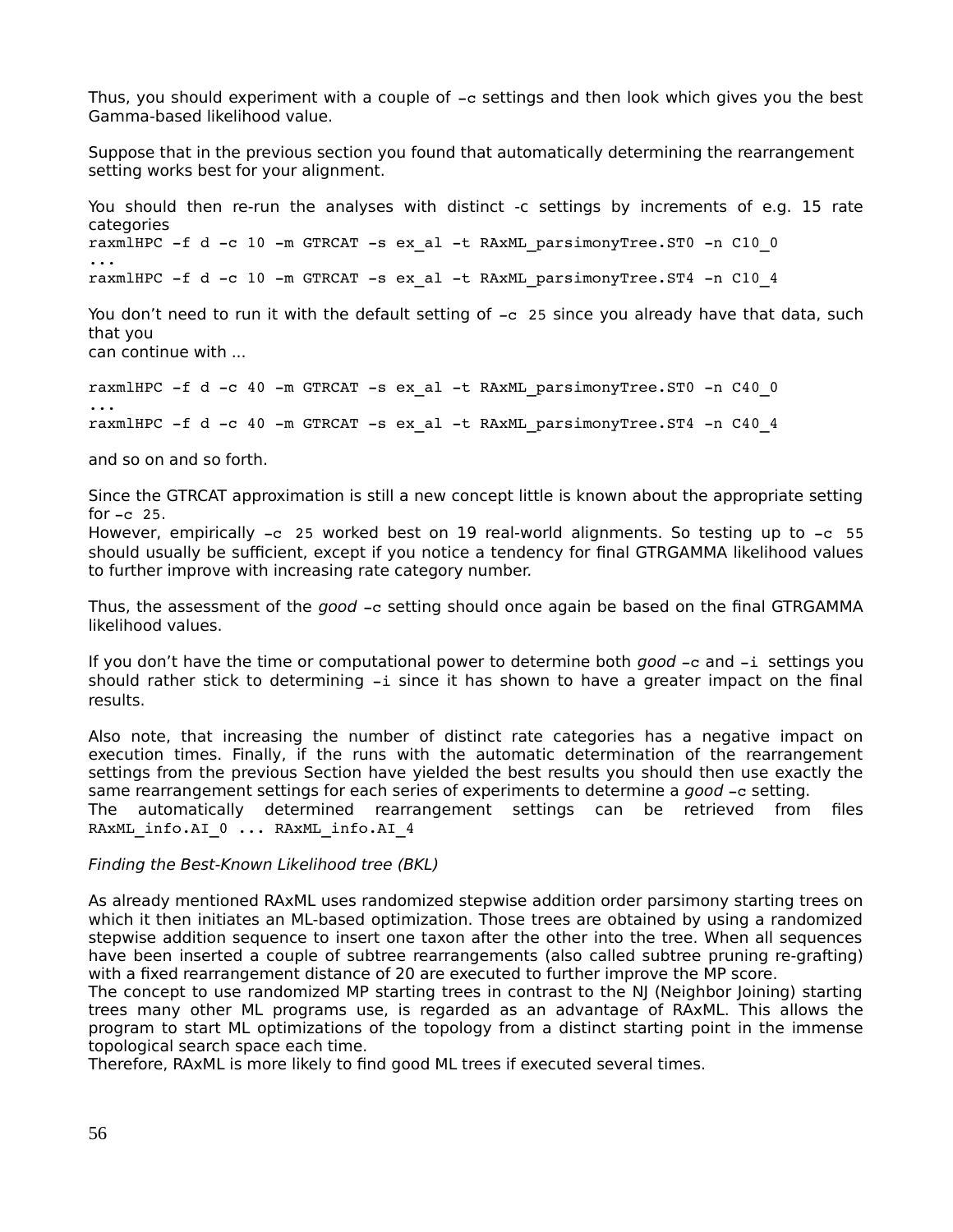This also allows you to build a consensus tree out of the final tree topologies obtained from each individual run on the original alignment. By this and by comparing the final likelihoods you can get a feeling on how stable (prone to get caught in local maxima) the search algorithm is on the original alignment.

You can also use the  $-f$   $r$  option to compute pairwise topological Robinson-Foulds distances between the ML trees you have found.

Thus, if you have sufficient computing resources available, in addition to bootstrapping, you should do multiple inferences (I executed 200 inferences in some recent real-world analyses with Biologists) with RAxML on the original alignment.

On smaller datasets or large phylogenomic datasets it will also be worthwhile to use the -d option for a couple of runs to see how the program behaves on completely random starting trees. This is where the  $-\#$  option as well as the parallel MPI version raxmlHPC-MPI come into play.

So, to execute a multiple inference on the original alignment on a single processor just type:

raxmlHPC  $-f$  d -p 12345 -m GTRCAT -s ex al  $-$ # 10 -n MultipleOriginal

If you have a cluster available you would specify:

raxmlHPC-MPI -f d -m GTRCAt -p 12345 -s ex al  $-$ # 100 -n MultipleOriginal

preceded by the respective MPI run-time commands, e.g. mpiexec or mpirun depending on your local installation (please check with your local computer scientist).

#### Bootstrapping with RAxML

To carry out a multiple non-parametric bootstrap with the sequential version of RAxML just type:

raxmlHPC  $-f$  d  $-m$  GTRCAT  $-s$  ex al  $-p$  12345  $-\#$  100  $-b$  12345  $-n$  MultipleBootstrap

You have to specify a random number seed after -b for the random number generator of the bootstraps and  $-p$  for the random number generator of the parsimony starting trees. This will allow you to generate reproducible results.

To do a parallel bootstrap type:

raxmlHPC-MPI -f d -m GTRCAT -s ex al  $-#$  100 -p 12345 -b 12345 -n MultipleBootstrap

once again preceded by the appropriate MPI execution command.

#### Obtaining Confidence Values

Suppose that you have executed 200 inferences on the original alignment and 1,000 bootstrap runs. You can now use the RAxML  $-f$  b option to draw the information from the 1,000 bootstrapped topologies onto some tree and obtain a topology with support values. From my point of view the most reasonable thing to do is to draw them on the best-scoring ML tree from those 200 runs. Suppose, that the best-scoring tree was found in run number 99 and the respective treefile is called RAxML\_result.MultipleOriginal.RUN.99.

If you have executed more than one bootstrap runs with the sequential version of RAxML on distinct computers, i.e. 10 runs with 100 bootstraps on 10 machines you will first have to concatenate the boot-strap files. If your bootstrap result files are called e.g. RAxML\_bootstrap.MultipleBootstrap.0...RAxML\_bootstrap.MultipleBootstrap.9 you can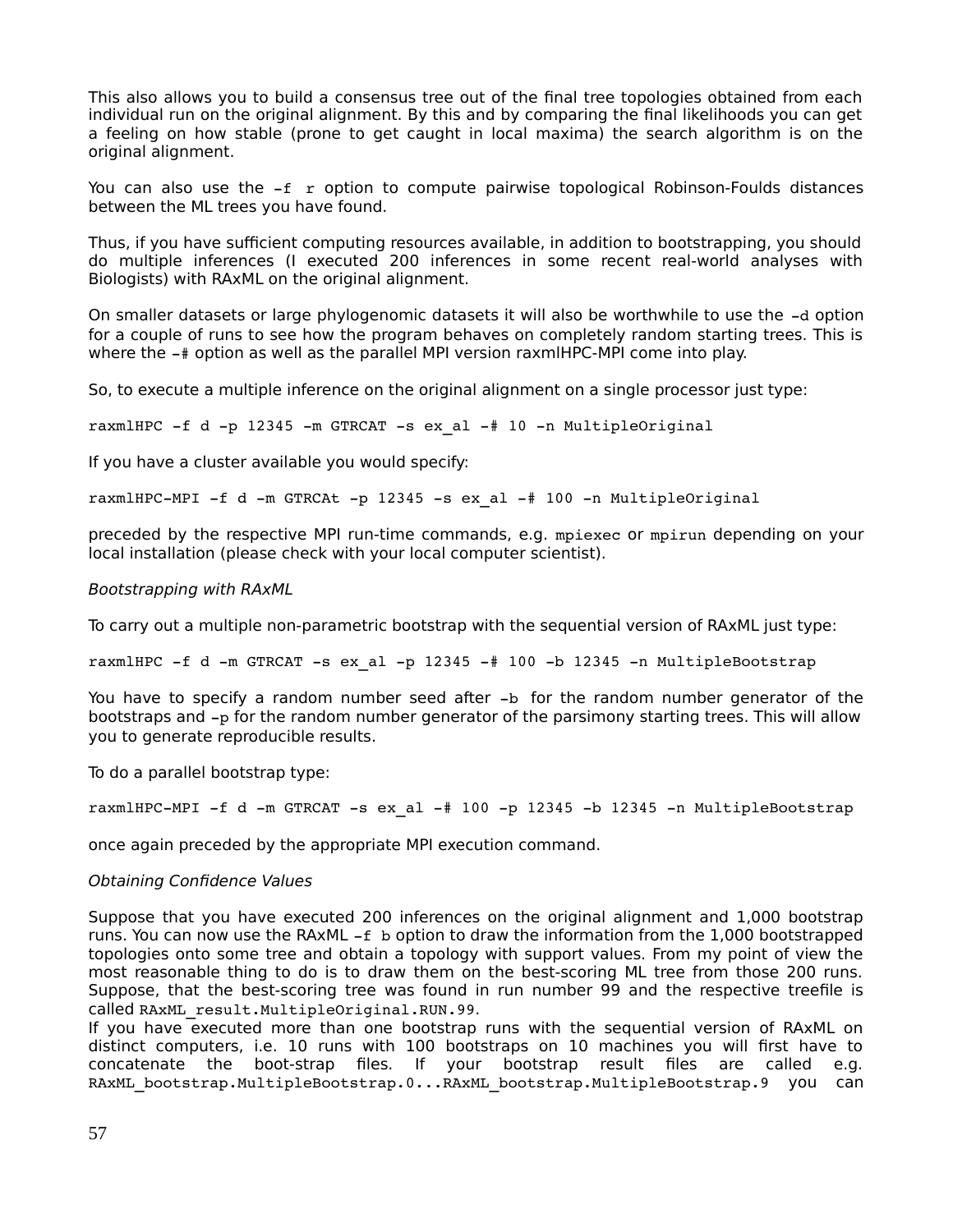easily concatenate them by using the LINUX/UNIX cat command, e.g.

cat RAxML\_bootstrap.MultipleBootstrap.\* > RAxML\_bootstrap.All

In order to get a tree with bootstrap values on it just execute RAxML as indicated below:

raxmlHPC -f b -m GTRCAT -z RaxML\_bootstrap.All -t RAxML\_result.MultipleOriginal.RUN.99 -n BS\_TREE

This will return the tree passed via  $-t$  annotated by support values either as branch labels or as node labels. Some tree viewers have problems with displaying trees with node lables, in particular if they are used to re-root the tree, hence you should use the branch-labeled tree, if possible.

You can now also compute a majority rule consensus tree out of the bootstrap replicates:

raxmlHPC -J MR -m GTRCAT -z RaxML bootstrap.All -n MR CONS

an extended majority rule consensus tree:

raxmlHPC -J MRE -m GTRCAT -z RaxML bootstrap.All -n MRE CONS

or a strict one:

raxmlHPC -J STRICT -m GTRCAT -z RaxML bootstrap.All -n STRICT CONS

For finding rogue taxa you can use the  $-J$  STRICT DROP or  $-J$  MR DROP options. Alternatively you can use the web-server implemented by my lab:<http://rnr.h-its.org/rnr>

# **XII. A Simple Heterotachous Model**

We implemented a simple heterotachous model in RAxML by assigning one GTR model to terminal branches of the tree and another distinct GTR model to the inner branches of the tree. The idea was to better capture early rapid radiations with this model, but it didn't work well.

All other parameters such as the alpha shape parameter of the Gamma model of rate heterogeneity and the base frequencies are shared across the entire tree. The model parameters of the two GTR models on the tree are optimized with respect to the overall likelihood of the tree using standard numerical optimization procedures.

This heterotachous model is currently only available in the sequential version of RAxML and only for analyzing DNA sequence data under the Gamma model of rate heterogeneity!

There is no command line switch for enabling this model. Instead, you will need to recompile RAXML by adding  $-D$  HET to the line starting by CFLAGS = in the respective Makefile. Then, when you specify  $-m$  GTRGAMMA the search and all other likelihood calculations will be conducted under this heterotachous model.

Keep in mind that, when doing model tests etc., having 2 GTR matrices per partition incduces a total of 10 free parameters for the substitution matrix instead of 5 for a single GTR matrix.



GTR Model 0 for outer Branches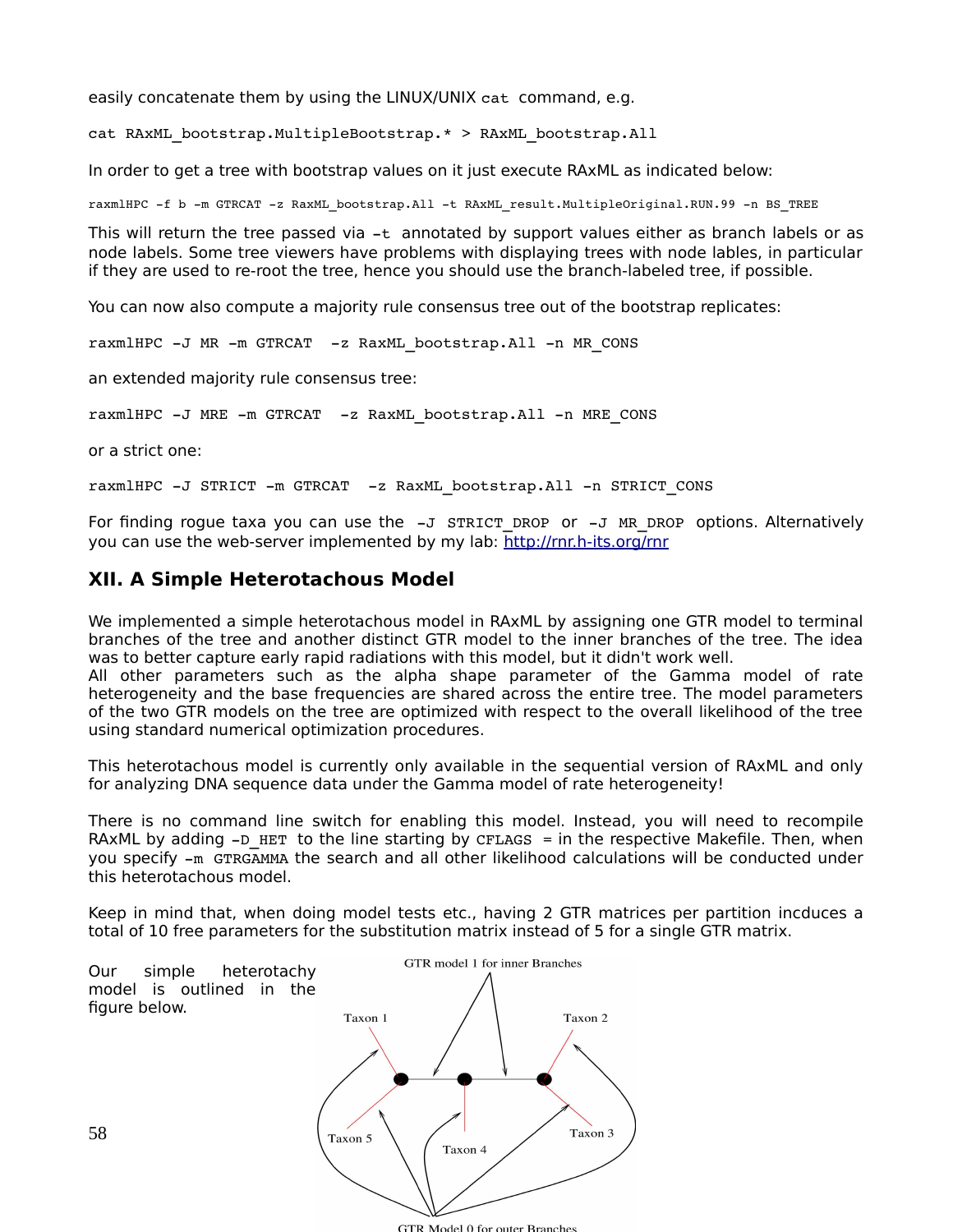# **XIII. Frequently Asked Questions**

- **Q:** When performing a bootstrap search using a partitioned model, does RAxML perform a conserved- bootstrap re-sampling, i.e., does it re-sample within genes so that partitions are sustained?
- **A:** That is the case. When performing Bootstraps on partitioned data sets, bootstrapped alignments will be sampled from within partitions, i.e., bootstrapped partitions are sustained and contain exactly the same number of alignment columns as the original partition.
- **Q:** Can I use NEXUS-style input files for analyses with RAxML?
- **A:** Not directly, but my colleague Frank Kauff (fkauff@rhrk.uni-kl.de) at the University of Kaiserslautern has written a cool biopython wrapper called PYRAXML2. This is a script that reads nexus data files and prepares the necessary input files and command-line options for RAxML. You can download it at<http://www.lutzonilab.net/downloads/>
- **Q:** Why don't you like the proportion of Invariable (P-Invar) Sites estimate, despite the fact that you implemented it?
- **A:** I only implemented P-Invar in RAxML to make some users happy, but I still strongly disagree with its usage.

Personal opinion: It is unquestionable that one needs to incorporate rate heterogeneity in order to obtain *publishable* results. Put aside the *publish-or-perish* argument, there is also strong biological evidence for rate heterogeneity among sites. The rationale for being skeptical about P-Invar in RAxML is that all three alternatives, GTRGAMMA, GTRCAT, and P-Invar represent distinct approaches to incorporate rate heterogeneity. Thus, in principle they account for the same phenomenon by different mathematical means. Also some unpublished concerns have been raised that the usage of P-Invar in combination with Gamma can lead to a ping-pong effect since a change of P-Invar leads to a change in Gamma and vice versa. This essentially means that those two parameters, i.e., alpha and P-Invar can not be optimized independently from each other, and might cause significant trouble and problems during the model parameter (everything except tree topology) optimization process. In fact, I already observed this when I was implementing P-Invar in RAxML on a very small AA dataset.

Although this has never been properly documented, several well-known researchers in phylogenetics share this opinion. I'll quote Ziheng Yang from an email in 2008 regarding this part of the RAxML manual:

I entirely agree with your criticism of the Pinv+Gamma model, even though as you said, it is very commonly used.

Ziheng also addresses the issue in his book on Computational Molecular Evolution (Oxford University Press, 2006); quote from pages 113–114: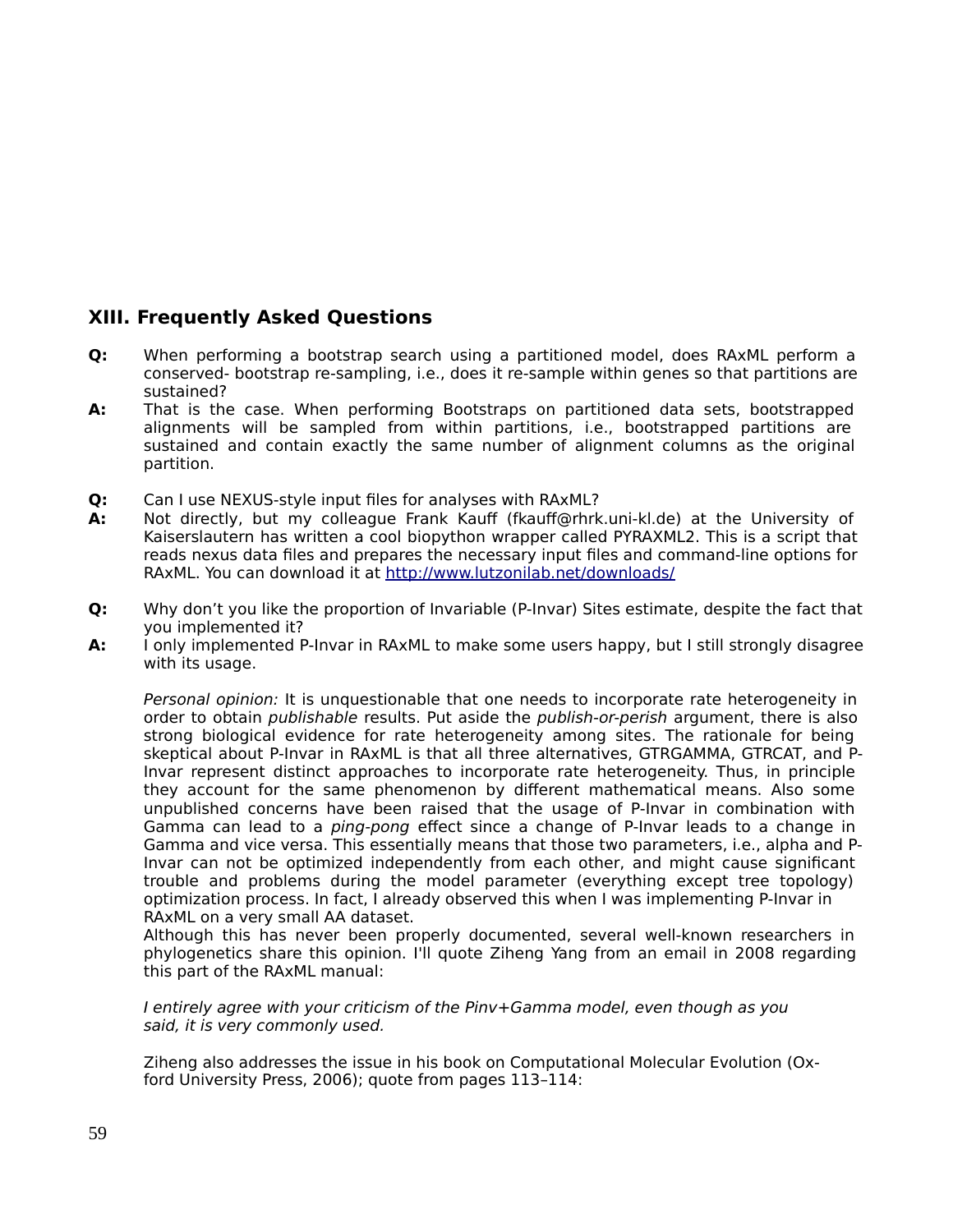The model is known as I+G and has been widely used. This model is somewhat pathological as the gamma distribution with alpha already allows for sites with very low rates; as a result, adding a proportion of invariable sites creates a strong correlation between p0 and alpha, making it impossible to estimate both parameters reliably.

In any case, I have so far not encountered any difficulties with reviews for the few real phylogenetic analyses I published with colleagues from Biology, when we used the GTRGAMMA model instead of the more widely spread GTR+Γ+I model.

**Q:** Why does RAxML only implement GTR-based models of nucleotide substitution?

**A:** For each distinct model of nucleotide substitution RAxML uses a separate, highly optimized set of likelihood functions. The idea behind this is that GTR is the most common and general model for real-world DNA analysis. Thus, it is better to efficiently implement and optimize this model instead of offering a plethora of distinct models which are only special cases of GTR but are programmed in a generic and thus inefficient way.

Personal opinion: My personal view is that using a simpler model than GTR only makes sense with respect to the computational cost, i.e. it is less expensive to compute. Programs such as Modeltest propose the usage of a simpler model for a specific alignment if the likelihood of a fixed topology under that simpler model is not significantly worse than that obtained by GTR based on a likelihood ratio test. My experience is that GTR always yields a slightly better likelihood than alternative simpler models. In addition, since RAxML has been designed for the inference of large datasets the danger of over-parameterizing such an analysis is comparatively low. Provided these arguments the design decision was taken to rather implement the most general model efficiently than to provide many inefficient generic implementations of models that are just special cases of GTR.

Finally, the design philosophy of RAxML is based upon the observation that a more thorough topological search has a greater impact on final tree quality than modeling details.

Thus, the efficient implementation of a rapid search mechanisms is considered to be more important than model details.

**Q:** Why has the performance of RAxML mainly been assessed using real-world data?

**A:** Personal opinion: Despite the unquestionable need for simulated data and trees to verify and test the performance of current ML algorithms the current methods available for generation of simulated alignments are not very realistic.

For example, only few methods exist that incorporate the generation of gaps in simulated alignments. Since the model according to which the sequences are generated on the true tree is pre-defined we are actually assuming that ML exactly models the true evolutionary process, while in reality we simply don't know how sequences evolved.

The above simplifications lead to *perfect* alignment data without gaps, that evolved exactly according to a pre-defined model and thus exhibits a very strong phylogenetic signal in contrast to real data.

In addition, the given true tree, must not necessarily be the Maximum Likelihood tree. This difference manifests itself in substantially different behaviors of search algorithms on real and simulated data. Typically, search algorithms execute significantly less (factor 5– 10) topological moves on simulated data until convergence as opposed to real data, i.e. the number of successful Nearest Neighbor Interchanges (NNIs) or subtree rearrangements is lower. Moreover, in several cases the likelihood of trees found by RAxML on simulated data was better than that of the true tree.

Another important observation is that program performance can be inverted by simulated data. Thus, a program that yields good topological Robinson–Foulds distances on simulated data can in fact perform much worse on real data than a program that does not perform